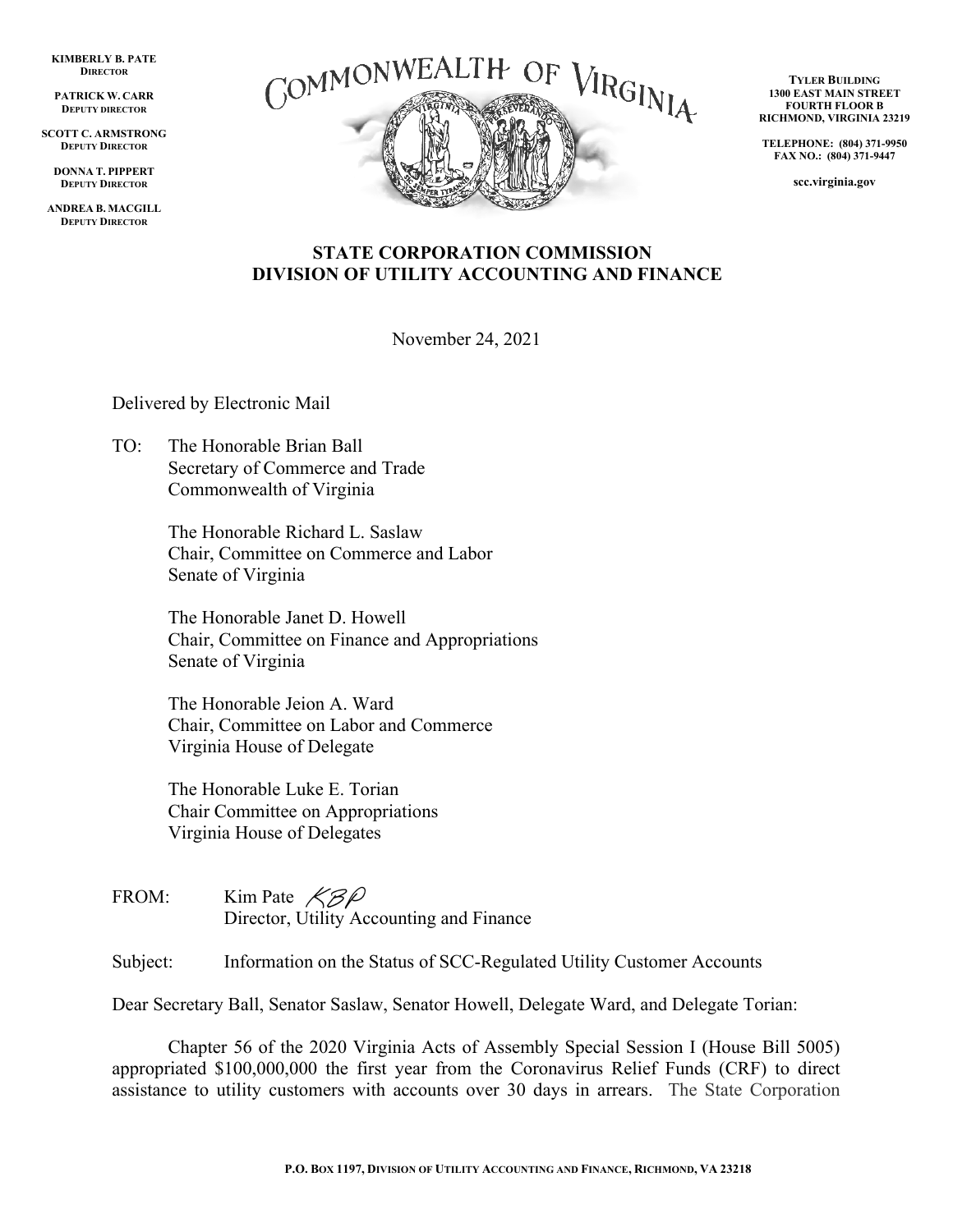Commission (SCC) was directed to establish an application process in order to distribute such CRF directly to utilities. On December 21, 2020, the SCC distributed \$43.5 million of CRF to SCCregulated utilities. Any amounts of unused CRF must be returned by the SCC-regulated utilities to the SCC by December 1, 2021. The SCC will return any unused CRF to the State Treasury by December 31, 2021.

As provided for in House Bill 5005, SCC-regulated utilities are required to provide certain information to the SCC concerning customer arrearages. The SCC Commissioners have instructed me to provide you the aggregated anonymized information by utility. Please see the following responses.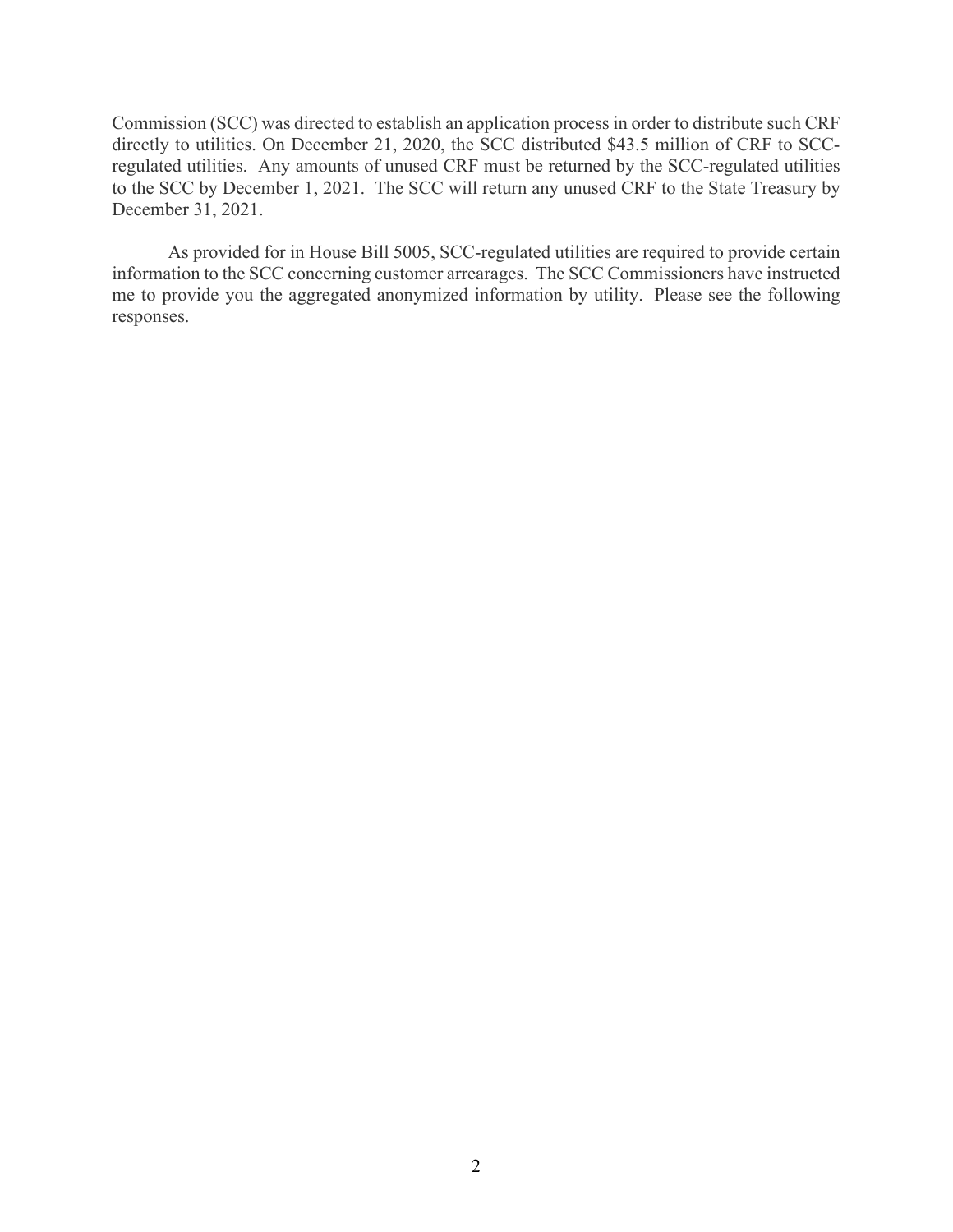*a) the number and value of outstanding aged account balances, categorized by customer type*

|                                                             | NUMBER of               | VALUE of                | NUMBER of               | VALUE of                |                         | VALUE of            |
|-------------------------------------------------------------|-------------------------|-------------------------|-------------------------|-------------------------|-------------------------|---------------------|
|                                                             | <b>Outstanding Aged</b> | <b>Outstanding Aged</b> | <b>Outstanding Aged</b> | <b>Outstanding Aged</b> | NUMBER of               | Outstanding         |
|                                                             | <b>Account Balances</b> | <b>Account Balances</b> | <b>Account Balances</b> | <b>Account Balances</b> | <b>Outstanding Aged</b> | Aged Account        |
|                                                             | for                     | for                     | for                     | for                     | <b>Account Balances</b> | <b>Balances</b> for |
|                                                             | <b>RESIDENTIAL</b>      | <b>RESIDENTIAL</b>      | <b>COMMERCIAL</b>       | <b>COMMERCIAL</b>       | for INDUSTRIAL          | <b>INDUSTRIAL</b>   |
|                                                             | customers as of         | customers as of         | customers as of         | customers as of         | customers as of         | customers as of     |
|                                                             | August 31, 2021         | August 31, 2021         | August 31, 2021         | August 31, 2021         | August 31, 2021         | August 31, 2021     |
| <b>Company</b>                                              |                         |                         |                         |                         |                         |                     |
| A & N Electric Cooperative                                  | 3,781                   | 1,695,260               | 178                     | 84,008                  | 39                      | 140,212             |
| Appalachian Natural Gas Distribution Company                | 1,470                   | 61,995                  | 273                     | 48,643                  | 125                     | 317,120             |
| Appalachian Power Company                                   | 54,063                  | 22,952,751              | 4,358                   | 1,509,618               | 56                      | 208,170             |
| Aqua Virginia, Inc                                          | 2,989                   | 1,757,607               | 58                      | 93,091                  | 0                       | $\theta$            |
| <b>Atmos Energy Corporation</b>                             | 2,199                   | 324,127                 | 303                     | 103,114                 |                         | 808                 |
| <b>BARC</b> Electric Cooperative                            | 1,342                   | 909,764                 | 37                      | 17,986                  |                         | 1,643               |
| Central Virginia Electric Cooperative                       | 5,848                   | 2,438,444               | 275                     | 117,848                 |                         | 5,776               |
| Columbia Gas of Virginia                                    | 47,034                  | 8,903,541               | 3,226                   | 403,263                 | 87                      | 2,535,019           |
| Community Electric Cooperative                              | 868                     | 291,877                 | 75                      | 10,441                  |                         | 1,087               |
| Craig-Botetourt Electric Cooperative                        | 939                     | 286,888                 | 11                      | 5,615                   | 2                       | 274                 |
| <b>Dominion Energy</b>                                      | 399,122                 | 195,180,839             | 21,373                  | 33,705,313              | 43                      | 1,022,802           |
| Kentucky Utilities Company d/b/a Old Dominion Power Company | 4,200                   | 2,149,366               | 523                     | 152,285                 |                         | 212,731             |
| Massanutten Public Service Corp                             | 209                     | 15,035                  | $\overline{2}$          | 82,149                  | 0                       |                     |
| MECKLENBURG ELECTRIC COOPERATIVE                            | 4,035                   | 2,542,819               | 82                      | 56,772                  | 2                       | 1,428,579           |
| Northern Neck Electric Cooperative                          | 1,862                   | 1,099,684               | 183                     | 51,267                  | 2                       | 6,373               |
| Northern Virginia Electric Cooperative                      | 12,003                  | 5,600,226               | 673                     | 1,372,653               | na                      | na                  |
| Powell Valley Electric Cooperative                          | 123                     | 54,504                  | 11                      | 599                     | $\bf{0}$                | $\boldsymbol{0}$    |
| Prince George Electric Cooperative                          | 2,973                   | 943,411                 | 68                      | 5,707                   | 0                       | $\boldsymbol{0}$    |
| Rappahannock Electric Cooperative                           | 20,203                  | 12,139,501              | 603                     | 605,198                 | 16                      | 168,658             |
| Reston Lake Anne Air Conditioning Corporation               | 82                      | 59,490                  | 9                       | 2,450                   | $\overline{0}$          | $\boldsymbol{0}$    |
| Roanoke Gas Company                                         | 7,114                   | 1,406,194               | 452                     | 154,585                 | 8                       | 7,453               |
| <b>Sedley Water Company</b>                                 | 25                      | 1,454                   | $\theta$                |                         |                         |                     |
| Shenandoah Valley Electric Cooperative                      | 8,262                   | 4,610,811               | 704                     | 425,805                 |                         | 192,977             |
| Southside Electric Cooperative                              | 8,505                   | 3,682,416               | 139                     | 170,844                 |                         | $\theta$            |
| SOUTHWESTERN VIRGINIA GAS COMPANY                           | 582                     | 70,556                  | 53                      | 8,664                   |                         | 177,272             |
| Virginia Natural Gas                                        | 51,053                  | 14,052,380              | 2,616                   | 3,593,040               | not available           | not available       |
| Virginia-American Water Company                             | 52,058                  | 2,779,778               | 4,045                   | 1,443,916               | 24                      | 847,830             |
| Washington Gas Light company                                | 282,544                 | 20,880,384              | 19,964                  | 10,498,746              | N/A                     | N/A                 |
| WOODHAVEN WATER COMPANY                                     | 67                      | 11,144                  | $\boldsymbol{0}$        | $\boldsymbol{0}$        | $\mathbf{0}$            | $\boldsymbol{0}$    |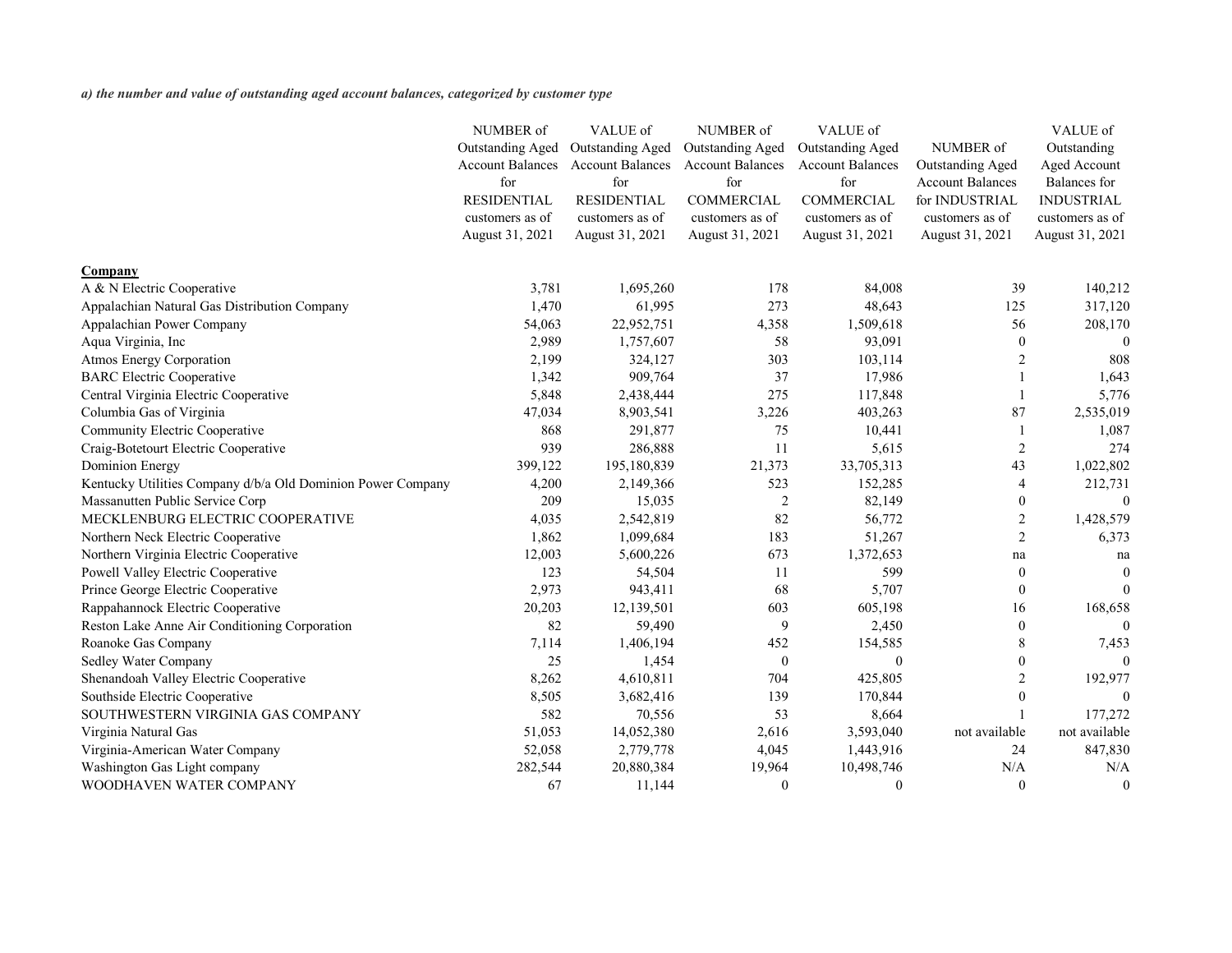*(b) the number and value of associated collections from customers, categorized by customer type*

|                                                             |                                                 |                            | <b>NUMBER of Associated</b> | <b>VALUE of Associated</b> |                             |                                                   |
|-------------------------------------------------------------|-------------------------------------------------|----------------------------|-----------------------------|----------------------------|-----------------------------|---------------------------------------------------|
|                                                             | <b>NUMBER of Associated</b>                     | <b>VALUE of Associated</b> | Collections for             | Collections for            | <b>NUMBER of Associated</b> | <b>VALUE of Associated</b>                        |
|                                                             | Collections for                                 | Collections for            | COMMERCIAL                  | COMMERCIAL                 | Collections for             | Collections for                                   |
|                                                             | RESIDENTIAL customers RESIDENTIAL customers     |                            | customers from              | customers from             | <b>INDUSTRIAL customers</b> | <b>INDUSTRIAL customers</b>                       |
|                                                             | from December 16,                               | from December 16,          | December 16, 2020 --        | December 16, 2020 --       |                             | from December 16, 2020 · from December 16, 2020 - |
|                                                             | 2020 -- August 31, 2021 2020 -- August 31, 2021 |                            | August 31, 2021             | August 31, 2021            | - August 31, 2021           | August 31, 2021                                   |
| Company                                                     |                                                 |                            |                             |                            |                             |                                                   |
| A & N Electric Cooperative                                  | 28,196                                          | 6,687,714                  | 2,006                       | 484,517                    | 249                         | 726,104                                           |
| Appalachian Natural Gas Distribution Company                | 10,031                                          | 800,845                    | 2,295                       | 730,096                    | 1,014                       | 2,906,673                                         |
| Appalachian Power Company                                   | 47,460                                          | 46,140,796                 | 3,812                       | 5,026,414                  | 51                          | 1,012,034                                         |
| Aqua Virginia, Inc                                          |                                                 |                            |                             |                            |                             |                                                   |
| <b>Atmos Energy Corporation</b>                             | 703                                             | 11,958                     | 17                          | 910                        |                             |                                                   |
| <b>BARC Electric Cooperative</b>                            | 4,146                                           | 758,175                    | 222                         | 55,018                     | 10                          | 26,943                                            |
| Central Virginia Electric Cooperative                       | 28,661                                          | 3,724,468                  | 1,768                       | 707,217                    |                             | 221,068                                           |
| Columbia Gas of Virginia                                    |                                                 |                            | 84                          | 30,683                     | 100                         | 1,726,680                                         |
| <b>Community Electric Cooperative</b>                       | 4,904                                           | 1,033,463                  | 409                         | 48,587                     | 8                           | 8,242                                             |
| Craig-Botetourt Electric Cooperative                        | 60,362                                          | 8,947,078                  | 3,261                       | 443,619                    | 370                         | 595,846                                           |
| <b>Dominion Energy</b>                                      | 1,395,703                                       | 295,889,745                | 78,957                      | 79,361,261                 | 273                         | 3,328,181                                         |
| Kentucky Utilities Company d/b/a Old Dominion Power Company | 23,737                                          | 5,105,857                  | 3,592                       | 1,220,148                  | 41                          | 2,924,677                                         |
| Massanutten Public Service Corp                             | N/A                                             | N/A                        | N/A                         | N/A                        | N/A                         | N/A                                               |
| MECKLENBURG ELECTRIC COOPERATIVE                            | 25,917                                          | 8,122,223                  | 82                          | 262,124                    |                             | 94,100                                            |
| Northern Neck Electric Cooperative                          | 17,841                                          | 2,424,014                  | 1,502                       | 146,379                    |                             | 9,071                                             |
| Northern Virginia Electric Cooperative                      | na                                              | na                         | na                          | na                         | na                          | na                                                |
| Powell Valley Electric Cooperative                          | 58                                              | 19,659                     | 2                           | 236                        |                             |                                                   |
| Prince George Electric Cooperative                          | 19,506                                          | 3,254,974                  | 3                           | 12,687                     |                             |                                                   |
| Rappahannock Electric Cooperative                           | 15,547                                          | 18,990.992.22              | 419                         | 744,269                    | 11                          | 502,577                                           |
| Reston Lake Anne Air Conditioning Corporation               | 14                                              | 25,078                     | 9                           | 23,200                     |                             |                                                   |
| Roanoke Gas Company                                         | 446,480                                         | 34,292,264                 | 44,515                      | 19,797,338                 | 1,247                       | 5,326,864                                         |
| <b>Sedley Water Company</b>                                 |                                                 |                            |                             |                            |                             |                                                   |
| Shenandoah Valley Electric Cooperative                      | 76,484                                          | 15,103,634                 | 11,729                      | 4,174,978                  | 48                          | 1,358,129                                         |
| Southside Electric Cooperative                              | N/A                                             | N/A                        | N/A                         | N/A                        | N/A                         | N/A                                               |
| SOUTHWESTERN VIRGINIA GAS COMPANY                           | 18,448                                          | 1,203,258                  | 6,785                       | 1,754,938                  | 505                         | 4,687,977                                         |
| Virginia Natural Gas                                        | 26,041                                          | 2,485,852                  | 2,052                       | 1,200,960                  | not available               | not available                                     |
| Virginia-American Water Company                             | (130)                                           | 389,295                    | 121                         | 182,307                    | 1                           | 80,163                                            |
| Washington Gas Light company                                | 3,893,266                                       | 311,538,886                | 217,311                     | 92,494,544                 | N/A                         | N/A                                               |
| WOODHAVEN WATER COMPANY                                     |                                                 |                            |                             |                            |                             |                                                   |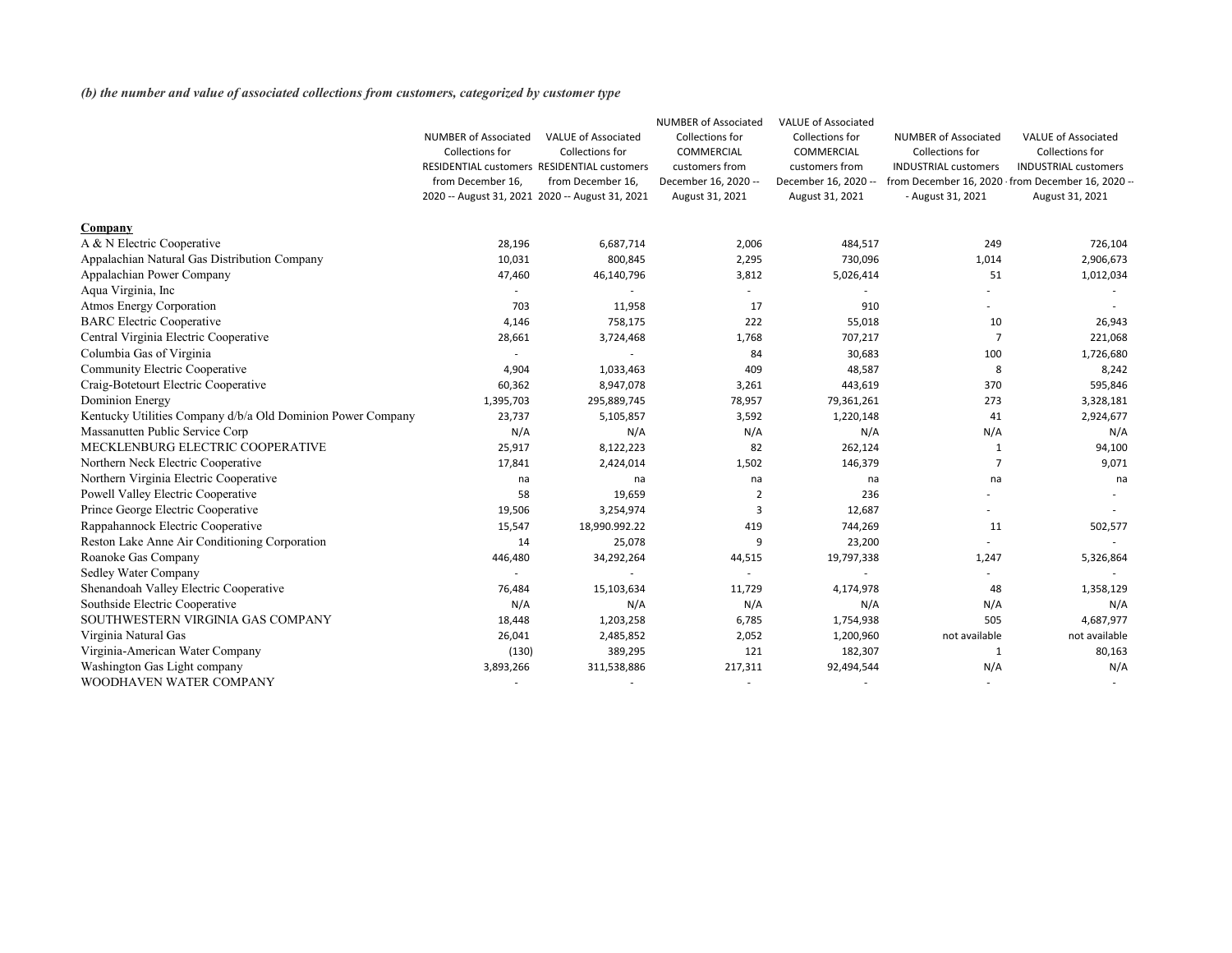*(c) the number and value of associated additions to aged accounts receivable balances, categorized by customer type*

|                                                             | <b>NUMBER of Associated</b><br>Additions to Aged<br><b>Accounts Receivable</b><br><b>Balances for RESIDENTIAL</b><br>16, 2020 -- August 31,<br>2021 | <b>VALUE of Associated</b><br>Additions to Aged<br><b>Accounts Receivable</b><br><b>Balances for RESIDENTIAL</b><br>customers from December customers from December COMMERCIAL customers COMMERCIAL customers<br>16, 2020 -- August 31,<br>2021 | <b>NUMBER of Associated</b><br>Additions to Aged<br><b>Accounts Receivable</b><br><b>Balances for</b><br>- August 31, 2021 | <b>VALUE of Associated</b><br>Additions to Aged<br><b>Accounts Receivable</b><br><b>Balances for</b><br>- August 31, 2021 | <b>NUMBER of Associated</b><br>Receivable Balances for<br><b>INDUSTRIAL customers</b><br>from December 16, 2020 - from December 16, 2020 - from December 16, 2020 -- from December 16, 2020 --<br>August 31, 2021 | <b>VALUE of Associated</b><br>Additions to Aged Accounts Additions to Aged Accounts<br>Receivable Balances for<br><b>INDUSTRIAL customers</b><br>August 31, 2021 |
|-------------------------------------------------------------|-----------------------------------------------------------------------------------------------------------------------------------------------------|-------------------------------------------------------------------------------------------------------------------------------------------------------------------------------------------------------------------------------------------------|----------------------------------------------------------------------------------------------------------------------------|---------------------------------------------------------------------------------------------------------------------------|-------------------------------------------------------------------------------------------------------------------------------------------------------------------------------------------------------------------|------------------------------------------------------------------------------------------------------------------------------------------------------------------|
| <b>Company</b>                                              |                                                                                                                                                     |                                                                                                                                                                                                                                                 |                                                                                                                            |                                                                                                                           |                                                                                                                                                                                                                   |                                                                                                                                                                  |
| A & N Electric Cooperative                                  | 28,741.00                                                                                                                                           | 7,236,805.49                                                                                                                                                                                                                                    | 1,990.00                                                                                                                   | 500,318.70                                                                                                                | 255.00                                                                                                                                                                                                            | 761,217.01                                                                                                                                                       |
| Appalachian Natural Gas Distribution Company                | 11,193.00                                                                                                                                           | 1,287,226.00                                                                                                                                                                                                                                    | 2,424.00                                                                                                                   | 955,922.00                                                                                                                | 1,038.00                                                                                                                                                                                                          | 3,923,414.00                                                                                                                                                     |
| Appalachian Power Company                                   | (9,235.00)                                                                                                                                          | 50,306,530.00                                                                                                                                                                                                                                   | (2,323.00)                                                                                                                 | 5,535,678.00                                                                                                              | (76.00)                                                                                                                                                                                                           | 758,534.00                                                                                                                                                       |
| Aqua Virginia, Inc                                          | (6,594.00)                                                                                                                                          | (357, 169.00)                                                                                                                                                                                                                                   | (163.00)                                                                                                                   | (56,005.00)                                                                                                               |                                                                                                                                                                                                                   |                                                                                                                                                                  |
| <b>Atmos Energy Corporation</b>                             | 69.00                                                                                                                                               | 95,164.24                                                                                                                                                                                                                                       | 404.00                                                                                                                     | 38,849.53                                                                                                                 | 3.00                                                                                                                                                                                                              | 27,388.79                                                                                                                                                        |
| <b>BARC</b> Electric Cooperative                            | 7,795.00                                                                                                                                            | 1,106,702.45                                                                                                                                                                                                                                    | 362.00                                                                                                                     | 62,962.47                                                                                                                 | 11.00                                                                                                                                                                                                             | 17,868.21                                                                                                                                                        |
| Central Virginia Electric Cooperative                       | 23,140.00                                                                                                                                           | 3,891,953.00                                                                                                                                                                                                                                    | 1,703.00                                                                                                                   | 645,914.00                                                                                                                | 10.00                                                                                                                                                                                                             | 243,549.00                                                                                                                                                       |
| Columbia Gas of Virginia                                    | 15,391.00                                                                                                                                           | 4,203,248.00                                                                                                                                                                                                                                    | 46.00                                                                                                                      | (325, 594.00)                                                                                                             | (46.00)                                                                                                                                                                                                           | 1,397,811.00                                                                                                                                                     |
| <b>Community Electric Cooperative</b>                       | 6,292.00                                                                                                                                            | 1,225,466.95                                                                                                                                                                                                                                    | 600.00                                                                                                                     | 55,312.22                                                                                                                 | 9.00                                                                                                                                                                                                              | 9,486.42                                                                                                                                                         |
| Craig-Botetourt Electric Cooperative                        | 62,156.00                                                                                                                                           | 9,213,046.00                                                                                                                                                                                                                                    | 3,358.00                                                                                                                   | 456,806.00                                                                                                                | 381.00                                                                                                                                                                                                            | 613,559.00                                                                                                                                                       |
| <b>Dominion Energy</b>                                      | 148,601.00                                                                                                                                          | 61,028,767.00                                                                                                                                                                                                                                   | 9,829.00                                                                                                                   | 17,393,547.00                                                                                                             | 31.00                                                                                                                                                                                                             | 689,169.00                                                                                                                                                       |
| Kentucky Utilities Company d/b/a Old Dominion Power Company | 33,154.00                                                                                                                                           | 5,845,065.68                                                                                                                                                                                                                                    | 4,367.00                                                                                                                   | 1,261,875.30                                                                                                              | 34.00                                                                                                                                                                                                             | 2,031,341.41                                                                                                                                                     |
| Massanutten Public Service Corp                             | N/A                                                                                                                                                 | N/A                                                                                                                                                                                                                                             | N/A                                                                                                                        | N/A                                                                                                                       | N/A                                                                                                                                                                                                               | N/A                                                                                                                                                              |
| MECKLENBURG ELECTRIC COOPERATIVE                            | 38,364.00                                                                                                                                           | 9,121,841.00                                                                                                                                                                                                                                    | 720.00                                                                                                                     | 282,489.00                                                                                                                | 2.00                                                                                                                                                                                                              | 1,522,679.00                                                                                                                                                     |
| Northern Neck Electric Cooperative                          | 17,622.00                                                                                                                                           | 2,781,991.00                                                                                                                                                                                                                                    | 1,551.00                                                                                                                   | 156,566.00                                                                                                                | 9.00                                                                                                                                                                                                              | 15,444.00                                                                                                                                                        |
| Northern Virginia Electric Cooperative                      | 717.00                                                                                                                                              | 793,807.00                                                                                                                                                                                                                                      | 83.00                                                                                                                      | 218,645.00                                                                                                                | na                                                                                                                                                                                                                | na                                                                                                                                                               |
| Powell Valley Electric Cooperative                          | 78.00                                                                                                                                               | 50,091.48                                                                                                                                                                                                                                       | 9.00                                                                                                                       | 598.76                                                                                                                    |                                                                                                                                                                                                                   |                                                                                                                                                                  |
| Prince George Electric Cooperative                          | 1,110.00                                                                                                                                            | 185,265.00                                                                                                                                                                                                                                      |                                                                                                                            | 3,535.00                                                                                                                  |                                                                                                                                                                                                                   |                                                                                                                                                                  |
| Rappahannock Electric Cooperative                           | 56,594.00                                                                                                                                           | 10,008,908.71                                                                                                                                                                                                                                   | 3,349.00                                                                                                                   | 773,718.06                                                                                                                | 166.00                                                                                                                                                                                                            | 733,718.06                                                                                                                                                       |
| Reston Lake Anne Air Conditioning Corporation               | 28.00                                                                                                                                               |                                                                                                                                                                                                                                                 | 9.00                                                                                                                       |                                                                                                                           |                                                                                                                                                                                                                   |                                                                                                                                                                  |
| Roanoke Gas Company                                         | 1,466.00                                                                                                                                            | 741,932.00                                                                                                                                                                                                                                      | 69.00                                                                                                                      | 33,873.00                                                                                                                 | 3.00                                                                                                                                                                                                              | (1, 146.00)                                                                                                                                                      |
| <b>Sedley Water Company</b>                                 |                                                                                                                                                     |                                                                                                                                                                                                                                                 |                                                                                                                            |                                                                                                                           |                                                                                                                                                                                                                   |                                                                                                                                                                  |
| Shenandoah Valley Electric Cooperative                      | 75,977.00                                                                                                                                           | 13,438,481.00                                                                                                                                                                                                                                   | 8,486.00                                                                                                                   | 3,573,973.00                                                                                                              | 34.00                                                                                                                                                                                                             | 1,490,516.00                                                                                                                                                     |
| Southside Electric Cooperative                              | N/A                                                                                                                                                 | N/A                                                                                                                                                                                                                                             | N/A                                                                                                                        | N/A                                                                                                                       | N/A                                                                                                                                                                                                               | N/A                                                                                                                                                              |
| SOUTHWESTERN VIRGINIA GAS COMPANY                           | 27,255.00                                                                                                                                           | 1,354,049.00                                                                                                                                                                                                                                    | 7,043.00                                                                                                                   | 1,674,496.00                                                                                                              | 512.00                                                                                                                                                                                                            | 4,152,444.00                                                                                                                                                     |
| Virginia Natural Gas                                        | 43,950.00                                                                                                                                           | 9,659,060.00                                                                                                                                                                                                                                    | 2,238.00                                                                                                                   | 2,579,929.00                                                                                                              | not available                                                                                                                                                                                                     | not available                                                                                                                                                    |
| Virginia-American Water Company                             | (1,927.00)                                                                                                                                          | (499, 228.00)                                                                                                                                                                                                                                   | 34.00                                                                                                                      | 67,554.00                                                                                                                 | 10.00                                                                                                                                                                                                             | 713,010.00                                                                                                                                                       |
| Washington Gas Light company                                | 4,301,808.00                                                                                                                                        | 310,808,670.00                                                                                                                                                                                                                                  | 248,211.00                                                                                                                 | 94,653,457.00                                                                                                             | N/A                                                                                                                                                                                                               | N/A                                                                                                                                                              |
| WOODHAVEN WATER COMPANY                                     |                                                                                                                                                     |                                                                                                                                                                                                                                                 |                                                                                                                            |                                                                                                                           |                                                                                                                                                                                                                   |                                                                                                                                                                  |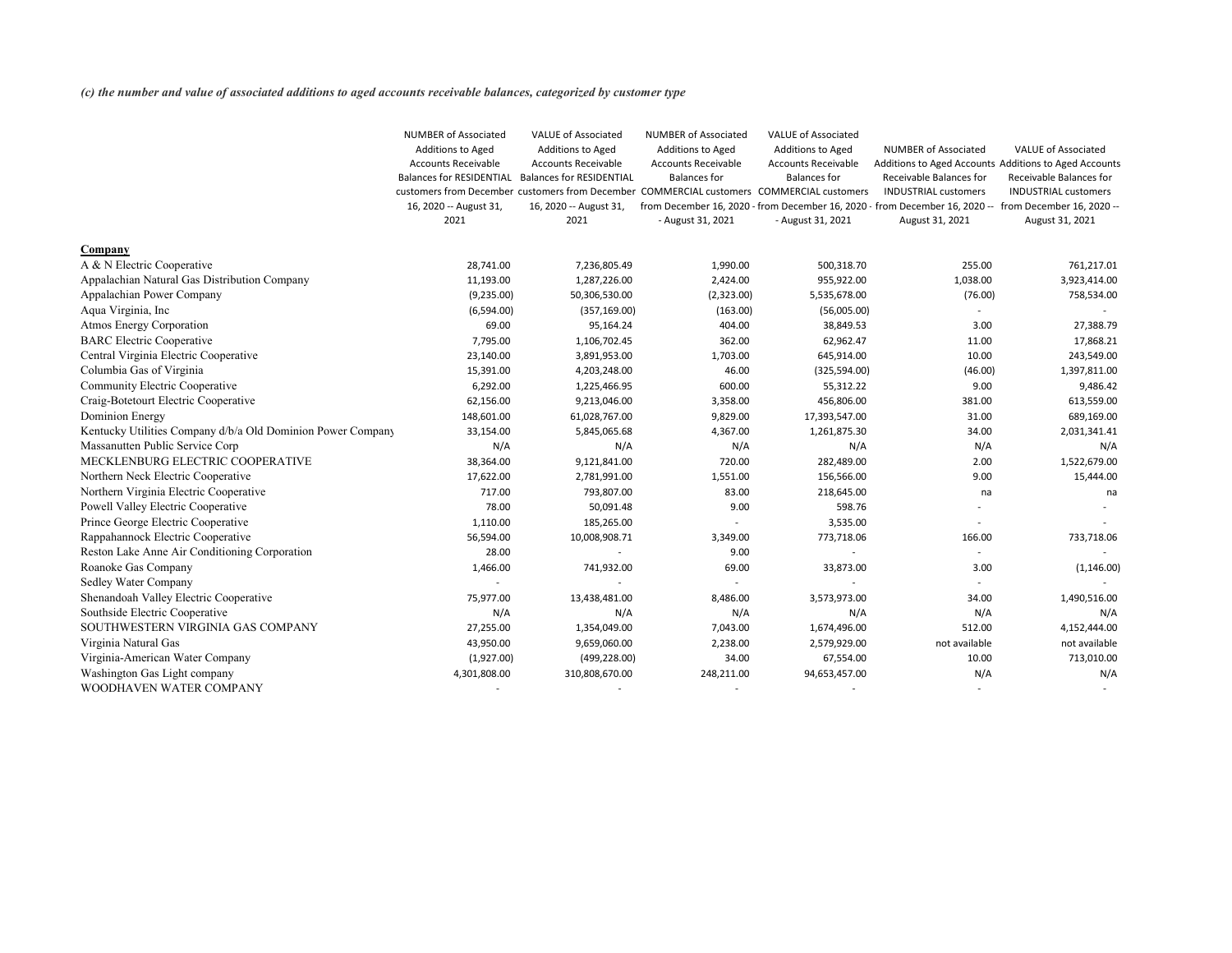# *(d) the number and value of aged accounts receivable balances, net of collections and additions*

|                                                             | Number of aged         |                        |
|-------------------------------------------------------------|------------------------|------------------------|
|                                                             | accounts receivable    | Value of aged accounts |
|                                                             | balances, net of       | receivable balances,   |
|                                                             | collections and        | net of collections and |
|                                                             | additions as of August | additions as of August |
|                                                             | 31, 2021               | 31, 2021               |
| <b>Company</b>                                              |                        |                        |
| A & N Electric Cooperative                                  | 3,998                  | 1,919,480              |
| Appalachian Natural Gas Distribution Company                | 1,868                  | 427,758                |
| Appalachian Power Company                                   | 70,111                 | 20,249,041             |
| Aqua Virginia, Inc                                          | 21,296                 | 1,850,699              |
| <b>Atmos Energy Corporation</b>                             | 2,122                  | 387,163                |
| <b>BARC Electric Cooperative</b>                            | 1,380                  | 929,393                |
| Central Virginia Electric Cooperative                       | 6,112                  | 2,566,528              |
| Columbia Gas of Virginia                                    | 50,347                 | 11,841,823             |
| <b>Community Electric Cooperative</b>                       | 963                    | 304,179                |
| Craig-Botetourt Electric Cooperative                        | 952                    | 292,777                |
| <b>Dominion Energy</b>                                      | 420,538                | 229,908,954            |
| Kentucky Utilities Company d/b/a Old Dominion Power Company | 4,727                  | 2,514,382              |
| Massanutten Public Service Corp                             | 211                    | 97,184                 |
| MECKLENBURG ELECTRIC COOPERATIVE                            | 4,119                  | 4,028,170              |
| Northern Neck Electric Cooperative                          | 3,681                  | 1,157,324              |
| Northern Virginia Electric Cooperative                      | 12,676                 | 6,972,879              |
| <b>Powell Valley Electric Cooperative</b>                   | 133                    | 70,489                 |
| Prince George Electric Cooperative                          | 3,041                  | 837,855                |
| Rappahannock Electric Cooperative                           | 20,822                 | 12,913,356             |
| Reston Lake Anne Air Conditioning Corporation               | 0                      | 0                      |
| Roanoke Gas Company                                         | 7,574                  | 1,568,233              |
| <b>Sedley Water Company</b>                                 | 0                      | 0                      |
| Shenandoah Valley Electric Cooperative                      | 8,968                  | 5,001,926              |
| Southside Electric Cooperative                              | 8,644                  | 3,853,259              |
| SOUTHWESTERN VIRGINIA GAS COMPANY                           | 636                    | 256,491                |
| Virginia Natural Gas                                        | 53,669                 | 17,645,420             |
| Virginia-American Water Company                             | 41,615                 | 5,527,533              |
| Washington Gas Light company                                | 302,508                | 31,379,130             |
| WOODHAVEN WATER COMPANY                                     | 0                      | 0                      |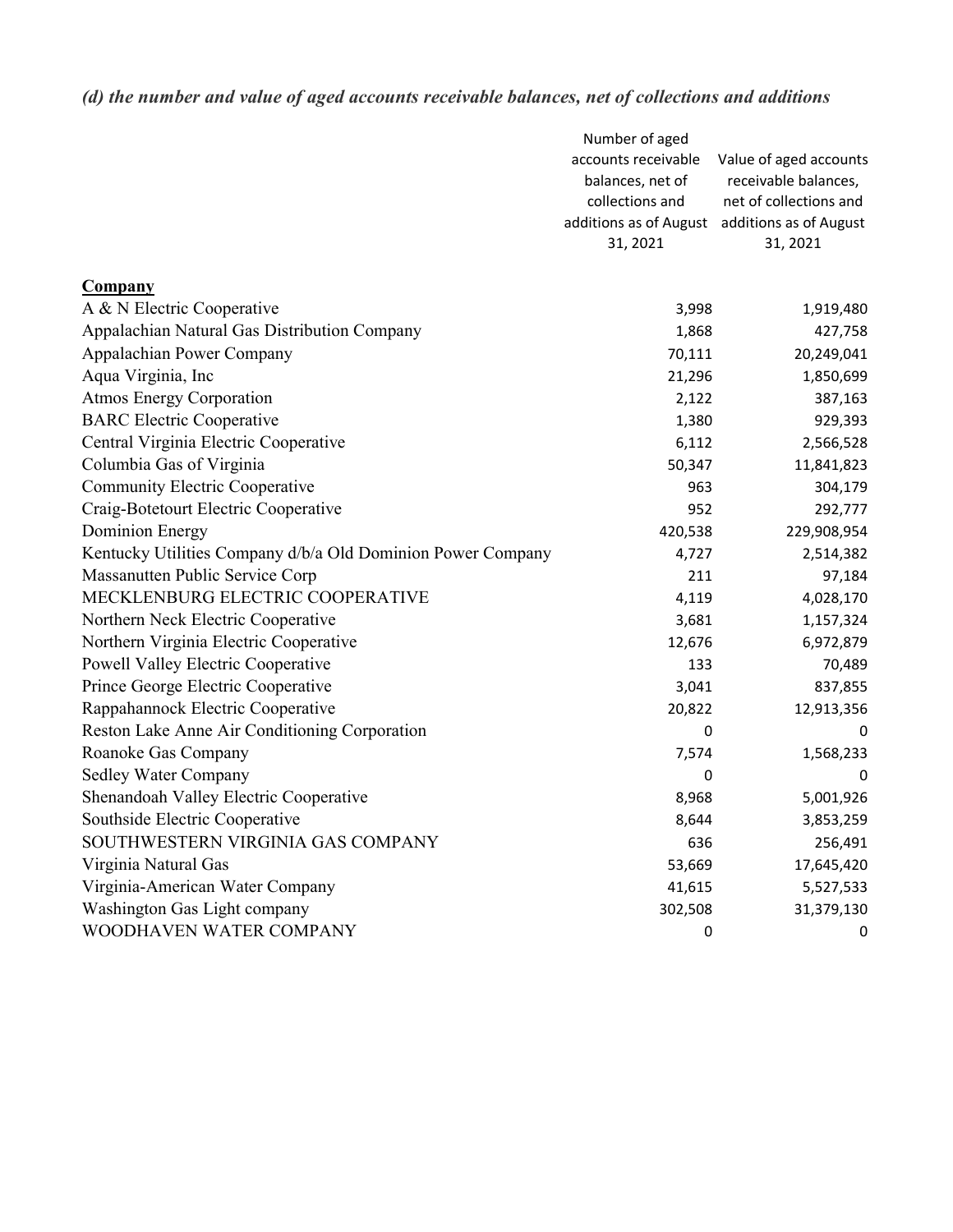*e) the number, total value, and average debt of accounts that are participating in the Repayment Plan, or another repayment plan as set forth by the utility*

|                                                             | Number of accounts that  | Total value of accounts                                                                   | Average debt of accounts |
|-------------------------------------------------------------|--------------------------|-------------------------------------------------------------------------------------------|--------------------------|
|                                                             | are participating in the | that are participating in the that are participating in                                   |                          |
|                                                             | Repayment Plan           | Repayment Plan                                                                            | the Repayment Plan       |
|                                                             |                          | established in HB 5005, or established in HB 5005, or established in HB 5005, or          |                          |
|                                                             |                          | another repayment plan as another repayment plan as another repayment plan as             |                          |
|                                                             |                          | set forth by the utility as of set forth by the utility as of set forth by the utility as |                          |
|                                                             | August 31, 2021          | August 31, 2021                                                                           | of August 31, 2021       |
| <b>Company</b>                                              |                          |                                                                                           |                          |
| A & N Electric Cooperative                                  | 140.00                   | 76,130.70                                                                                 | 547.70                   |
| Appalachian Natural Gas Distribution Company                |                          |                                                                                           |                          |
| Appalachian Power Company                                   | 8,402.00                 | 2,952,878.00                                                                              | 351.00                   |
| Aqua Virginia, Inc                                          | 232.00                   | 133,650.00                                                                                | 461.00                   |
| <b>Atmos Energy Corporation</b>                             | 42.00                    | 11,196.00                                                                                 | 245.25                   |
| <b>BARC Electric Cooperative</b>                            | 818.00                   | 765,485.72                                                                                | 935.80                   |
| Central Virginia Electric Cooperative                       | 617.00                   | 644,791.00                                                                                | 1,045.00                 |
| Columbia Gas of Virginia                                    | 2,142.00                 | 994,442.00                                                                                | 464.00                   |
| <b>Community Electric Cooperative</b>                       | 46.00                    | 53,383.82                                                                                 | 1,160.52                 |
| Craig-Botetourt Electric Cooperative                        | 43.00                    | 34,655.00                                                                                 | 806.00                   |
| <b>Dominion Energy</b>                                      | 37,447.00                | 30,315,719.00                                                                             | 706.00                   |
| Kentucky Utilities Company d/b/a Old Dominion Power Company | 1,091.00                 | 549,849.00                                                                                | 503.98                   |
| Massanutten Public Service Corp                             | 13.00                    | 10,970.66                                                                                 | 843.90                   |
| MECKLENBURG ELECTRIC COOPERATIVE                            |                          |                                                                                           |                          |
| Northern Neck Electric Cooperative                          | 195.00                   | 246,134.00                                                                                | 1,262.00                 |
| Northern Virginia Electric Cooperative                      | 2,977.00                 | 444,737.00                                                                                | 490.00                   |
| Powell Valley Electric Cooperative                          |                          |                                                                                           |                          |
| Prince George Electric Cooperative                          | 314.00                   | 315,949.00                                                                                | 1,006.00                 |
| Rappahannock Electric Cooperative                           | 3,410.00                 | 4,747,186.46                                                                              | 1,392.14                 |
| Reston Lake Anne Air Conditioning Corporation               | 23.00                    | 37,866.89                                                                                 | 2,200.00                 |
| Roanoke Gas Company                                         | 481.00                   | 180,984.00                                                                                | 376.00                   |
| Sedley Water Company                                        |                          |                                                                                           |                          |
| Shenandoah Valley Electric Cooperative                      | 315.00                   | 431,763.00                                                                                | 1,371.00                 |
| Southside Electric Cooperative                              | 762.00                   | 979,547.49                                                                                | 1,285.50                 |
| SOUTHWESTERN VIRGINIA GAS COMPANY                           |                          |                                                                                           |                          |
| Virginia Natural Gas                                        | 4,564.00                 | 1,642,712.00                                                                              | 360.00                   |
| Virginia-American Water Company                             | 437.00                   | 158,241.00                                                                                | 362.00                   |
| Washington Gas Light company                                | 4,672.00                 | 2,096,725.00                                                                              | 449.00                   |
| WOODHAVEN WATER COMPANY                                     |                          |                                                                                           |                          |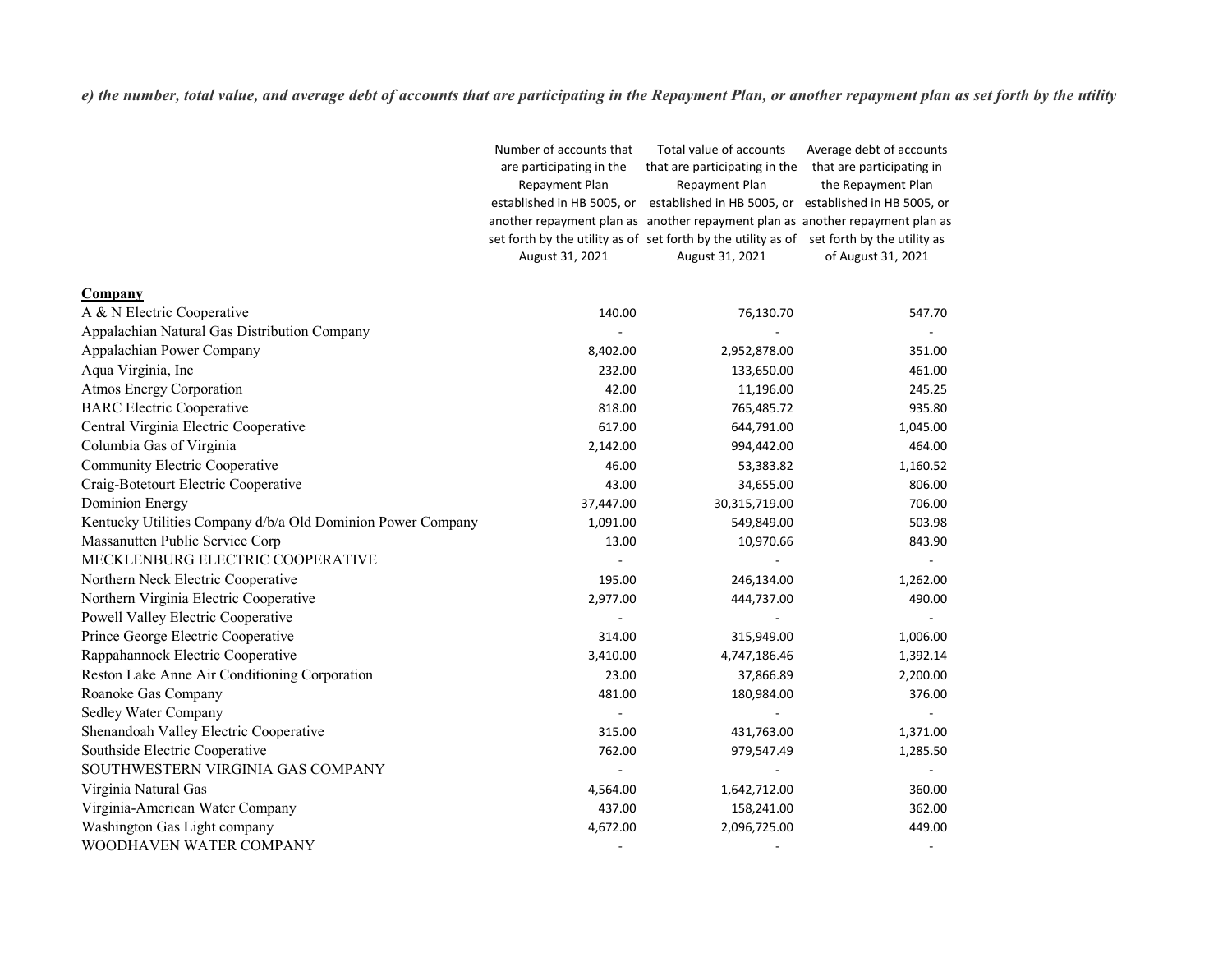*(f) the number of accounts removed from the Repayment Plan, or another repayment plan as set forth by the utility, categorized by reason*

|                                                             | Total number of accounts removed<br>from the Repayment Plan<br>established in HB 5005, or another<br>repayment plan as set forth by the<br>utility, categorized by reason from |                          |           |           |              |                   |                |
|-------------------------------------------------------------|--------------------------------------------------------------------------------------------------------------------------------------------------------------------------------|--------------------------|-----------|-----------|--------------|-------------------|----------------|
|                                                             | December 16, 2020 - August                                                                                                                                                     | <b>Broken</b>            | Defaulted | Cancelled | Renegotiated | Complete/Paid Off | Not Identified |
| Company                                                     |                                                                                                                                                                                |                          |           |           |              |                   |                |
| A & N Electric Cooperative                                  | 181                                                                                                                                                                            | 181                      |           |           |              |                   |                |
| Appalachian Natural Gas Distribution Company                |                                                                                                                                                                                |                          |           |           |              |                   |                |
| Appalachian Power Company                                   | 19,537                                                                                                                                                                         | $\overline{\phantom{a}}$ | 3,263     | 14,514    | 1,760        |                   |                |
| Aqua Virginia, Inc                                          |                                                                                                                                                                                |                          |           |           |              |                   |                |
| <b>Atmos Energy Corporation</b>                             |                                                                                                                                                                                |                          |           |           |              |                   |                |
| <b>BARC</b> Electric Cooperative                            | 44                                                                                                                                                                             |                          |           |           |              |                   | 44             |
| Central Virginia Electric Cooperative                       | 101                                                                                                                                                                            |                          |           |           |              |                   | 101            |
| Columbia Gas of Virginia                                    | 3,290                                                                                                                                                                          |                          | 1,847     | 662       |              | 779               | $\overline{2}$ |
| <b>Community Electric Cooperative</b>                       | $\overline{\phantom{a}}$                                                                                                                                                       |                          |           |           |              |                   |                |
| Craig-Botetourt Electric Cooperative                        |                                                                                                                                                                                |                          |           |           |              |                   |                |
| <b>Dominion Energy</b>                                      | 50,723                                                                                                                                                                         |                          |           |           |              |                   | 50,723         |
| Kentucky Utilities Company d/b/a Old Dominion Power Company | 4,245                                                                                                                                                                          |                          | 2,948     | 95        |              | 1,150             | 52             |
| Massanutten Public Service Corp                             | 3                                                                                                                                                                              |                          |           |           |              |                   | 3              |
| MECKLENBURG ELECTRIC COOPERATIVE                            |                                                                                                                                                                                |                          |           |           |              |                   |                |
| Northern Neck Electric Cooperative                          |                                                                                                                                                                                |                          |           |           |              |                   |                |
| Northern Virginia Electric Cooperative                      |                                                                                                                                                                                |                          |           |           |              |                   |                |
| Powell Valley Electric Cooperative                          |                                                                                                                                                                                |                          |           |           |              |                   |                |
| Prince George Electric Cooperative                          | 81                                                                                                                                                                             |                          |           |           |              |                   | 81             |
| Rappahannock Electric Cooperative                           | 1,644                                                                                                                                                                          |                          |           |           |              |                   | 1,644          |
| Reston Lake Anne Air Conditioning Corporation               |                                                                                                                                                                                |                          |           |           |              |                   |                |
| Roanoke Gas Company                                         |                                                                                                                                                                                |                          |           |           |              |                   |                |
| <b>Sedley Water Company</b>                                 |                                                                                                                                                                                |                          |           |           |              |                   |                |
| Shenandoah Valley Electric Cooperative                      |                                                                                                                                                                                |                          |           |           |              |                   |                |
| Southside Electric Cooperative                              |                                                                                                                                                                                |                          |           |           |              |                   |                |
| SOUTHWESTERN VIRGINIA GAS COMPANY                           |                                                                                                                                                                                |                          |           |           |              |                   |                |
| Virginia Natural Gas                                        | 2,457                                                                                                                                                                          |                          | 1,630     |           |              | 827               |                |
| Virginia-American Water Company                             | 184                                                                                                                                                                            |                          |           |           |              |                   | 184            |
| Washington Gas Light company                                | 714                                                                                                                                                                            |                          |           |           |              |                   | 714            |
| WOODHAVEN WATER COMPANY                                     | $\overline{\phantom{a}}$                                                                                                                                                       |                          |           |           |              |                   |                |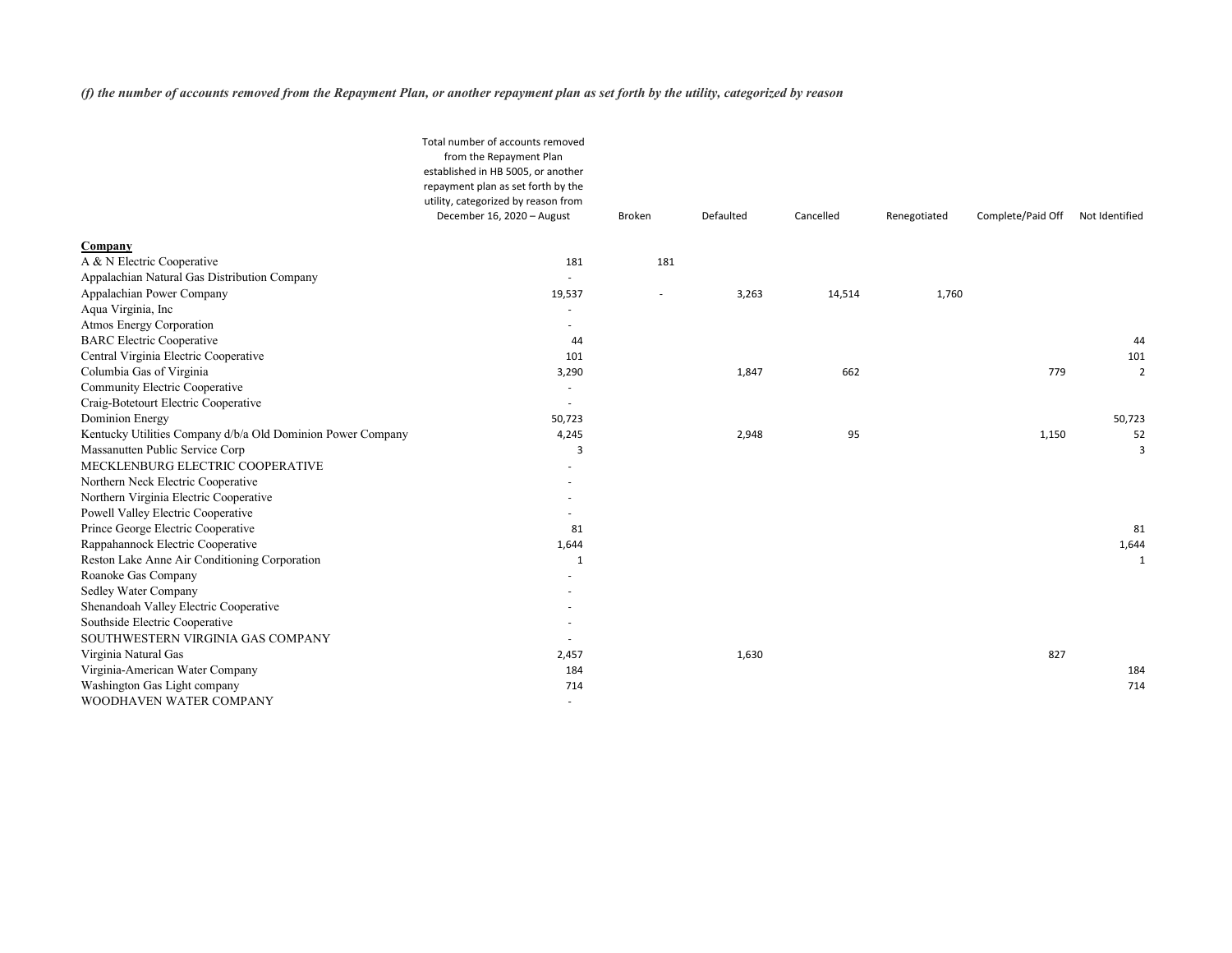*g) the amount of and average debt still remaining for customer accounts removed from the Repayment Plan or another repayment plan as set forth by the utility*

|                                                             | Amount of debt still remaining for       | Average debt still remaining for  |
|-------------------------------------------------------------|------------------------------------------|-----------------------------------|
|                                                             | customer accounts removed from           | customer accounts removed from    |
|                                                             | the Repayment Plan established in        | the Repayment Plan established in |
|                                                             | HB 5005 or another repayment plan        | HB 5005 or another repayment plan |
|                                                             | as set forth by the utility as of August | as set forth by the utility as of |
|                                                             | 31, 2021                                 | August 31, 2021                   |
| Company                                                     |                                          |                                   |
| A & N Electric Cooperative                                  | 72,404.37                                | 402.25                            |
| Appalachian Natural Gas Distribution Company                |                                          |                                   |
| Appalachian Power Company                                   | 11,178,664.00                            | 572.00                            |
| Aqua Virginia, Inc                                          |                                          |                                   |
| <b>Atmos Energy Corporation</b>                             | 39,063.37                                | 221.95                            |
| <b>BARC Electric Cooperative</b>                            | 216.39                                   | 4.92                              |
| Central Virginia Electric Cooperative                       | n/a                                      | n/a                               |
| Columbia Gas of Virginia                                    | 579,230.00                               | 176.00                            |
| <b>Community Electric Cooperative</b>                       |                                          |                                   |
| Craig-Botetourt Electric Cooperative                        |                                          |                                   |
| <b>Dominion Energy</b>                                      | 51,143,665.00                            | 851.00                            |
| Kentucky Utilities Company d/b/a Old Dominion Power Company | 992,524.83                               | 233.81                            |
| Massanutten Public Service Corp                             | 2,714.53                                 | 904.84                            |
| MECKLENBURG ELECTRIC COOPERATIVE                            |                                          |                                   |
| Northern Neck Electric Cooperative                          |                                          |                                   |
| Northern Virginia Electric Cooperative                      | na                                       | na                                |
| <b>Powell Valley Electric Cooperative</b>                   |                                          |                                   |
| Prince George Electric Cooperative                          | 95,585.00                                | 1,180.00                          |
| Rappahannock Electric Cooperative                           | 1,092,361.95                             | 664.45                            |
| Reston Lake Anne Air Conditioning Corporation               |                                          |                                   |
| Roanoke Gas Company                                         | N/A                                      | N/A                               |
| <b>Sedley Water Company</b>                                 |                                          |                                   |
| Shenandoah Valley Electric Cooperative                      | n/a                                      | n/a                               |
| Southside Electric Cooperative                              |                                          |                                   |
| SOUTHWESTERN VIRGINIA GAS COMPANY                           |                                          |                                   |
| Virginia Natural Gas                                        | 704,768.00                               | 432.00                            |
| Virginia-American Water Company                             | 35,629.00                                | 194.00                            |
| Washington Gas Light company                                | 287,795.00                               | 676.00                            |
| WOODHAVEN WATER COMPANY                                     |                                          |                                   |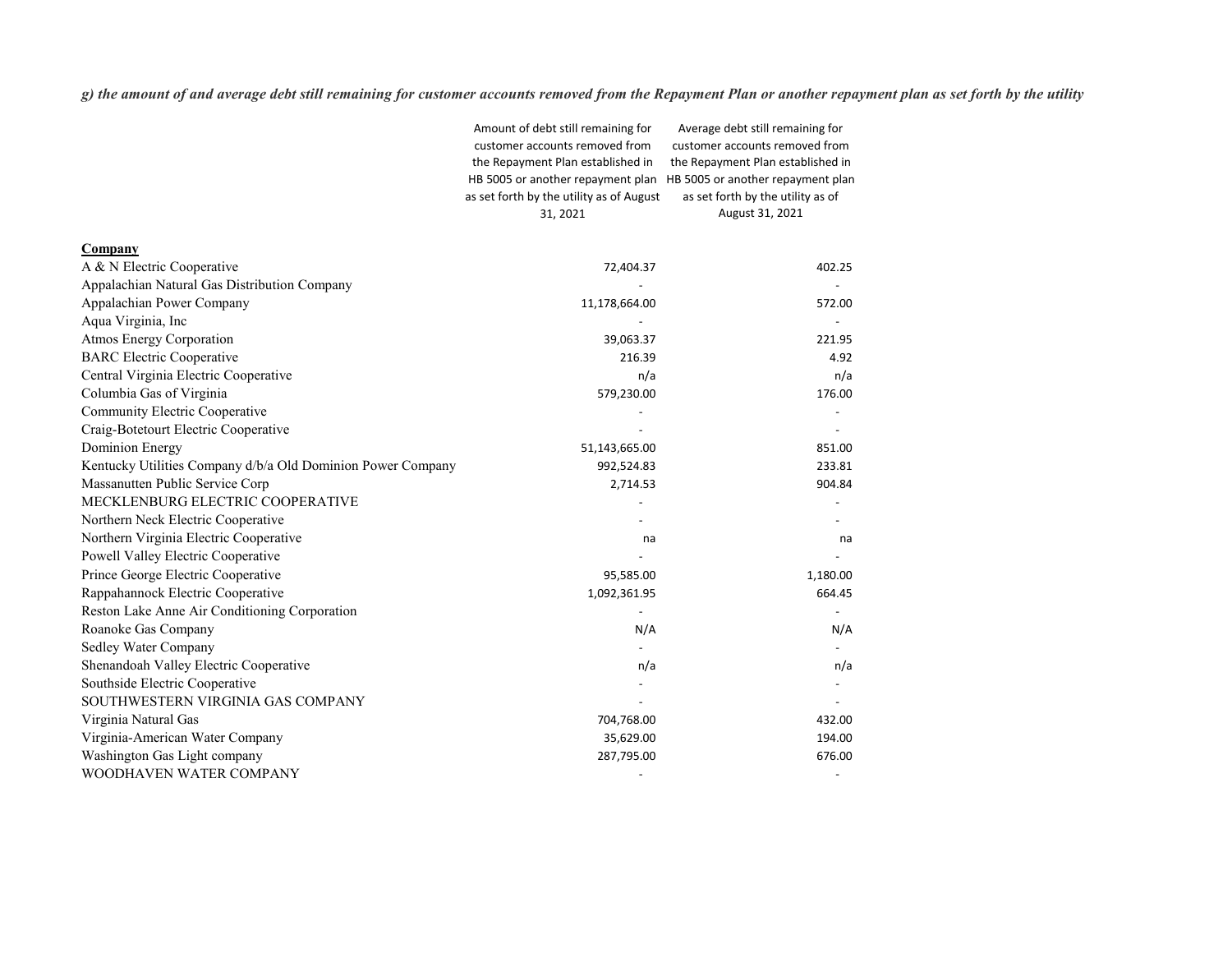*h) the carrying costs of the debt for accounts participating in a repayment plan and any associated administrative costs incurred*

|                                                             | Carrying costs of the debt for<br>accounts participating in | Administrative costs<br>associated with repayment |
|-------------------------------------------------------------|-------------------------------------------------------------|---------------------------------------------------|
|                                                             | repayment plans incurred from                               | plans incurred from                               |
|                                                             | December 16, 2020 - August                                  | December 16, 2020 -                               |
|                                                             | 31, 2021                                                    | August 31, 2021                                   |
|                                                             |                                                             |                                                   |
| <b>Company</b>                                              |                                                             |                                                   |
| A & N Electric Cooperative                                  | 35,399.91                                                   | 34,317.99                                         |
| Appalachian Natural Gas Distribution Company                |                                                             |                                                   |
| Appalachian Power Company                                   | 189,286.00                                                  |                                                   |
| Aqua Virginia, Inc                                          |                                                             |                                                   |
| <b>Atmos Energy Corporation</b>                             | n/a                                                         | n/a                                               |
| <b>BARC Electric Cooperative</b>                            | 77,872.87                                                   | 12,617.67                                         |
| Central Virginia Electric Cooperative                       | n/a                                                         | n/a                                               |
| Columbia Gas of Virginia                                    | 1,369,665.00                                                |                                                   |
| <b>Community Electric Cooperative</b>                       |                                                             | 15,730.33                                         |
| Craig-Botetourt Electric Cooperative                        | 1,110.00                                                    | 1,935.00                                          |
| <b>Dominion Energy</b>                                      |                                                             |                                                   |
| Kentucky Utilities Company d/b/a Old Dominion Power Company | 821.34                                                      | 28,724.00                                         |
| Massanutten Public Service Corp                             | n/a                                                         | n/a                                               |
| MECKLENBURG ELECTRIC COOPERATIVE                            |                                                             |                                                   |
| Northern Neck Electric Cooperative                          |                                                             |                                                   |
| Northern Virginia Electric Cooperative                      | 255,000.00                                                  |                                                   |
| Powell Valley Electric Cooperative                          |                                                             |                                                   |
| Prince George Electric Cooperative                          | 8,762.00                                                    | 9,284.00                                          |
| Rappahannock Electric Cooperative                           | 1,654,796.30                                                |                                                   |
| Reston Lake Anne Air Conditioning Corporation               |                                                             |                                                   |
| Roanoke Gas Company                                         | n/a                                                         | n/a                                               |
| <b>Sedley Water Company</b>                                 |                                                             |                                                   |
| Shenandoah Valley Electric Cooperative                      | 431,763.00                                                  | 20,347.00                                         |
| Southside Electric Cooperative                              |                                                             |                                                   |
| SOUTHWESTERN VIRGINIA GAS COMPANY                           |                                                             |                                                   |
| Virginia Natural Gas                                        | 40,389.00                                                   |                                                   |
| Virginia-American Water Company                             | 3,635.00                                                    |                                                   |
| Washington Gas Light company                                | 50,948.00                                                   | n/a                                               |
| WOODHAVEN WATER COMPANY                                     |                                                             |                                                   |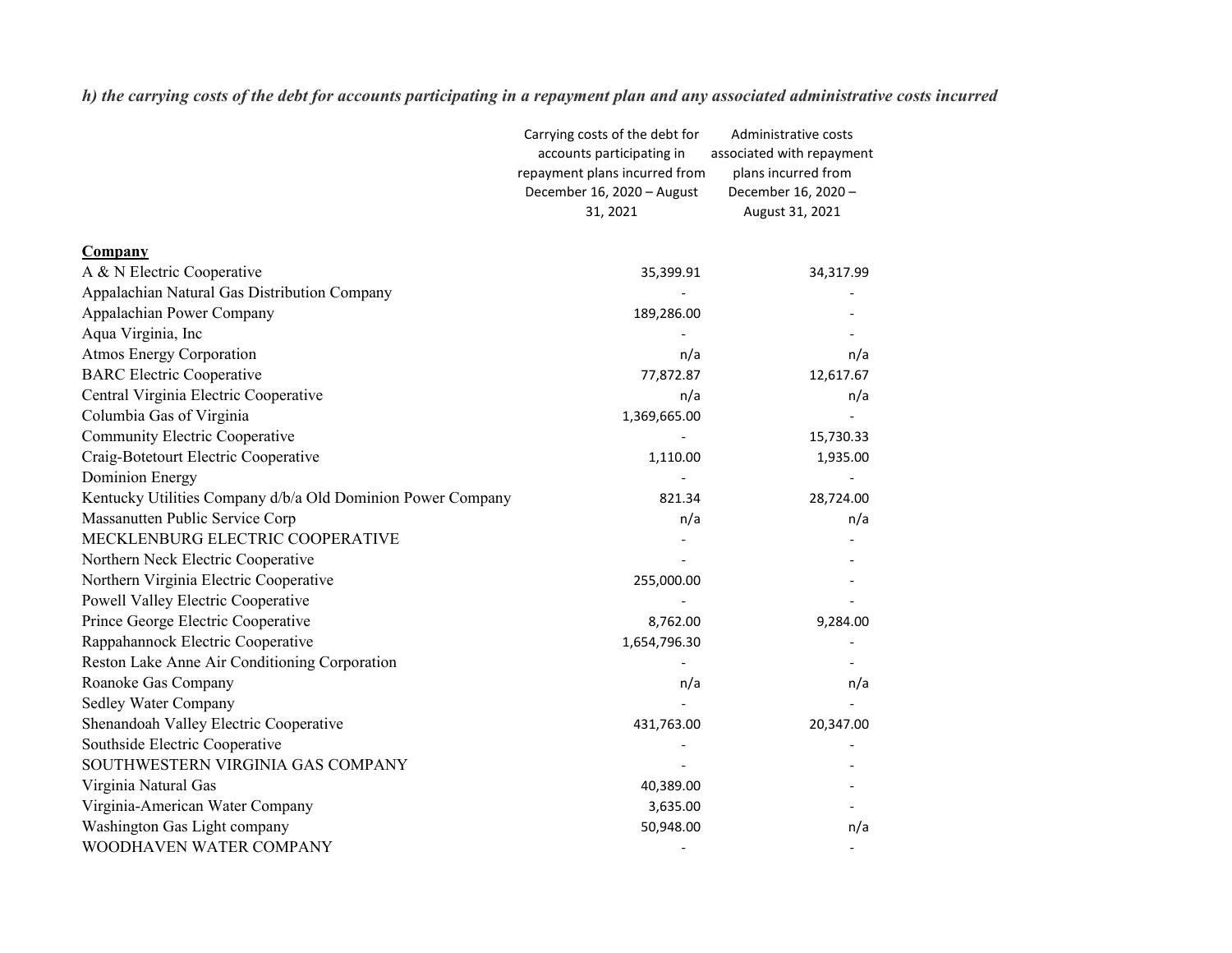(i) the number, total value, and average debt of customer accounts receiving direct assistance by the funds provided in Item 479.10, paragraph B.2. of this act, categorized by days in arrears and customer account type

|                                                             | accounts receiving direct accounts receiving direct<br>provided in Item 479.10, provided in Item 479.10, funds provided in Item provided in Item 479.10, funds provided in Item<br>paragraph B.2. of HB<br>5005, in arrears for OVER<br>60 DAYS for<br><b>COMMERCIAL customers</b><br>as of August | paragraph B.2. of HB<br>5005, in arrears for<br>OVER 60 DAYS for<br><b>INDUSTRIAL customers</b> | accounts receiving<br>479.10, paragraph B.2.<br>for OVER 90 DAYS for | accounts receiving direct<br>paragraph B.2. of HB<br>of HB 5005, in arrears 5005, in arrears for OVER of HB 5005, in arrears paragraph B.2. of HB 5005, | accounts receiving<br>479.10, paragraph B.2. provided in Item 479.10, | <b>AVERAGE debt of customer</b><br>assistance by the funds assistance by the funds direct assistance by the assistance by the funds direct assistance by the accounts receiving direct receiving direct assistance receiving direct assistance receiving direct a<br>assistance by the funds | customer accounts        | customer accounts                                                                                               | customer accounts        | customer accounts        | customer accounts<br>receiving direct            | customer accounts                            | customer accounts                                       | customer accounts<br>receiving direct assistance receiving direct assistance receiving direct assistance |
|-------------------------------------------------------------|----------------------------------------------------------------------------------------------------------------------------------------------------------------------------------------------------------------------------------------------------------------------------------------------------|-------------------------------------------------------------------------------------------------|----------------------------------------------------------------------|---------------------------------------------------------------------------------------------------------------------------------------------------------|-----------------------------------------------------------------------|----------------------------------------------------------------------------------------------------------------------------------------------------------------------------------------------------------------------------------------------------------------------------------------------|--------------------------|-----------------------------------------------------------------------------------------------------------------|--------------------------|--------------------------|--------------------------------------------------|----------------------------------------------|---------------------------------------------------------|----------------------------------------------------------------------------------------------------------|
|                                                             |                                                                                                                                                                                                                                                                                                    |                                                                                                 |                                                                      |                                                                                                                                                         |                                                                       |                                                                                                                                                                                                                                                                                              |                          |                                                                                                                 |                          |                          |                                                  |                                              |                                                         |                                                                                                          |
|                                                             |                                                                                                                                                                                                                                                                                                    |                                                                                                 |                                                                      |                                                                                                                                                         |                                                                       |                                                                                                                                                                                                                                                                                              | by the funds provided in | by the funds provided in<br>Item 479.10, paragraph                                                              | by the funds provided in | by the funds provided in | assistance by the funds                          |                                              |                                                         | by the funds provided in                                                                                 |
|                                                             |                                                                                                                                                                                                                                                                                                    |                                                                                                 |                                                                      |                                                                                                                                                         |                                                                       |                                                                                                                                                                                                                                                                                              |                          |                                                                                                                 |                          |                          |                                                  | by the funds provided in                     | by the funds provided                                   |                                                                                                          |
|                                                             |                                                                                                                                                                                                                                                                                                    |                                                                                                 |                                                                      |                                                                                                                                                         |                                                                       |                                                                                                                                                                                                                                                                                              | Item 479.10, paragraph   |                                                                                                                 | Item 479.10, paragraph   | Item 479.10, paragraph   | provided in Item 479.10,                         | Item 479.10, paragraph                       | Item 479.10, paragraph                                  | Item 479.10, paragraph                                                                                   |
|                                                             |                                                                                                                                                                                                                                                                                                    |                                                                                                 |                                                                      |                                                                                                                                                         |                                                                       |                                                                                                                                                                                                                                                                                              |                          | B.2. of HB 5005, in arrears B.2. of HB 5005, in arrears B.2. of HB 5005, in arrears B.2. of HB 5005, in arrears |                          |                          | paragraph B.2. of HB                             |                                              | B.2. of HB 5005, in arrears B.2. of HB 5005, in arrears | B.2. of HB 5005, in arrears                                                                              |
|                                                             |                                                                                                                                                                                                                                                                                                    |                                                                                                 |                                                                      | 90 DAYS for                                                                                                                                             | for OVER 90 DAYS for                                                  | in arrears for OVER 30                                                                                                                                                                                                                                                                       | for OVER 30 DAYS for     | for OVER 30 DAYS for                                                                                            | for OVER 60 DAYS for     | for OVER 60 DAYS for     | 5005, in arrears for OVER                        | for OVER 90 DAYS for                         | for OVER 90 DAYS for                                    | for OVER 90 DAYS for                                                                                     |
|                                                             |                                                                                                                                                                                                                                                                                                    | as of August                                                                                    | RESIDENTIAL customers COMMERCIAL customers<br>as of August           | as of August                                                                                                                                            | <b>INDUSTRIAL customers</b>                                           | DAYS for RESIDENTIAL<br>customers as August                                                                                                                                                                                                                                                  | as of August             | COMMERCIAL customers INDUSTRIAL customers as RESIDENTIAL customers as COMMERCIAL customers<br>of August         | of August                | as of August             | 60 DAYS for INDUSTRIAL<br>customers as of August | <b>RESIDENTIAL customers</b><br>as of August | as of August                                            | COMMERCIAL customers  INDUSTRIAL customers as<br>of August                                               |
|                                                             |                                                                                                                                                                                                                                                                                                    |                                                                                                 |                                                                      |                                                                                                                                                         | as of August                                                          |                                                                                                                                                                                                                                                                                              |                          |                                                                                                                 |                          |                          |                                                  |                                              |                                                         |                                                                                                          |
| <b>Company</b>                                              |                                                                                                                                                                                                                                                                                                    |                                                                                                 |                                                                      |                                                                                                                                                         |                                                                       |                                                                                                                                                                                                                                                                                              |                          |                                                                                                                 |                          |                          |                                                  |                                              |                                                         |                                                                                                          |
| A & N Electric Cooperative                                  | 2,270                                                                                                                                                                                                                                                                                              | 6,946                                                                                           | 343,992                                                              | 7,872                                                                                                                                                   | 35,520                                                                | 157                                                                                                                                                                                                                                                                                          | 170                      | 1,434                                                                                                           | 105                      | 103                      | 772                                              | 676                                          | 414                                                     | 4,440                                                                                                    |
| Appalachian Natural Gas Distribution Company                |                                                                                                                                                                                                                                                                                                    | $\sim$                                                                                          | 3,765                                                                | 174                                                                                                                                                     |                                                                       | 253                                                                                                                                                                                                                                                                                          | 534                      |                                                                                                                 | 73                       | $\sim$                   | $\sim$                                           | 251                                          | 87                                                      |                                                                                                          |
| Appalachian Power Company                                   | 19,382                                                                                                                                                                                                                                                                                             | 2,312                                                                                           | 5,161,165                                                            | 121,199                                                                                                                                                 | 27,873                                                                | 155                                                                                                                                                                                                                                                                                          | 186                      | 441                                                                                                             | 128                      | 139                      | 330                                              | 675                                          | 954                                                     | 3,982                                                                                                    |
| Aqua Virginia, Inc                                          | 1,802                                                                                                                                                                                                                                                                                              | $\sim$                                                                                          | 142,956                                                              | 1,541                                                                                                                                                   |                                                                       | 389                                                                                                                                                                                                                                                                                          | 802                      |                                                                                                                 | 336                      | 901                      | $\overline{\phantom{0}}$                         | 327                                          | 770                                                     | $\sim$                                                                                                   |
| <b>Atmos Energy Corporation</b>                             |                                                                                                                                                                                                                                                                                                    | $\sim$                                                                                          |                                                                      |                                                                                                                                                         |                                                                       |                                                                                                                                                                                                                                                                                              | $\sim$                   |                                                                                                                 |                          | $-$                      |                                                  |                                              |                                                         | $\sim$                                                                                                   |
| <b>BARC Electric Cooperative</b>                            |                                                                                                                                                                                                                                                                                                    |                                                                                                 | 126.992.56                                                           | 3,020                                                                                                                                                   |                                                                       | 124                                                                                                                                                                                                                                                                                          | 13                       |                                                                                                                 |                          | 77                       |                                                  | 550                                          | 1,007                                                   |                                                                                                          |
| Central Virginia Electric Cooperative                       | n/a                                                                                                                                                                                                                                                                                                | n/a                                                                                             | n/a                                                                  | n/a                                                                                                                                                     | n/a                                                                   | n/a                                                                                                                                                                                                                                                                                          | n/a                      | n/a                                                                                                             | n/a                      | n/a                      | n/a                                              | n/a                                          | n/a                                                     | n/a                                                                                                      |
| Columbia Gas of Virginia                                    | 52,971                                                                                                                                                                                                                                                                                             | $\sim$                                                                                          | 2,273,116                                                            | 49,121                                                                                                                                                  |                                                                       | 354                                                                                                                                                                                                                                                                                          | 583                      | 13,515                                                                                                          | 381                      | 688                      |                                                  | 402                                          | 780                                                     |                                                                                                          |
| <b>Community Electric Cooperative</b>                       | 372                                                                                                                                                                                                                                                                                                |                                                                                                 | 34,991                                                               | 494                                                                                                                                                     |                                                                       | 774                                                                                                                                                                                                                                                                                          | 422                      |                                                                                                                 | 1,043                    | 485                      |                                                  | 1,078                                        | 485                                                     |                                                                                                          |
| Craig-Botetourt Electric Cooperative                        |                                                                                                                                                                                                                                                                                                    |                                                                                                 |                                                                      |                                                                                                                                                         |                                                                       |                                                                                                                                                                                                                                                                                              | $\sim$                   |                                                                                                                 |                          |                          |                                                  |                                              |                                                         | $\sim$                                                                                                   |
| Dominion Energy                                             | \$1,487,119.31.31                                                                                                                                                                                                                                                                                  | $\sim$                                                                                          | 25,828,959                                                           | 1,207,640                                                                                                                                               |                                                                       | 599                                                                                                                                                                                                                                                                                          | 1,247                    |                                                                                                                 | 626                      | 1,282                    |                                                  | 660                                          | 1,343                                                   | $\sim$                                                                                                   |
| Kentucky Utilities Company d/b/a Old Dominion Power Company | n/a                                                                                                                                                                                                                                                                                                | n/a                                                                                             | n/a                                                                  | n/a                                                                                                                                                     | n/a                                                                   | n/a                                                                                                                                                                                                                                                                                          | n/a                      | n/a                                                                                                             | n/a                      | n/a                      | n/a                                              | n/a                                          | n/a                                                     | n/a                                                                                                      |
| Massanutten Public Service Corp                             |                                                                                                                                                                                                                                                                                                    | $\sim$                                                                                          | 3,451                                                                |                                                                                                                                                         |                                                                       | 691                                                                                                                                                                                                                                                                                          | $\sim$                   |                                                                                                                 | 695                      | $\sim$                   | $\overline{\phantom{0}}$                         | 115                                          |                                                         | $\sim$                                                                                                   |
| MECKLENBURG ELECTRIC COOPERATIVE                            | 1,865                                                                                                                                                                                                                                                                                              |                                                                                                 | 948,505                                                              | 7,551                                                                                                                                                   |                                                                       | 1,168                                                                                                                                                                                                                                                                                        | 1,647                    |                                                                                                                 | 1,337                    | 1,647                    | $\sim$                                           | 1,451                                        | 1,799                                                   | $\sim$                                                                                                   |
| Northern Neck Electric Cooperative                          | 2,813                                                                                                                                                                                                                                                                                              | $\sim$                                                                                          | 482,320                                                              | 11,904                                                                                                                                                  |                                                                       | 183                                                                                                                                                                                                                                                                                          | 163                      |                                                                                                                 | 165                      | 156                      | $\sim$                                           | 1,138                                        | 794                                                     | $\sim$                                                                                                   |
| Northern Virginia Electric Cooperative                      | na                                                                                                                                                                                                                                                                                                 | na                                                                                              | na                                                                   | na                                                                                                                                                      | na                                                                    | 182                                                                                                                                                                                                                                                                                          | 390                      | 3,461                                                                                                           | 117                      | 248                      | 1,968                                            | 83                                           | 179                                                     | 1,437                                                                                                    |
| Powell Valley Electric Cooperative                          | 211                                                                                                                                                                                                                                                                                                | $\sim$                                                                                          | 34,362                                                               | 190                                                                                                                                                     |                                                                       | 101                                                                                                                                                                                                                                                                                          | 27                       |                                                                                                                 | 110                      | 70                       | $\sim$                                           |                                              | 95                                                      |                                                                                                          |
| Prince George Electric Cooperative                          |                                                                                                                                                                                                                                                                                                    |                                                                                                 | 65,507                                                               |                                                                                                                                                         |                                                                       | 112                                                                                                                                                                                                                                                                                          |                          |                                                                                                                 | 241                      |                          |                                                  | 496                                          |                                                         |                                                                                                          |
| Rappahannock Electric Cooperative                           |                                                                                                                                                                                                                                                                                                    |                                                                                                 |                                                                      |                                                                                                                                                         |                                                                       |                                                                                                                                                                                                                                                                                              |                          |                                                                                                                 |                          |                          |                                                  |                                              |                                                         |                                                                                                          |
| Reston Lake Anne Air Conditioning Corporation               | 23,200                                                                                                                                                                                                                                                                                             |                                                                                                 | 25,078                                                               | 23,200                                                                                                                                                  |                                                                       | 1,791                                                                                                                                                                                                                                                                                        | 2,578                    |                                                                                                                 | 1,791                    | 2,578                    |                                                  | 1,791                                        | 2,578                                                   | $-$                                                                                                      |
| Roanoke Gas Company                                         | 16,586                                                                                                                                                                                                                                                                                             |                                                                                                 | 298,124                                                              | 13,945                                                                                                                                                  |                                                                       | 300                                                                                                                                                                                                                                                                                          | 654                      |                                                                                                                 | 300                      | 754                      |                                                  | 291                                          | 734                                                     | $-$                                                                                                      |
| Sedley Water Company                                        |                                                                                                                                                                                                                                                                                                    | $\sim$                                                                                          | $\sim$                                                               |                                                                                                                                                         |                                                                       |                                                                                                                                                                                                                                                                                              | $\sim$                   |                                                                                                                 |                          | $\sim$                   |                                                  | $\sim$                                       |                                                         | $-$                                                                                                      |
| Shenandoah Valley Electric Cooperative                      |                                                                                                                                                                                                                                                                                                    |                                                                                                 |                                                                      |                                                                                                                                                         |                                                                       |                                                                                                                                                                                                                                                                                              |                          |                                                                                                                 |                          | $\sim$                   |                                                  |                                              |                                                         | $-$                                                                                                      |
| Southside Electric Cooperative                              | 4,977                                                                                                                                                                                                                                                                                              |                                                                                                 | 236,071                                                              | 3,414                                                                                                                                                   |                                                                       | 369                                                                                                                                                                                                                                                                                          | 629                      |                                                                                                                 | 422                      | 711                      |                                                  | 451                                          | 853                                                     | $\overline{\phantom{0}}$                                                                                 |
| SOUTHWESTERN VIRGINIA GAS COMPANY                           | n/a                                                                                                                                                                                                                                                                                                | n/a                                                                                             | n/a                                                                  | n/a                                                                                                                                                     | n/a                                                                   | n/a                                                                                                                                                                                                                                                                                          | n/a                      | n/a                                                                                                             | n/a                      | n/a                      | n/a                                              | n/a                                          | n/a                                                     | n/a                                                                                                      |
| Virginia Natural Gas                                        | 2,143,066                                                                                                                                                                                                                                                                                          | not available                                                                                   | 10,520,592                                                           | 1,878,573                                                                                                                                               | not available                                                         | 1,145                                                                                                                                                                                                                                                                                        | 9,127                    | not available                                                                                                   | 1,091                    | 8,747                    | not available                                    | 1,039                                        | 7,926                                                   | not available                                                                                            |
| Virginia-American Water Company                             | 8,810                                                                                                                                                                                                                                                                                              |                                                                                                 | 399,718                                                              | 26,272                                                                                                                                                  |                                                                       | 262                                                                                                                                                                                                                                                                                          | 197                      |                                                                                                                 | 312                      | 336                      | $\overline{\phantom{0}}$                         | 457                                          | 852                                                     |                                                                                                          |
| Washington Gas Light company<br>WOODHAVEN WATER COMPANY     | 671,697                                                                                                                                                                                                                                                                                            | N/A<br>$\sim$                                                                                   | 2,054,733                                                            | 299,952<br>$\sim$                                                                                                                                       | N/A                                                                   | 339<br>223                                                                                                                                                                                                                                                                                   | 2,643<br>$\sim$          | N/A                                                                                                             | 359<br>194               | 2,687<br>$\sim$          | N/A<br>$\overline{a}$                            | 480                                          | 1,829                                                   | N/A                                                                                                      |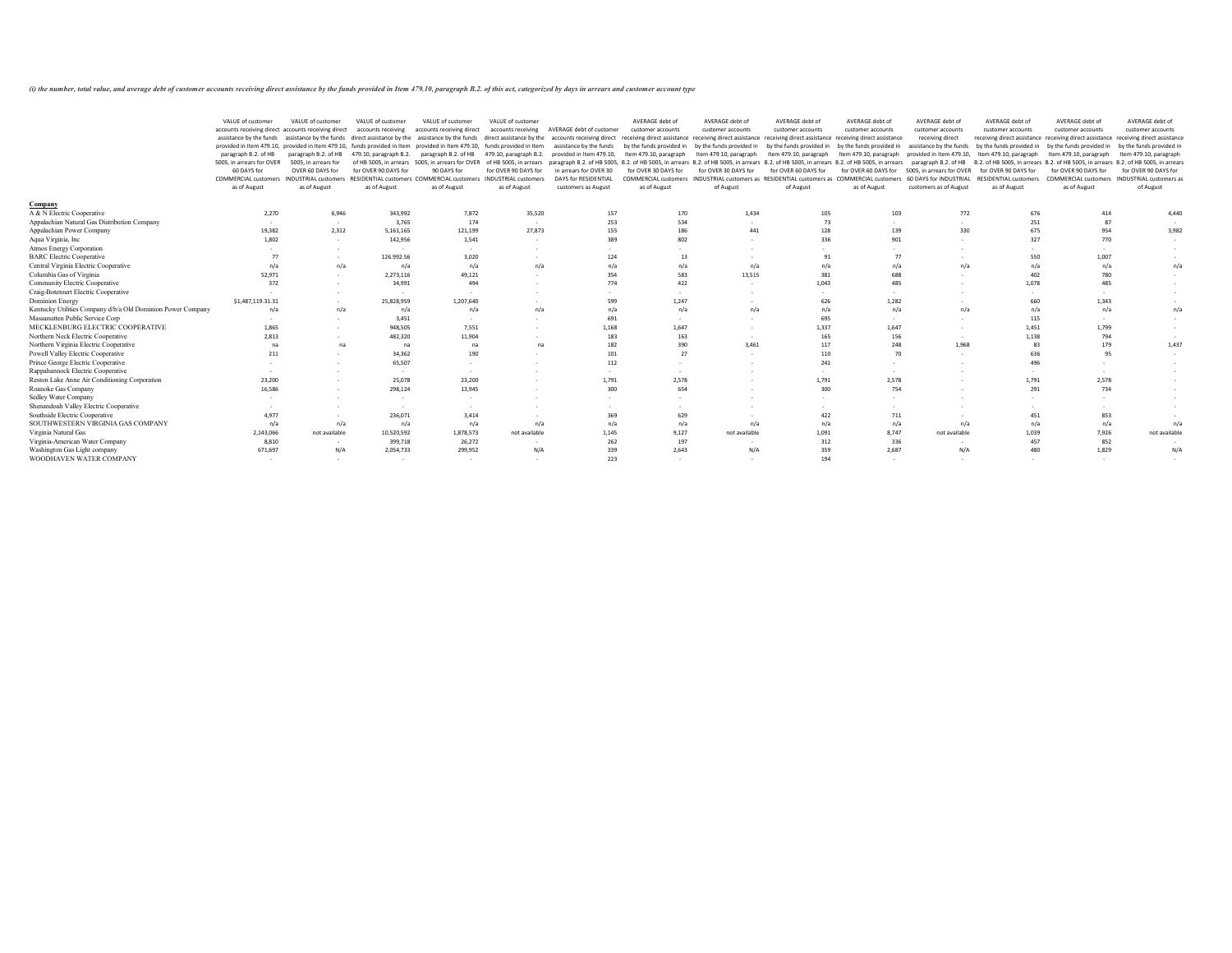*(i) the number, total value, and average debt of customer accounts receiving direct assistance by the funds provided in Item 479.10, paragraph B.2. of this act, categorized by days in arrears and customer account type*

|                                                             | NUMBER of customer<br>paragraph B.2. of HB<br>5005, in arrears for<br>OVER 30 DAYS for<br><b>RESIDENTIAL customers</b><br>as of August | <b>NUMBER of customer</b><br>accounts receiving direct accounts receiving direct<br>assistance by the funds assistance by the funds<br>provided in Item 479.10, provided in Item 479.10,<br>paragraph B.2. of HB<br>5005, in arrears for OVER<br>30 DAYS for<br><b>COMMERCIAL custome</b><br>as of August | NUMBER of customer<br>paragraph B.2. of HB<br>30 DAYS for INDUSTRIAL | NUMBER of customer<br>accounts receiving direct accounts receiving direct<br>assistance by the funds assistance by the funds<br>provided in Item 479.10, provided in Item 479.10,<br>paragraph B.2. of HB<br>5005, in arrears for OVER 5005, in arrears for OVER<br>60 DAYS for RESIDENTIAL<br>customers as of August customers as of August | <b>NUMBER of customer</b><br>accounts receiving direct<br>paragraph B.2. of HB<br>5005, in arrears for OVER<br>60 DAYS for<br><b>COMMERCIAL customer</b><br>as of August | <b>NUMBER of customer</b><br>assistance by the funds accounts receiving direct assistance by the funds assistance by the funds assistance by the funds<br>provided in Item 479.10,<br>paragraph B.2. of HB<br>5005, in arrears for OVER<br>60 DAYS for INDUSTRIAL<br>customers as of August | NUMBER of customer<br>accounts receiving direct accounts receiving direct accounts receiving direct<br>paragraph B.2. of HB<br>5005, in arrears for<br>OVER 90 DAYS for<br><b>RESIDENTIAL customers</b><br>as of August | NUMBER of customer<br>paragraph B.2. of HB<br>5005, in arrears for<br>OVER 90 DAYS for<br><b>COMMERCIAL customers</b><br>as of August | <b>NUMBER of customer</b><br>paragraph B.2. of HB<br>5005, in arrears for<br>OVER 90 DAYS for<br><b>INDUSTRIAL customers</b><br>as of August | VALUE of customer<br>accounts receiving<br>479.10, paragraph B.2.<br>for OVER 30 DAYS for<br><b>RESIDENTIAL customers</b><br>as of August | VALUE of customer<br>accounts receiving direct<br>direct assistance by the assistance by the funds<br>provided in Item 479.10, assistance by the funds provided in Item 479.10, provided in Item 479.10, provided in Item 479.10, funds provided in Item provided in Item 479.10,<br>paragraph B.2. of HB<br>of HB 5005, in arrears 5005, in arrears for OVER<br>30 DAYS for<br><b>COMMERCIAL customers</b><br>as of August | VALUE of customer<br>accounts receiving<br>direct assistance by the<br>funds provided in Item<br>479.10, paragraph B.2.<br>of HB 5005, in arrears<br>for OVER 30 DAYS for<br><b>INDUSTRIAL customers</b><br>as of August | VALUE of customer<br>accounts receiving direc<br>assistance by the funds<br>provided in Item 479.10<br>paragraph B.2. of HB<br>5005, in arrears for<br>OVER 60 DAYS for<br><b>RESIDENTIAL customers</b><br>as of August |
|-------------------------------------------------------------|----------------------------------------------------------------------------------------------------------------------------------------|-----------------------------------------------------------------------------------------------------------------------------------------------------------------------------------------------------------------------------------------------------------------------------------------------------------|----------------------------------------------------------------------|----------------------------------------------------------------------------------------------------------------------------------------------------------------------------------------------------------------------------------------------------------------------------------------------------------------------------------------------|--------------------------------------------------------------------------------------------------------------------------------------------------------------------------|---------------------------------------------------------------------------------------------------------------------------------------------------------------------------------------------------------------------------------------------------------------------------------------------|-------------------------------------------------------------------------------------------------------------------------------------------------------------------------------------------------------------------------|---------------------------------------------------------------------------------------------------------------------------------------|----------------------------------------------------------------------------------------------------------------------------------------------|-------------------------------------------------------------------------------------------------------------------------------------------|-----------------------------------------------------------------------------------------------------------------------------------------------------------------------------------------------------------------------------------------------------------------------------------------------------------------------------------------------------------------------------------------------------------------------------|--------------------------------------------------------------------------------------------------------------------------------------------------------------------------------------------------------------------------|-------------------------------------------------------------------------------------------------------------------------------------------------------------------------------------------------------------------------|
| <u>Company</u>                                              |                                                                                                                                        |                                                                                                                                                                                                                                                                                                           |                                                                      |                                                                                                                                                                                                                                                                                                                                              |                                                                                                                                                                          |                                                                                                                                                                                                                                                                                             |                                                                                                                                                                                                                         |                                                                                                                                       |                                                                                                                                              |                                                                                                                                           |                                                                                                                                                                                                                                                                                                                                                                                                                             |                                                                                                                                                                                                                          |                                                                                                                                                                                                                         |
| A & N Electric Cooperative                                  | 754                                                                                                                                    | 24                                                                                                                                                                                                                                                                                                        | 22                                                                   | 578                                                                                                                                                                                                                                                                                                                                          | 22                                                                                                                                                                       |                                                                                                                                                                                                                                                                                             | 509                                                                                                                                                                                                                     | 19                                                                                                                                    |                                                                                                                                              | 118,356                                                                                                                                   | 4,082                                                                                                                                                                                                                                                                                                                                                                                                                       | 31,544                                                                                                                                                                                                                   | 60,769                                                                                                                                                                                                                  |
| Appalachian Natural Gas Distribution Company                |                                                                                                                                        |                                                                                                                                                                                                                                                                                                           |                                                                      |                                                                                                                                                                                                                                                                                                                                              |                                                                                                                                                                          |                                                                                                                                                                                                                                                                                             | 15                                                                                                                                                                                                                      |                                                                                                                                       |                                                                                                                                              | 13,663                                                                                                                                    | 1,067                                                                                                                                                                                                                                                                                                                                                                                                                       |                                                                                                                                                                                                                          | 146                                                                                                                                                                                                                     |
| Appalachian Power Company                                   | 8,644                                                                                                                                  | 184                                                                                                                                                                                                                                                                                                       |                                                                      | 5,890                                                                                                                                                                                                                                                                                                                                        | 139                                                                                                                                                                      |                                                                                                                                                                                                                                                                                             | 7,642                                                                                                                                                                                                                   | 127                                                                                                                                   |                                                                                                                                              | 1,355,555                                                                                                                                 | 34,206                                                                                                                                                                                                                                                                                                                                                                                                                      | 3,085                                                                                                                                                                                                                    | 756,519                                                                                                                                                                                                                 |
| Aqua Virginia, Inc                                          | 382                                                                                                                                    |                                                                                                                                                                                                                                                                                                           |                                                                      | 577                                                                                                                                                                                                                                                                                                                                          |                                                                                                                                                                          |                                                                                                                                                                                                                                                                                             | 436                                                                                                                                                                                                                     |                                                                                                                                       |                                                                                                                                              | 148,918                                                                                                                                   | 802                                                                                                                                                                                                                                                                                                                                                                                                                         | $\sim$                                                                                                                                                                                                                   | 194,144                                                                                                                                                                                                                 |
| <b>Atmos Energy Corporation</b>                             | 345 total 30-90 Days                                                                                                                   | 37 total 30-90 Days                                                                                                                                                                                                                                                                                       |                                                                      |                                                                                                                                                                                                                                                                                                                                              |                                                                                                                                                                          |                                                                                                                                                                                                                                                                                             |                                                                                                                                                                                                                         |                                                                                                                                       |                                                                                                                                              | $\sim$                                                                                                                                    |                                                                                                                                                                                                                                                                                                                                                                                                                             |                                                                                                                                                                                                                          |                                                                                                                                                                                                                         |
| <b>BARC</b> Electric Cooperative                            |                                                                                                                                        |                                                                                                                                                                                                                                                                                                           |                                                                      | 57                                                                                                                                                                                                                                                                                                                                           |                                                                                                                                                                          |                                                                                                                                                                                                                                                                                             | 231                                                                                                                                                                                                                     |                                                                                                                                       |                                                                                                                                              | 8,282                                                                                                                                     | 13                                                                                                                                                                                                                                                                                                                                                                                                                          |                                                                                                                                                                                                                          | 5,193                                                                                                                                                                                                                   |
| Central Virginia Electric Cooperative                       | 867                                                                                                                                    |                                                                                                                                                                                                                                                                                                           |                                                                      | 580                                                                                                                                                                                                                                                                                                                                          | 12                                                                                                                                                                       |                                                                                                                                                                                                                                                                                             | n/a                                                                                                                                                                                                                     | n/a                                                                                                                                   | n/a                                                                                                                                          | n/a                                                                                                                                       | n/a                                                                                                                                                                                                                                                                                                                                                                                                                         | n/a                                                                                                                                                                                                                      | n/a                                                                                                                                                                                                                     |
| Columbia Gas of Virginia                                    | 6,650                                                                                                                                  | 97                                                                                                                                                                                                                                                                                                        |                                                                      | 6,091                                                                                                                                                                                                                                                                                                                                        |                                                                                                                                                                          |                                                                                                                                                                                                                                                                                             | 5,650                                                                                                                                                                                                                   | -63                                                                                                                                   |                                                                                                                                              | 2,352,769                                                                                                                                 | 56,517                                                                                                                                                                                                                                                                                                                                                                                                                      | 40,545                                                                                                                                                                                                                   | 2,318,288                                                                                                                                                                                                               |
| <b>Community Electric Cooperative</b>                       | 101                                                                                                                                    |                                                                                                                                                                                                                                                                                                           |                                                                      | 61                                                                                                                                                                                                                                                                                                                                           |                                                                                                                                                                          |                                                                                                                                                                                                                                                                                             | 55                                                                                                                                                                                                                      |                                                                                                                                       |                                                                                                                                              | 17,862                                                                                                                                    | 446                                                                                                                                                                                                                                                                                                                                                                                                                         |                                                                                                                                                                                                                          | 9,313                                                                                                                                                                                                                   |
| Craig-Botetourt Electric Cooperative                        |                                                                                                                                        |                                                                                                                                                                                                                                                                                                           |                                                                      |                                                                                                                                                                                                                                                                                                                                              |                                                                                                                                                                          |                                                                                                                                                                                                                                                                                             |                                                                                                                                                                                                                         |                                                                                                                                       |                                                                                                                                              |                                                                                                                                           |                                                                                                                                                                                                                                                                                                                                                                                                                             |                                                                                                                                                                                                                          |                                                                                                                                                                                                                         |
| Dominion Energy                                             | 43,768                                                                                                                                 | 1,008                                                                                                                                                                                                                                                                                                     |                                                                      | 41,553                                                                                                                                                                                                                                                                                                                                       | 952                                                                                                                                                                      |                                                                                                                                                                                                                                                                                             | 39,143                                                                                                                                                                                                                  | 899                                                                                                                                   |                                                                                                                                              | 39,962,816                                                                                                                                | 1,895,289                                                                                                                                                                                                                                                                                                                                                                                                                   |                                                                                                                                                                                                                          | 30,628,137                                                                                                                                                                                                              |
| Kentucky Utilities Company d/b/a Old Dominion Power Company | 2,196                                                                                                                                  | 86                                                                                                                                                                                                                                                                                                        |                                                                      | n/a                                                                                                                                                                                                                                                                                                                                          | n/a                                                                                                                                                                      | n/a                                                                                                                                                                                                                                                                                         | n/a                                                                                                                                                                                                                     | n/a                                                                                                                                   | n/a                                                                                                                                          | n/a                                                                                                                                       | n/a                                                                                                                                                                                                                                                                                                                                                                                                                         | n/a                                                                                                                                                                                                                      | n/a                                                                                                                                                                                                                     |
| Massanutten Public Service Corp                             |                                                                                                                                        |                                                                                                                                                                                                                                                                                                           |                                                                      |                                                                                                                                                                                                                                                                                                                                              |                                                                                                                                                                          |                                                                                                                                                                                                                                                                                             | 6                                                                                                                                                                                                                       |                                                                                                                                       |                                                                                                                                              | 4,838                                                                                                                                     |                                                                                                                                                                                                                                                                                                                                                                                                                             |                                                                                                                                                                                                                          | 4,168                                                                                                                                                                                                                   |
| MECKLENBURG ELECTRIC COOPERATIVE                            | 1,373                                                                                                                                  | 10                                                                                                                                                                                                                                                                                                        |                                                                      | 1,133                                                                                                                                                                                                                                                                                                                                        | 10                                                                                                                                                                       |                                                                                                                                                                                                                                                                                             | 1,007                                                                                                                                                                                                                   |                                                                                                                                       |                                                                                                                                              | 233,522                                                                                                                                   | 2,813                                                                                                                                                                                                                                                                                                                                                                                                                       |                                                                                                                                                                                                                          | 169,078                                                                                                                                                                                                                 |
| Northern Neck Electric Cooperative                          | 513                                                                                                                                    | 24                                                                                                                                                                                                                                                                                                        |                                                                      | 442                                                                                                                                                                                                                                                                                                                                          | 18                                                                                                                                                                       |                                                                                                                                                                                                                                                                                             | 424                                                                                                                                                                                                                     |                                                                                                                                       |                                                                                                                                              | 93,988                                                                                                                                    | 3,920                                                                                                                                                                                                                                                                                                                                                                                                                       |                                                                                                                                                                                                                          | 73,128                                                                                                                                                                                                                  |
| Northern Virginia Electric Cooperative                      | 4,756                                                                                                                                  | 229                                                                                                                                                                                                                                                                                                       | 29                                                                   | na                                                                                                                                                                                                                                                                                                                                           |                                                                                                                                                                          | na                                                                                                                                                                                                                                                                                          | na                                                                                                                                                                                                                      | <b>n</b> a                                                                                                                            | na                                                                                                                                           | 2,675,446                                                                                                                                 | 232,994                                                                                                                                                                                                                                                                                                                                                                                                                     | 156,429                                                                                                                                                                                                                  | na                                                                                                                                                                                                                      |
| Powell Valley Electric Cooperative                          | 123                                                                                                                                    | 11                                                                                                                                                                                                                                                                                                        |                                                                      | 70                                                                                                                                                                                                                                                                                                                                           |                                                                                                                                                                          |                                                                                                                                                                                                                                                                                             | 54                                                                                                                                                                                                                      |                                                                                                                                       |                                                                                                                                              | 12,451                                                                                                                                    | 295                                                                                                                                                                                                                                                                                                                                                                                                                         | $\sim$                                                                                                                                                                                                                   | 7,691                                                                                                                                                                                                                   |
| Prince George Electric Cooperative                          | 113                                                                                                                                    |                                                                                                                                                                                                                                                                                                           |                                                                      | 388                                                                                                                                                                                                                                                                                                                                          |                                                                                                                                                                          |                                                                                                                                                                                                                                                                                             | 147                                                                                                                                                                                                                     |                                                                                                                                       |                                                                                                                                              | 48,418                                                                                                                                    |                                                                                                                                                                                                                                                                                                                                                                                                                             |                                                                                                                                                                                                                          | 170,887                                                                                                                                                                                                                 |
| Rappahannock Electric Cooperative                           |                                                                                                                                        |                                                                                                                                                                                                                                                                                                           |                                                                      |                                                                                                                                                                                                                                                                                                                                              |                                                                                                                                                                          |                                                                                                                                                                                                                                                                                             |                                                                                                                                                                                                                         |                                                                                                                                       |                                                                                                                                              |                                                                                                                                           |                                                                                                                                                                                                                                                                                                                                                                                                                             |                                                                                                                                                                                                                          |                                                                                                                                                                                                                         |
| Reston Lake Anne Air Conditioning Corporation               | 14                                                                                                                                     |                                                                                                                                                                                                                                                                                                           |                                                                      | 14                                                                                                                                                                                                                                                                                                                                           |                                                                                                                                                                          |                                                                                                                                                                                                                                                                                             | 14                                                                                                                                                                                                                      |                                                                                                                                       |                                                                                                                                              | 25,078                                                                                                                                    | 23,200                                                                                                                                                                                                                                                                                                                                                                                                                      |                                                                                                                                                                                                                          | 25,078                                                                                                                                                                                                                  |
| Roanoke Gas Company                                         | 1,235                                                                                                                                  | 34                                                                                                                                                                                                                                                                                                        |                                                                      | 1,115                                                                                                                                                                                                                                                                                                                                        | 22                                                                                                                                                                       |                                                                                                                                                                                                                                                                                             | 1,026                                                                                                                                                                                                                   | 19                                                                                                                                    |                                                                                                                                              | 370,363                                                                                                                                   | 22,237                                                                                                                                                                                                                                                                                                                                                                                                                      | $\sim$                                                                                                                                                                                                                   | 334,749                                                                                                                                                                                                                 |
| <b>Sedley Water Company</b>                                 |                                                                                                                                        |                                                                                                                                                                                                                                                                                                           |                                                                      |                                                                                                                                                                                                                                                                                                                                              |                                                                                                                                                                          |                                                                                                                                                                                                                                                                                             | $\sim$                                                                                                                                                                                                                  |                                                                                                                                       |                                                                                                                                              |                                                                                                                                           |                                                                                                                                                                                                                                                                                                                                                                                                                             |                                                                                                                                                                                                                          |                                                                                                                                                                                                                         |
| Shenandoah Valley Electric Cooperative                      |                                                                                                                                        |                                                                                                                                                                                                                                                                                                           |                                                                      |                                                                                                                                                                                                                                                                                                                                              |                                                                                                                                                                          |                                                                                                                                                                                                                                                                                             |                                                                                                                                                                                                                         |                                                                                                                                       |                                                                                                                                              |                                                                                                                                           |                                                                                                                                                                                                                                                                                                                                                                                                                             |                                                                                                                                                                                                                          | $\sim$                                                                                                                                                                                                                  |
| Southside Electric Cooperative                              | 2,383                                                                                                                                  | 15                                                                                                                                                                                                                                                                                                        |                                                                      | 978                                                                                                                                                                                                                                                                                                                                          |                                                                                                                                                                          |                                                                                                                                                                                                                                                                                             | 523                                                                                                                                                                                                                     |                                                                                                                                       |                                                                                                                                              | 878,214                                                                                                                                   | 9,437                                                                                                                                                                                                                                                                                                                                                                                                                       |                                                                                                                                                                                                                          | 412,775                                                                                                                                                                                                                 |
| SOUTHWESTERN VIRGINIA GAS COMPANY                           | n/a                                                                                                                                    | n/a                                                                                                                                                                                                                                                                                                       | n/a                                                                  | n/a                                                                                                                                                                                                                                                                                                                                          | n/a                                                                                                                                                                      | n/a                                                                                                                                                                                                                                                                                         | n/a                                                                                                                                                                                                                     | n/a                                                                                                                                   | n/a                                                                                                                                          | n/a                                                                                                                                       | n/a                                                                                                                                                                                                                                                                                                                                                                                                                         | n/a                                                                                                                                                                                                                      | n/a                                                                                                                                                                                                                     |
| Virginia Natural Gas                                        | 10,942                                                                                                                                 | 255                                                                                                                                                                                                                                                                                                       | not available                                                        | 10,552                                                                                                                                                                                                                                                                                                                                       | 245                                                                                                                                                                      | not available                                                                                                                                                                                                                                                                               | 10,126                                                                                                                                                                                                                  | 237                                                                                                                                   | not available                                                                                                                                | 12,525,533                                                                                                                                | 2,327,331                                                                                                                                                                                                                                                                                                                                                                                                                   | not available                                                                                                                                                                                                            | 11,510,077                                                                                                                                                                                                              |
| Virginia-American Water Company                             | 906                                                                                                                                    | 32                                                                                                                                                                                                                                                                                                        |                                                                      | 1,208                                                                                                                                                                                                                                                                                                                                        | 46                                                                                                                                                                       |                                                                                                                                                                                                                                                                                             | 1,087                                                                                                                                                                                                                   | -64                                                                                                                                   |                                                                                                                                              | 85,821                                                                                                                                    | 5,113                                                                                                                                                                                                                                                                                                                                                                                                                       |                                                                                                                                                                                                                          | 131,405                                                                                                                                                                                                                 |
| Washington Gas Light company                                | 7,180                                                                                                                                  | 269                                                                                                                                                                                                                                                                                                       | N/A                                                                  | 6,642                                                                                                                                                                                                                                                                                                                                        | 250                                                                                                                                                                      | N/A                                                                                                                                                                                                                                                                                         | 4,285                                                                                                                                                                                                                   | 164                                                                                                                                   | N/A                                                                                                                                          | 2,434,994                                                                                                                                 | 710,968                                                                                                                                                                                                                                                                                                                                                                                                                     | N/A                                                                                                                                                                                                                      | 2,384,692                                                                                                                                                                                                               |
| WOODHAVEN WATER COMPANY                                     | 59                                                                                                                                     | $\sim$                                                                                                                                                                                                                                                                                                    |                                                                      | 59                                                                                                                                                                                                                                                                                                                                           |                                                                                                                                                                          | $\sim$                                                                                                                                                                                                                                                                                      | $\sim$                                                                                                                                                                                                                  |                                                                                                                                       |                                                                                                                                              | 5,807                                                                                                                                     |                                                                                                                                                                                                                                                                                                                                                                                                                             | $\sim$                                                                                                                                                                                                                   | 6,417                                                                                                                                                                                                                   |

| ust | tomer<br>ng direct<br>e funds<br>1479.10,<br>. of $HB$<br>ars for<br>S for<br>stomers |     |     |
|-----|---------------------------------------------------------------------------------------|-----|-----|
|     | 60,769                                                                                |     |     |
|     |                                                                                       |     | 146 |
|     | 756,519                                                                               |     |     |
|     | 194,144                                                                               |     |     |
|     | 5,193                                                                                 |     |     |
|     |                                                                                       |     | n/a |
|     | 318,288                                                                               |     |     |
|     | 9,313                                                                                 |     |     |
|     |                                                                                       |     |     |
|     | 628,137                                                                               |     |     |
|     |                                                                                       | n/a |     |
|     | 4,168                                                                                 |     |     |
|     | 169,078<br>73,128                                                                     |     |     |
|     |                                                                                       |     | na  |
|     | 7,691                                                                                 |     |     |
|     | 170,887                                                                               |     |     |
|     |                                                                                       |     |     |
|     | 25,078                                                                                |     |     |
|     | 334,749                                                                               |     |     |
|     |                                                                                       |     |     |
|     | 412,775                                                                               |     |     |
|     |                                                                                       |     | n/a |
|     | 510,077                                                                               |     |     |
|     | 131,405                                                                               |     |     |
|     | 384,692                                                                               |     |     |
|     |                                                                                       |     |     |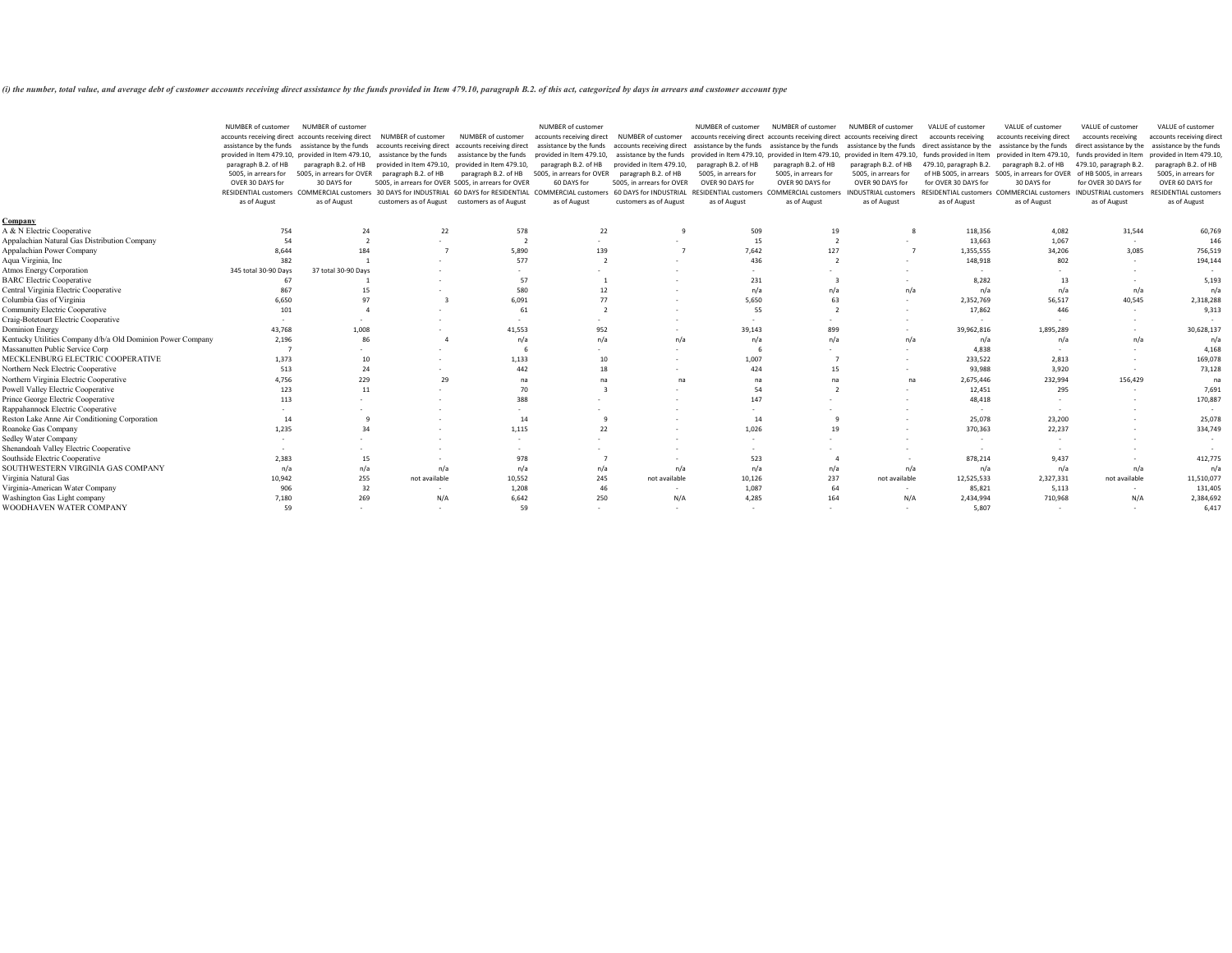|                         |              |             |               |          |        |                          | Central     |          |                                    |                 |                        |           |                                              |               |                   |
|-------------------------|--------------|-------------|---------------|----------|--------|--------------------------|-------------|----------|------------------------------------|-----------------|------------------------|-----------|----------------------------------------------|---------------|-------------------|
|                         |              |             |               |          |        |                          | Virginia    |          |                                    | Craig-Botetourt |                        |           | Massanutten                                  | Northern Neck | Northern          |
|                         | A&N Electric | Appalachian | Appalachian   | Aqua     | Atmos  | <b>BARC</b> Electric     | Electric    |          | Columbia Gas of Community Electric | Electric        | <b>Dominion Energy</b> | Kentucky  | Public Service<br>Mecklenburg                | Electric      | Virginia Electric |
| Locality                | Cooperative  | Natural Gas | Power Company | Virginia | Energy | Cooperative              | Cooperative | Virginia | Cooperative                        | Cooperative     | Virginia               | Utilities | Corporation Electric Cooperative Cooperative |               | Cooperative       |
| Abingdon                |              |             |               |          | 18,965 | $\sim$                   |             |          |                                    |                 |                        |           |                                              |               |                   |
| Accomack Co.            | 1,219,311    |             |               | \$24,380 |        | $\sim$                   |             |          |                                    |                 |                        |           |                                              |               |                   |
| Albemarle               |              |             | 105,151       | 3,933    |        | $\sim$                   | 147,520     |          |                                    |                 | 3,400,776              |           |                                              |               |                   |
| ALDIE                   |              |             |               |          |        | $\sim$                   |             |          |                                    |                 |                        |           |                                              |               |                   |
| <b>ALEXANDRIA</b>       |              |             |               |          |        | $\sim$                   |             |          |                                    |                 | 2,920,417              |           |                                              |               |                   |
| <b>ALTAVISTA</b>        |              |             |               |          |        | $\overline{\phantom{0}}$ |             | 6,488    |                                    |                 |                        |           |                                              |               |                   |
| <b>ALTON</b>            |              |             |               |          |        | $\overline{\phantom{0}}$ |             |          |                                    |                 |                        |           | 16,389                                       |               |                   |
| AMELIA COURT HO         |              |             |               |          |        | $\sim$                   |             |          |                                    |                 | 272,587                |           |                                              |               |                   |
| Amherst                 |              |             | 746,986       |          |        | $\sim$                   | 84,659      |          |                                    |                 |                        |           |                                              |               |                   |
| <b>ANNANDALE</b>        |              |             |               |          |        | $\sim$                   |             |          |                                    |                 |                        |           |                                              |               |                   |
| <b>APPOMATTOX</b>       |              |             |               |          |        | $\sim$                   | 267,794     |          |                                    |                 | 385,262                |           |                                              |               |                   |
| ARCOLA                  |              |             |               |          |        | $\sim$                   |             |          |                                    |                 |                        |           |                                              |               |                   |
| ARLINGTON               |              |             |               |          |        | $\overline{\phantom{0}}$ |             |          |                                    |                 | 4,139,664              |           |                                              |               |                   |
| <b>ASHBURN</b>          |              |             |               |          |        | $\sim$                   |             | 90,082   |                                    |                 |                        |           |                                              |               |                   |
| ASHLAND                 |              |             |               |          |        | $\sim$                   |             |          |                                    |                 |                        |           |                                              |               |                   |
| Atkins                  |              |             |               |          | 171    | $\sim$                   |             |          |                                    |                 |                        |           |                                              |               |                   |
|                         |              |             |               |          |        | 1,877                    | 1,528       |          |                                    |                 | 3,020,496              |           |                                              |               |                   |
| Augusta<br>Bath Co.     |              |             |               |          |        | 113,283                  |             |          |                                    |                 |                        |           |                                              |               |                   |
| Bedford                 |              |             | 1,066,818     | 187      |        |                          |             |          |                                    |                 |                        |           |                                              |               |                   |
| Blacksburg              |              |             |               |          | 10,636 | $\sim$                   |             |          |                                    |                 |                        |           |                                              |               |                   |
| <b>BLACKSTONE</b>       |              |             |               |          |        | $\sim$                   |             |          |                                    |                 |                        |           |                                              |               |                   |
|                         |              |             |               |          |        | $\overline{\phantom{0}}$ |             |          |                                    |                 |                        |           |                                              |               |                   |
| <b>BLAIRS</b>           |              |             |               |          |        | $\overline{\phantom{0}}$ |             |          |                                    |                 |                        |           | 4,630                                        |               |                   |
| Bland                   |              |             | 140,529       |          |        | $\sim$                   |             |          |                                    |                 |                        |           |                                              |               |                   |
| Botetourt               |              |             | 331,403       | 25,038   |        | $\overline{\phantom{0}}$ |             |          |                                    | 82,916          | 216,521                |           |                                              |               |                   |
| <b>BOYDTON</b>          |              |             |               |          |        | $\overline{\phantom{0}}$ |             |          |                                    |                 |                        |           | 1,537,839                                    |               |                   |
| <b>BRAMBLETON</b>       |              |             |               |          |        | $\sim$                   |             |          |                                    |                 |                        |           |                                              |               |                   |
| <b>BRIDGEWATER</b>      |              |             |               |          |        | $\sim$                   |             | 703      |                                    |                 |                        |           |                                              |               |                   |
| <b>Bristol</b>          |              |             |               |          | 56,349 | $\overline{\phantom{0}}$ |             | 568      |                                    |                 |                        |           |                                              |               |                   |
| <b>BRISTOW</b>          |              |             |               |          |        | $-$                      |             |          |                                    |                 |                        |           |                                              |               |                   |
| <b>BROAD RUN</b>        |              |             |               |          |        | $-$                      |             | 33       |                                    |                 |                        |           |                                              |               |                   |
| <b>BROADLANDS</b>       |              |             |               |          |        | $\overline{\phantom{0}}$ |             |          |                                    |                 |                        |           |                                              |               |                   |
| <b>BRODNAX</b>          |              |             |               |          |        | $\overline{\phantom{0}}$ |             | 6,414    |                                    |                 |                        |           | 37,520                                       |               |                   |
| Brunswick               |              |             |               | 6,536    |        | $\overline{\phantom{0}}$ |             |          |                                    |                 | 696,119                |           | 94,584                                       |               |                   |
| Buchanon                |              | 1,306       | 677,947       |          |        | $\sim$                   |             |          |                                    |                 |                        |           |                                              |               |                   |
| <b>BUCKINGHAM</b>       |              |             |               |          |        | $\sim$                   | 507,202     |          |                                    |                 | 552,142                |           |                                              |               |                   |
| <b>BUENA VISTA</b>      |              |             |               |          |        | 67,860                   |             |          |                                    |                 |                        |           |                                              |               |                   |
| <b>BUFFALO JCT</b>      |              |             |               |          |        | $\overline{\phantom{0}}$ |             | 72,850   |                                    |                 |                        |           | 11,320                                       |               |                   |
| <b>BUFFALO JUNCTIO</b>  |              |             |               |          |        | $\overline{\phantom{0}}$ |             |          |                                    |                 |                        |           | 141                                          |               |                   |
| <b>BURGESS</b>          |              |             |               |          |        | $\overline{\phantom{0}}$ |             |          |                                    |                 |                        |           |                                              | 297           |                   |
| <b>BURKE</b>            |              |             |               |          |        | $\sim$                   |             |          |                                    |                 |                        |           |                                              |               |                   |
| CALLAO                  |              |             |               |          |        | $\overline{\phantom{0}}$ |             |          |                                    |                 |                        |           |                                              | 23,441        |                   |
| Campbell                |              |             | 996,151       |          |        | $\overline{\phantom{0}}$ | 2,266       |          |                                    |                 | 886,597                |           |                                              |               |                   |
| Caroline                |              |             |               | 142,169  |        | $\sim$                   |             |          |                                    |                 | 176,042                |           |                                              |               |                   |
| Carroll                 |              | 2,717       | 772,028       |          |        | $\overline{\phantom{0}}$ |             |          |                                    |                 |                        |           |                                              |               |                   |
| CARRSVILLE              |              |             |               |          |        | $\overline{\phantom{0}}$ |             | 32,091   |                                    |                 |                        |           |                                              |               |                   |
| CENTER CROSS            |              |             |               |          |        | $\overline{\phantom{0}}$ |             |          |                                    |                 |                        |           |                                              |               |                   |
| <b>CENTREVILLE</b>      |              |             |               |          |        | $\overline{\phantom{0}}$ |             |          |                                    |                 |                        |           |                                              |               |                   |
| <b>CHANTILLY</b>        |              |             |               |          |        |                          |             |          |                                    |                 |                        |           |                                              |               |                   |
| <b>CHARLES CITY</b>     |              |             |               |          |        | $\sim$                   |             |          |                                    |                 | 381,215                |           |                                              |               |                   |
| <b>Charlotte County</b> |              |             |               |          |        | $\overline{\phantom{0}}$ |             |          |                                    |                 | 216,390                |           |                                              |               |                   |
| <b>CHARLOTTESVILLE</b>  |              |             |               |          |        | $\overline{\phantom{0}}$ |             |          |                                    |                 | 1,456                  |           |                                              |               |                   |
| CHASE CITY              |              |             |               |          |        | $\overline{\phantom{0}}$ |             | 11,532   |                                    |                 |                        |           | 101,779                                      |               |                   |
| <b>CHATHAM</b>          |              |             |               |          |        | $\sim$                   |             | 7,351    |                                    |                 |                        |           | 196,159                                      |               |                   |
| CHESAPEAKE              |              |             |               |          |        | $\overline{\phantom{0}}$ |             | 560,831  |                                    |                 | 10,992,156             |           |                                              |               |                   |
| <b>CHESTER</b>          |              |             |               |          |        | $\overline{\phantom{0}}$ |             | 243,859  |                                    |                 |                        |           |                                              |               |                   |
| CHESTERFIELD            |              |             |               |          |        | $\sim$                   |             | 168,486  |                                    |                 | 15,336,923             |           |                                              |               |                   |
|                         |              |             |               |          |        |                          |             |          |                                    |                 |                        |           |                                              |               |                   |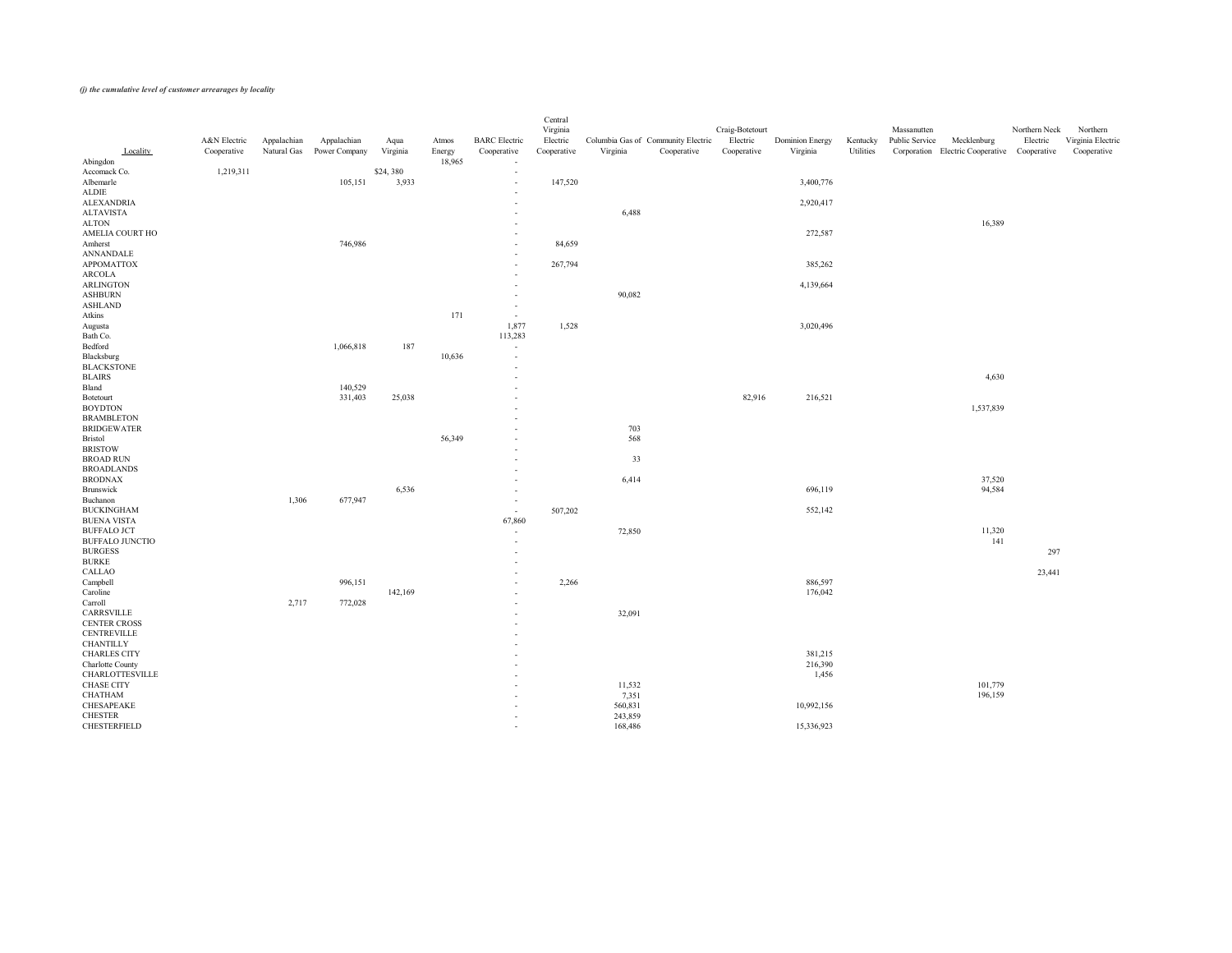|                                     | Powell Valley<br>Electric | Prince George<br>Electric | Rappahannock<br>Electric | Reston | Roanoke Gas              |              | Shenandoah<br>Electric | Southside<br>Electric | Southwestern |                                    | Virginia-American Washington Gas Woodhaven |           |       |                       |
|-------------------------------------|---------------------------|---------------------------|--------------------------|--------|--------------------------|--------------|------------------------|-----------------------|--------------|------------------------------------|--------------------------------------------|-----------|-------|-----------------------|
| Locality<br>Abingdon                | Cooperative               | Cooperative               | Cooperative              | RELAC  | Company                  | Sedley Water | Cooperative            | Cooperative           | Virginia Gas | Virginia Natural Gas Water Company |                                            | Light     | Water | Totals<br>18,965      |
| Accomack Co.                        |                           |                           |                          |        |                          |              |                        |                       |              |                                    |                                            |           |       | 1,219,311             |
| Albemarle                           |                           |                           | 128,910                  |        |                          |              |                        |                       |              |                                    |                                            |           |       | 3,786,290             |
| ALDIE                               |                           |                           |                          |        |                          |              |                        |                       |              |                                    |                                            | 70,964    |       | 70,964                |
| <b>ALEXANDRIA</b>                   |                           |                           |                          |        |                          |              |                        |                       |              |                                    | 640,615                                    | 1,981,677 |       | 5,542,709             |
| <b>ALTAVISTA</b>                    |                           |                           |                          |        |                          |              |                        |                       |              |                                    |                                            |           |       | 6,488                 |
| <b>ALTON</b>                        |                           |                           |                          |        |                          |              |                        |                       |              |                                    |                                            |           |       | 16,389                |
| AMELIA COURT HO                     |                           |                           |                          |        |                          |              |                        | 322,424               |              |                                    |                                            |           |       | 595,011               |
| Amherst                             |                           |                           |                          |        |                          |              |                        |                       |              |                                    |                                            |           |       | 831,645               |
| ANNANDALE                           |                           |                           |                          |        |                          |              |                        |                       |              |                                    |                                            | 294,929   |       | 294,929               |
| <b>APPOMATTOX</b>                   |                           |                           |                          |        |                          |              |                        | 130,586               |              |                                    |                                            |           |       | 783,642               |
| ARCOLA                              |                           |                           |                          |        |                          |              |                        |                       |              |                                    |                                            | 108       |       | 108                   |
| ARLINGTON                           |                           |                           |                          |        |                          |              |                        |                       |              |                                    | 96                                         | 1,173,699 |       | 5,313,458             |
| <b>ASHBURN</b><br>ASHLAND           |                           |                           |                          |        |                          |              |                        |                       |              | 82,428                             |                                            | 654,067   |       | 744,149<br>82,428     |
| Atkins                              |                           |                           |                          |        |                          |              |                        |                       |              |                                    |                                            |           |       | 171                   |
| Augusta                             |                           |                           |                          |        |                          |              | 964,280                |                       |              |                                    |                                            |           |       | 3,988,182             |
| Bath Co.                            |                           |                           |                          |        |                          |              |                        |                       |              |                                    |                                            |           |       | 113,283               |
| Bedford                             |                           |                           |                          |        | $\overline{\phantom{0}}$ |              |                        | 399,007               |              |                                    |                                            |           |       | 1,466,012             |
| Blacksburg                          |                           |                           |                          |        |                          |              |                        |                       |              |                                    |                                            |           |       | 10,636                |
| <b>BLACKSTONE</b>                   |                           |                           |                          |        |                          |              |                        | 9,319                 |              |                                    |                                            |           |       | 9,319                 |
| <b>BLAIRS</b>                       |                           |                           |                          |        |                          |              |                        |                       |              |                                    |                                            |           |       | 4,630                 |
| Bland                               |                           |                           |                          |        |                          |              |                        |                       |              |                                    |                                            |           |       | 140,529               |
| Botetourt                           |                           |                           |                          |        | 24,206                   |              |                        |                       |              |                                    |                                            |           |       | 680,085               |
| <b>BOYDTON</b>                      |                           |                           |                          |        |                          |              |                        |                       |              |                                    |                                            |           |       | 1,537,839             |
| <b>BRAMBLETON</b>                   |                           |                           |                          |        |                          |              |                        |                       |              |                                    |                                            | 1,936     |       | 1,936                 |
| <b>BRIDGEWATER</b>                  |                           |                           |                          |        |                          |              |                        |                       |              |                                    |                                            |           |       | 703                   |
| <b>Bristol</b>                      |                           |                           |                          |        |                          |              |                        |                       |              |                                    |                                            |           |       | 56,918                |
| <b>BRISTOW</b>                      |                           |                           |                          |        |                          |              |                        |                       |              |                                    |                                            | 147,473   |       | 147,473               |
| <b>BROAD RUN</b>                    |                           |                           |                          |        |                          |              |                        |                       |              |                                    |                                            |           |       | 33                    |
| <b>BROADLANDS</b>                   |                           |                           |                          |        |                          |              |                        |                       |              |                                    |                                            | 5,243     |       | 5,243                 |
| <b>BRODNAX</b>                      |                           |                           |                          |        |                          |              |                        |                       |              |                                    |                                            |           |       | 43,934                |
| Brunswick<br>Buchanon               |                           |                           |                          |        |                          |              |                        | 182,457               |              |                                    |                                            |           |       | 979,696<br>679,253    |
| <b>BUCKINGHAM</b>                   |                           |                           |                          |        |                          |              |                        | 663                   |              |                                    |                                            |           |       | 1,060,007             |
| <b>BUENA VISTA</b>                  |                           |                           |                          |        |                          |              |                        |                       |              |                                    |                                            |           |       | 67,860                |
| <b>BUFFALO JCT</b>                  |                           |                           |                          |        |                          |              |                        |                       |              |                                    |                                            |           |       | 84,169                |
| <b>BUFFALO JUNCTIO</b>              |                           |                           |                          |        |                          |              |                        |                       |              |                                    |                                            |           |       | 141                   |
| <b>BURGESS</b>                      |                           |                           |                          |        |                          |              |                        |                       |              |                                    |                                            |           |       | 297                   |
| <b>BURKE</b>                        |                           |                           |                          |        |                          |              |                        |                       |              |                                    |                                            | 72,572    |       | 72,572                |
| CALLAO                              |                           |                           |                          |        |                          |              |                        |                       |              |                                    |                                            |           |       | 23,441                |
| Campbell                            |                           |                           |                          |        |                          |              |                        | 321,297               |              |                                    |                                            |           |       | 2,206,311             |
| Caroline                            |                           |                           | 1,406,941                |        |                          |              |                        |                       |              |                                    |                                            |           |       | 1,725,151             |
| Carroll                             |                           |                           |                          |        |                          |              |                        |                       |              |                                    |                                            |           |       | 774,745               |
| CARRSVILLE                          |                           |                           |                          |        |                          |              |                        |                       |              |                                    |                                            |           |       | 32,091                |
| <b>CENTER CROSS</b>                 |                           |                           |                          |        |                          |              |                        |                       |              |                                    | 808                                        |           |       | 808                   |
| <b>CENTREVILLE</b>                  |                           |                           |                          |        |                          |              |                        |                       |              |                                    |                                            | 270,810   |       | 270,810               |
| <b>CHANTILLY</b>                    |                           |                           |                          |        |                          |              |                        |                       |              |                                    |                                            | 181,021   |       | 181,021               |
| <b>CHARLES CITY</b>                 |                           |                           |                          |        |                          |              |                        |                       |              | 1,063                              |                                            |           |       | 382,278               |
| Charlotte County                    |                           |                           |                          |        |                          |              |                        | 285,149               |              |                                    |                                            |           |       | 501,539               |
| <b>CHARLOTTESVILLE</b>              |                           |                           |                          |        |                          |              |                        |                       |              |                                    |                                            |           |       | 1,456                 |
| <b>CHASE CITY</b>                   |                           |                           |                          |        |                          |              |                        |                       |              |                                    |                                            |           |       | 113,311               |
| <b>CHATHAM</b><br><b>CHESAPEAKE</b> |                           |                           |                          |        |                          |              |                        |                       |              | 1,284,419                          |                                            |           |       | 203,510               |
| <b>CHESTER</b>                      |                           |                           |                          |        |                          |              |                        |                       |              |                                    |                                            |           |       | 12,837,406<br>243,859 |
| CHESTERFIELD                        |                           |                           |                          |        |                          |              |                        | 117,359               |              |                                    |                                            |           |       | 15,622,768            |
|                                     |                           |                           |                          |        |                          |              |                        |                       |              |                                    |                                            |           |       |                       |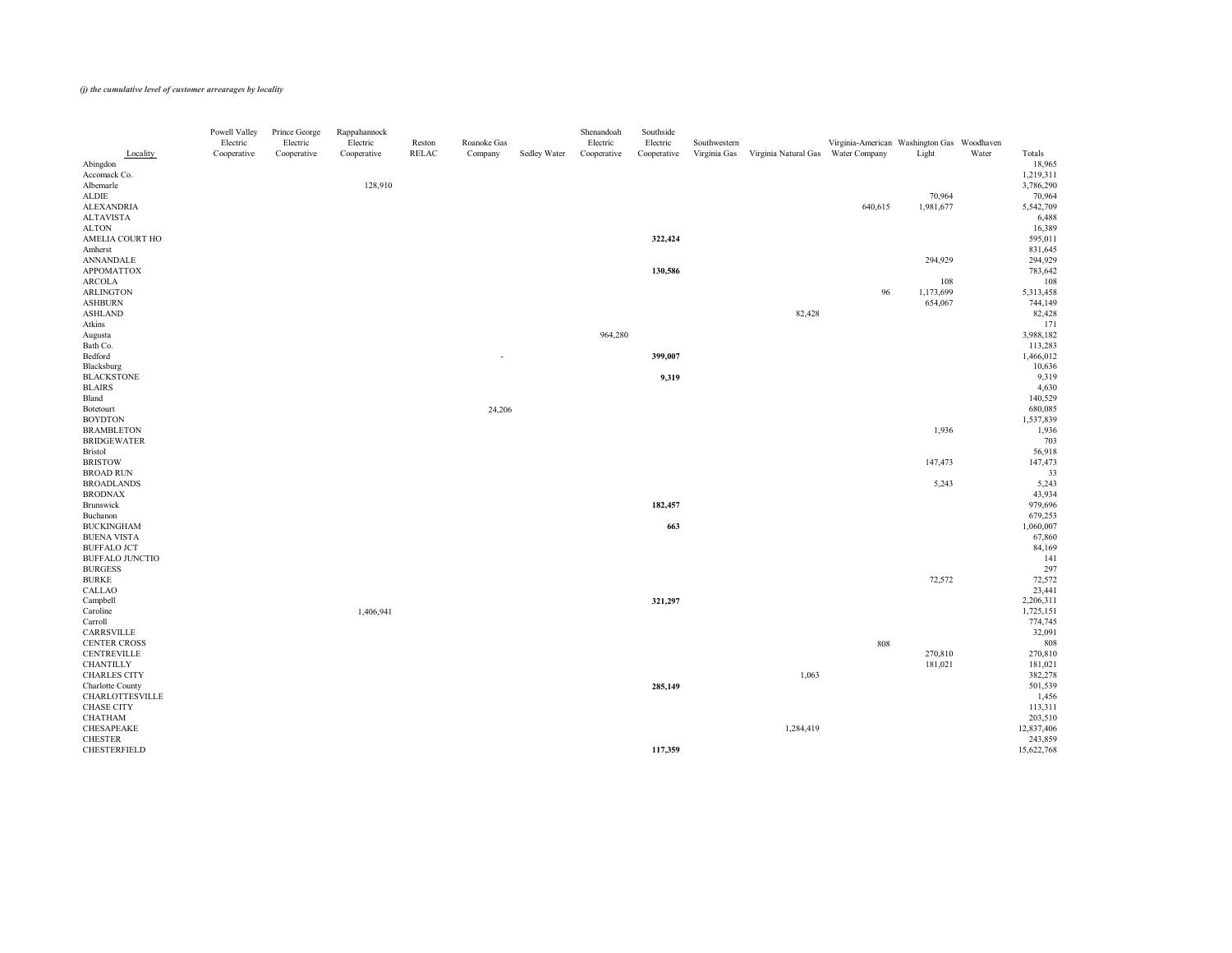| Locality<br>Chilhowie                 | A&N Electric<br>Cooperative | Appalachian<br>Natural Gas | Appalachian<br>Power Company | Aqua<br>Virginia | Atmos<br>Energy<br>2,009 | <b>BARC</b> Electric<br>Cooperative<br>$\sim$        | Central<br>Virginia<br>Electric<br>Cooperative | Columbia Gas of Community Electric<br>Virginia<br>Cooperative | Craig-Botetourt<br>Electric<br>Cooperative | <b>Dominion Energy</b><br>Virginia | Kentucky<br>Utilities | Massanutten<br>Public Service<br>Mecklenburg<br>Corporation Electric Cooperative Cooperative | Northern Neck<br>Electric | Northern<br>Virginia Electric<br>Cooperative |
|---------------------------------------|-----------------------------|----------------------------|------------------------------|------------------|--------------------------|------------------------------------------------------|------------------------------------------------|---------------------------------------------------------------|--------------------------------------------|------------------------------------|-----------------------|----------------------------------------------------------------------------------------------|---------------------------|----------------------------------------------|
| Christiansburg                        |                             |                            |                              |                  | 36,261                   | $\sim$                                               |                                                |                                                               |                                            |                                    |                       |                                                                                              |                           |                                              |
| Clarke                                |                             |                            |                              |                  |                          | $\sim$                                               |                                                |                                                               |                                            | 39,518                             |                       |                                                                                              |                           | 207                                          |
| CLARKSVILLE<br><b>CLIFTON</b>         |                             |                            |                              |                  |                          | $\sim$<br>$\sim$                                     |                                                |                                                               |                                            |                                    |                       | 103,549                                                                                      |                           | 462                                          |
| <b>CLIFTON FORGE</b>                  |                             |                            |                              |                  |                          | 14,800                                               |                                                | 84,815                                                        |                                            |                                    |                       |                                                                                              |                           |                                              |
| <b>CLOVER</b>                         |                             |                            |                              |                  |                          | $\sim$                                               |                                                |                                                               |                                            |                                    |                       | 29,286                                                                                       |                           |                                              |
| <b>COLONIAL BEACH</b><br>COVINGTON    |                             |                            |                              |                  |                          | $\sim$ $ \sim$<br>55,129                             |                                                | 204,489<br>128,002                                            |                                            |                                    |                       |                                                                                              | 155,611                   |                                              |
| Craig                                 |                             |                            | 48,048                       |                  |                          | $\sim$                                               |                                                |                                                               | 76,969                                     |                                    |                       |                                                                                              |                           |                                              |
| CRAIGSVILLE                           |                             |                            |                              |                  |                          | 5,686                                                |                                                |                                                               |                                            |                                    |                       |                                                                                              |                           |                                              |
| <b>CREWE</b><br><b>CULPEPER</b>       |                             |                            |                              | 10,764           |                          | $\sim$<br>$\sim$                                     |                                                | 181,696                                                       |                                            | 276,117                            |                       |                                                                                              |                           |                                              |
| <b>CUMBERLAND</b>                     |                             |                            |                              |                  |                          | $-$                                                  | 103,418                                        |                                                               |                                            | 322,338                            |                       |                                                                                              |                           |                                              |
| <b>DALE CITY</b><br><b>DANVILLE</b>   |                             |                            | 497                          |                  |                          | $-$                                                  |                                                | 799                                                           |                                            |                                    |                       |                                                                                              |                           |                                              |
| <b>DAYTON</b>                         |                             |                            |                              |                  |                          | $\overline{\phantom{a}}$<br>$\sim$                   |                                                | 646                                                           |                                            |                                    |                       |                                                                                              |                           |                                              |
| Dickenson                             |                             | 444                        | 456,914                      |                  |                          | $\sim$                                               |                                                |                                                               |                                            |                                    |                       |                                                                                              |                           |                                              |
| DINWIDDIE<br><b>DISPUTANTA</b>        |                             |                            |                              | 10,162           |                          | $\sim$<br>$\sim$                                     |                                                | 195<br>45                                                     |                                            | 4,959,215                          |                       |                                                                                              |                           |                                              |
| <b>DRAKES BRANCH</b>                  |                             |                            |                              |                  |                          | $\sim$                                               |                                                |                                                               |                                            |                                    |                       | 32,786                                                                                       |                           |                                              |
| DREWRYVILLE                           |                             |                            |                              |                  |                          | $\sim$                                               |                                                |                                                               |                                            |                                    |                       | 73,553                                                                                       |                           |                                              |
| DRY FORK<br>Dublin                    |                             |                            |                              |                  | 3,553                    | $\sim$<br>$\sim$                                     |                                                |                                                               |                                            |                                    |                       | 115                                                                                          |                           |                                              |
| <b>DULLES</b>                         |                             |                            |                              |                  |                          | $\sim$                                               |                                                |                                                               |                                            |                                    |                       |                                                                                              |                           |                                              |
| <b>DUMFRIES</b>                       |                             |                            |                              |                  |                          | $\sim$                                               |                                                | 149,849                                                       |                                            |                                    |                       |                                                                                              |                           |                                              |
| DUNN LORING<br>Eastern                |                             |                            |                              |                  |                          | $\sim$<br>$\overline{\phantom{a}}$                   |                                                | 460<br>214                                                    |                                            |                                    |                       |                                                                                              |                           |                                              |
| <b>EDWARDSVILLE</b>                   |                             |                            |                              |                  |                          | $\sim$                                               |                                                | 695                                                           |                                            |                                    |                       |                                                                                              |                           |                                              |
| Emory                                 |                             |                            |                              |                  | (286)                    | $\sim$                                               |                                                |                                                               |                                            |                                    |                       |                                                                                              |                           |                                              |
| <b>EMPORIA</b><br><b>ESSEX COUNTY</b> |                             |                            |                              | 4,926            |                          | $\sim$<br>$\sim$                                     |                                                |                                                               |                                            | 362,149                            |                       | 423,803                                                                                      |                           |                                              |
| <b>FAIRFAX</b>                        |                             |                            |                              |                  |                          | $\overline{\phantom{a}}$                             |                                                | 23,174                                                        |                                            | 19,023,128                         |                       |                                                                                              |                           | 901,580                                      |
| <b>FAIRFAX STATION</b>                |                             |                            |                              |                  |                          | $\sim$                                               |                                                |                                                               |                                            |                                    |                       |                                                                                              |                           |                                              |
| FAIRFIELD<br>Fairlawn                 |                             |                            |                              |                  | 839                      | 34,658<br>$\sim$                                     |                                                |                                                               |                                            |                                    |                       |                                                                                              |                           |                                              |
| <b>FALLS CHURCH</b>                   |                             |                            |                              |                  |                          | $\overline{\phantom{a}}$                             |                                                |                                                               |                                            | 181,393                            |                       |                                                                                              |                           |                                              |
| <b>FARNARM</b><br>Fauqier             |                             |                            |                              |                  |                          | $\overline{\phantom{a}}$                             |                                                | 15,974                                                        |                                            | 1,433,273                          |                       |                                                                                              | 35,430                    | 429,286                                      |
| Floyd                                 |                             |                            | 322,772                      |                  |                          | $\overline{\phantom{a}}$<br>$\overline{\phantom{a}}$ |                                                |                                                               |                                            |                                    |                       |                                                                                              |                           |                                              |
| Fluvanna                              |                             |                            | 2,326                        | 170,607          |                          | $\sim$                                               | 555,465                                        | 3,315                                                         |                                            | 317,160                            |                       |                                                                                              |                           |                                              |
| <b>FRANKLIN</b><br>Frederick          |                             |                            | 1,261,580                    | 61,019           |                          | $\sim$<br>$\sim$                                     |                                                |                                                               |                                            |                                    |                       |                                                                                              |                           |                                              |
| FREDERICKSBURG<br>FREEMAN             |                             |                            |                              |                  |                          | $\overline{\phantom{a}}$<br>$\overline{\phantom{a}}$ |                                                | 893,166                                                       |                                            | 1,093,001                          |                       | 97,335                                                                                       | 30,625                    |                                              |
| <b>FX STATION</b>                     |                             |                            |                              |                  |                          | $\sim$                                               |                                                |                                                               |                                            |                                    |                       |                                                                                              |                           |                                              |
| <b>GAINESVILLE</b><br>Galax           |                             |                            | 220,785                      |                  |                          | $\overline{\phantom{a}}$<br>$\sim$                   |                                                | 77,931                                                        |                                            |                                    |                       |                                                                                              |                           |                                              |
| Giles                                 |                             |                            | 535,920                      |                  |                          | $\overline{\phantom{a}}$                             |                                                |                                                               | 3,525                                      |                                    |                       |                                                                                              |                           |                                              |
| Glade Springs                         |                             |                            |                              |                  | 612                      | $\sim$                                               |                                                |                                                               |                                            |                                    |                       |                                                                                              |                           |                                              |
| GLASGOW<br><b>GLOUCESTER</b>          |                             |                            |                              |                  |                          | 32,070<br>$\sim$                                     |                                                | 131                                                           |                                            | 2,208,563                          |                       |                                                                                              |                           |                                              |
| <b>GOOCHLAND</b>                      |                             |                            |                              | 2,391            |                          | $\sim$ $ \sim$                                       | 35,042                                         | 4,341                                                         |                                            | 1,830,559                          |                       |                                                                                              |                           |                                              |
| <b>GOSHEN</b>                         |                             |                            |                              |                  |                          | 65,200                                               |                                                |                                                               |                                            |                                    |                       |                                                                                              |                           |                                              |
| Grayson<br><b>GREAT FALLS</b>         |                             |                            | 398,608                      |                  |                          | $\overline{\phantom{a}}$<br>$\sim$                   |                                                |                                                               |                                            |                                    |                       |                                                                                              |                           |                                              |
| Greene                                |                             |                            |                              |                  |                          | $-$                                                  | 84                                             |                                                               |                                            | 2,609                              |                       |                                                                                              |                           |                                              |
| Greensville<br><b>GREENVILLE</b>      |                             |                            |                              | 1,172            |                          | $\sim$<br>$\sim$                                     |                                                |                                                               |                                            | 985,182                            |                       |                                                                                              |                           |                                              |
| <b>GRETNA</b>                         |                             |                            |                              |                  |                          | $\sim$                                               |                                                | 32                                                            |                                            |                                    |                       | 126,950                                                                                      |                           |                                              |
| HAGUE                                 |                             |                            |                              |                  |                          | $\sim$                                               |                                                |                                                               |                                            |                                    |                       |                                                                                              | 86,915                    |                                              |
| <b>HALIFAX</b><br><b>HAMPTON</b>      |                             |                            |                              |                  |                          | $\sim$<br>$\sim$                                     |                                                | $107\,$                                                       |                                            | 1,928,720<br>9,832,385             |                       | 129,254                                                                                      |                           |                                              |
| <b>HANOVER</b>                        |                             |                            |                              | 35,598           |                          | $\sim$                                               |                                                |                                                               |                                            | 3,932,160                          |                       |                                                                                              |                           |                                              |
| Harrisonburg<br><b>HAYMARKET</b>      |                             |                            |                              |                  |                          |                                                      |                                                | 88,043<br>8,829                                               |                                            |                                    |                       |                                                                                              |                           |                                              |
| <b>HEATHSVILLE</b>                    |                             |                            |                              |                  |                          | $\sim$<br>$\sim$                                     |                                                |                                                               |                                            |                                    |                       |                                                                                              | 135,762                   |                                              |
| HENRICO                               |                             |                            |                              | 899              |                          | $\sim$                                               |                                                | 1,952                                                         |                                            | 18,689,490                         |                       |                                                                                              |                           |                                              |
| Henry<br><b>HERNDON</b>               |                             |                            | 1,516,337                    |                  |                          | $\sim$<br>$\sim$                                     |                                                | 293,647                                                       |                                            |                                    |                       |                                                                                              |                           |                                              |
| <b>HOPEWELL</b>                       |                             |                            |                              |                  |                          | $\sim$                                               |                                                | 199,040                                                       |                                            |                                    |                       |                                                                                              |                           |                                              |
| HOT SPRINGS                           |                             |                            |                              |                  |                          | 91,252                                               |                                                |                                                               |                                            |                                    |                       |                                                                                              |                           |                                              |
| <b>HURT</b><br>ISLE OF WIGHT          |                             |                            |                              |                  |                          | $\sim$<br>$\sim$                                     |                                                |                                                               | 37,550                                     | 1,558,955                          |                       | 76,125                                                                                       |                           |                                              |
| James City County                     |                             |                            |                              |                  |                          | $\sim$                                               |                                                |                                                               |                                            | 3,309,271                          |                       |                                                                                              |                           |                                              |
| <b>JARRATT</b>                        |                             |                            |                              |                  |                          | $\sim$                                               |                                                | 1,711                                                         |                                            |                                    |                       | 14,842                                                                                       |                           |                                              |
| KENBRIDGE<br>KEYSVILLE                |                             |                            |                              |                  |                          | $\sim$<br>$\sim$                                     |                                                |                                                               |                                            |                                    |                       | 2,807                                                                                        |                           |                                              |
| KILMARNOCK                            |                             |                            |                              |                  |                          | $\sim$                                               |                                                |                                                               |                                            |                                    |                       |                                                                                              | 4,281                     |                                              |
| KING & QUEEN CO<br>KING GEORGE        |                             |                            |                              | 16,232           |                          | $\sim$                                               |                                                |                                                               |                                            | 321,771<br>1,500,418               |                       |                                                                                              | 200,021                   |                                              |
| <b>KING WILLIAM</b>                   |                             |                            |                              | 14,144           |                          | $\sim$<br>$\sim$                                     |                                                |                                                               |                                            | 641,590                            |                       |                                                                                              |                           |                                              |
| KINGSTOWNE                            |                             |                            |                              |                  |                          | $\overline{\phantom{a}}$                             |                                                |                                                               |                                            |                                    |                       |                                                                                              |                           |                                              |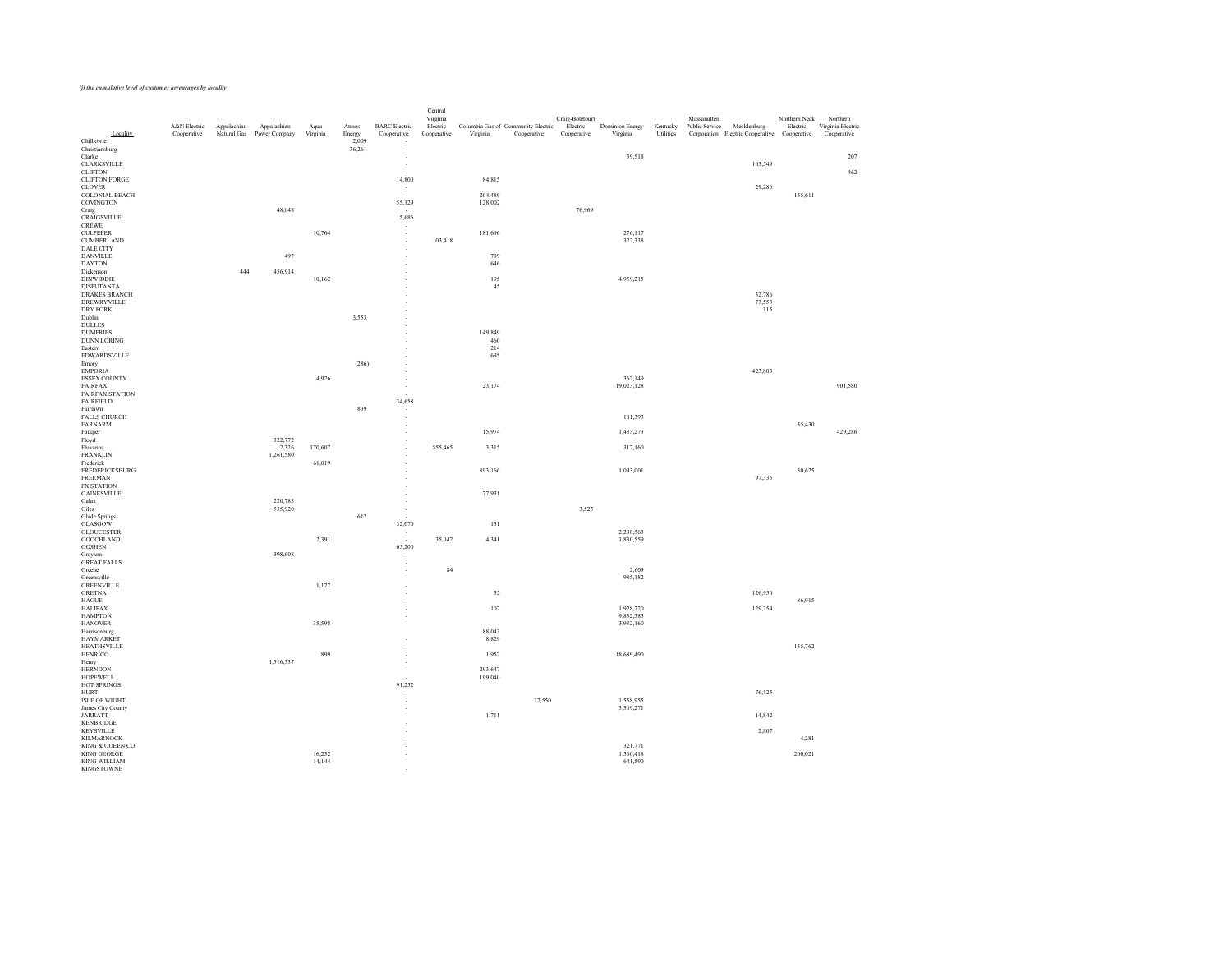| Locality                                  | Powell Valley<br>Electric<br>Cooperative | Prince George<br>Electric<br>Cooperative | Rappahannock<br>Electric<br>Cooperative | Reston<br>RELAC | Roanoke Gas<br>Company | Sedley Water | Shenandoah<br>Electric<br>Cooperative | Southside<br>Electric<br>Cooperative | Southwestern | Virginia Gas Virginia Natural Gas Water Company | Virginia-American Washington Gas Woodhaven | Light             | Water | Totals                  |
|-------------------------------------------|------------------------------------------|------------------------------------------|-----------------------------------------|-----------------|------------------------|--------------|---------------------------------------|--------------------------------------|--------------|-------------------------------------------------|--------------------------------------------|-------------------|-------|-------------------------|
| Chilhowie<br>Christiansburg               |                                          |                                          |                                         |                 |                        |              |                                       |                                      |              |                                                 |                                            |                   |       | 2,009<br>36,261         |
| Clarke<br>CLARKSVILLE                     |                                          |                                          | 283,476                                 |                 |                        |              | 2,066                                 |                                      |              |                                                 |                                            |                   |       | 325,266<br>103,549      |
| <b>CLIFTON</b><br><b>CLIFTON FORGE</b>    |                                          |                                          |                                         |                 |                        |              |                                       |                                      |              |                                                 |                                            | 26,842            |       | 27,305<br>99,615        |
| <b>CLOVER</b>                             |                                          |                                          |                                         |                 |                        |              |                                       |                                      |              |                                                 |                                            |                   |       | 29,286                  |
| <b>COLONIAL BEACH</b><br><b>COVINGTON</b> |                                          |                                          |                                         |                 |                        |              |                                       |                                      |              |                                                 | 26,677                                     |                   |       | 386,777<br>183,131      |
| Craig<br>CRAIGSVILLE                      |                                          |                                          |                                         |                 |                        |              |                                       |                                      |              |                                                 |                                            |                   |       | 125,017<br>5,686        |
| <b>CREWE</b>                              |                                          |                                          |                                         |                 |                        |              |                                       | 6,744                                |              |                                                 |                                            |                   |       | 6,744                   |
| <b>CULPEPER</b><br><b>CUMBERLAND</b>      |                                          |                                          | 830,571                                 |                 |                        |              |                                       | 140,348                              |              |                                                 |                                            |                   |       | 1,299,147<br>566,104    |
| <b>DALE CITY</b><br><b>DANVILLE</b>       |                                          |                                          |                                         |                 |                        |              |                                       |                                      |              |                                                 |                                            | 30,517            |       | 30,517<br>1,296         |
| <b>DAYTON</b>                             |                                          |                                          |                                         |                 |                        |              |                                       |                                      |              |                                                 |                                            |                   |       | 646                     |
| Dickenson<br><b>DINWIDDIE</b>             |                                          | 32,877                                   |                                         |                 |                        |              |                                       | 533,164                              |              |                                                 |                                            |                   |       | 457,358<br>5,535,613    |
| <b>DISPUTANTA</b><br><b>DRAKES BRANCH</b> |                                          |                                          |                                         |                 |                        |              |                                       |                                      |              |                                                 |                                            |                   |       | 45<br>32,786            |
| DREWRYVILLE                               |                                          |                                          |                                         |                 |                        |              |                                       |                                      |              |                                                 |                                            |                   |       | 73,553                  |
| DRY FORK<br>Dublin                        |                                          |                                          |                                         |                 |                        |              |                                       |                                      |              |                                                 |                                            |                   |       | 115<br>3,553            |
| <b>DULLES</b><br><b>DUMFRIES</b>          |                                          |                                          |                                         |                 |                        |              |                                       |                                      |              |                                                 |                                            | 5,949<br>77,472   |       | 5,949<br>227,321        |
| DUNN LORING<br>Eastern                    |                                          |                                          |                                         |                 |                        |              |                                       |                                      |              |                                                 | 2,053                                      | 4,982             |       | 5,442                   |
| <b>EDWARDSVILLE</b>                       |                                          |                                          |                                         |                 |                        |              |                                       |                                      |              |                                                 |                                            |                   |       | 2,267<br>695            |
| Emory<br><b>EMPORIA</b>                   |                                          |                                          |                                         |                 |                        |              |                                       |                                      |              |                                                 |                                            |                   |       | (286)<br>423,803        |
| ESSEX COUNTY                              |                                          |                                          | 498,723                                 |                 |                        |              |                                       |                                      |              |                                                 |                                            |                   |       | 865,798                 |
| <b>FAIRFAX</b><br><b>FAIRFAX STATION</b>  |                                          |                                          |                                         |                 |                        |              |                                       |                                      |              |                                                 |                                            | 688,309<br>25,261 |       | 20,636,190<br>25,261    |
| <b>FAIRFIELD</b><br>Fairlawn              |                                          |                                          |                                         |                 |                        |              |                                       |                                      |              |                                                 |                                            | 6,662             |       | 41,320<br>839           |
| <b>FALLS CHURCH</b>                       |                                          |                                          |                                         |                 |                        |              |                                       |                                      |              |                                                 |                                            | 629,792           |       | 811,185                 |
| FARNARM<br>Fauqier                        |                                          |                                          | 293,151                                 |                 |                        |              |                                       |                                      |              |                                                 |                                            |                   |       | 35,430<br>2,171,684     |
| Floyd<br>Fluvanna                         |                                          |                                          |                                         |                 |                        |              |                                       |                                      |              |                                                 |                                            |                   |       | 322,772<br>1,048,873    |
| <b>FRANKLIN</b>                           |                                          |                                          |                                         |                 |                        |              |                                       |                                      |              |                                                 |                                            |                   |       | 1,261,580               |
| Frederick<br>FREDERICKSBURG               |                                          |                                          | 1,160,692                               |                 |                        |              | 964,813                               |                                      |              |                                                 | 65                                         |                   |       | 2,186,524<br>2,016,857  |
| <b>FREEMAN</b><br><b>FX STATION</b>       |                                          |                                          |                                         |                 |                        |              |                                       |                                      |              |                                                 |                                            | 1,868             |       | 97,335<br>1,868         |
| <b>GAINESVILLE</b>                        |                                          |                                          |                                         |                 |                        |              |                                       |                                      |              |                                                 |                                            | 77,645            |       | 155,576                 |
| Galax<br>Giles                            |                                          |                                          |                                         |                 |                        |              |                                       |                                      |              |                                                 |                                            |                   |       | 220,785<br>539,445      |
| Glade Springs<br>GLASGOW                  |                                          |                                          |                                         |                 |                        |              |                                       |                                      |              |                                                 |                                            |                   |       | 612<br>32,201           |
| <b>GLOUCESTER</b>                         |                                          |                                          |                                         |                 |                        |              |                                       |                                      |              |                                                 |                                            |                   |       | 2,208,563               |
| <b>GOOCHLAND</b><br><b>GOSHEN</b>         |                                          |                                          | 38,237                                  |                 |                        |              |                                       |                                      |              |                                                 |                                            |                   |       | 1,910,570<br>65,200     |
| Grayson<br><b>GREAT FALLS</b>             |                                          |                                          |                                         |                 |                        |              |                                       |                                      |              |                                                 |                                            | 38,399            |       | 398,608<br>38,399       |
| Greene                                    |                                          |                                          | 759,769                                 |                 |                        |              |                                       |                                      |              |                                                 |                                            |                   |       | 762,462                 |
| Greensville<br><b>GREENVILLE</b>          |                                          |                                          |                                         |                 |                        |              |                                       |                                      |              |                                                 |                                            |                   |       | 985,182<br>1,172        |
| <b>GRETNA</b>                             |                                          |                                          |                                         |                 |                        |              |                                       |                                      |              |                                                 |                                            |                   |       | 126,981                 |
| <b>HAGUE</b><br><b>HALIFAX</b>            |                                          |                                          |                                         |                 |                        |              |                                       |                                      |              |                                                 | 504                                        |                   |       | 87,419<br>2,058,082     |
| <b>HAMPTON</b><br><b>HANOVER</b>          |                                          |                                          | 439,028                                 |                 |                        |              |                                       |                                      |              | 3,382,279<br>186,073                            |                                            |                   |       | 13,214,664<br>4,592,859 |
| Harrisonburg                              |                                          |                                          |                                         |                 |                        |              |                                       |                                      |              |                                                 |                                            |                   |       | 88,043                  |
| <b>HAYMARKET</b><br><b>HEATHSVILLE</b>    |                                          |                                          |                                         |                 |                        |              |                                       |                                      |              |                                                 | 6,709                                      | 72,935            |       | 81,764<br>142,471       |
| HENRICO<br>Henry                          |                                          |                                          |                                         |                 |                        |              |                                       |                                      | 186,676      |                                                 |                                            |                   |       | 18,692,341<br>1,703,013 |
| <b>HERNDON</b>                            |                                          |                                          |                                         |                 |                        |              |                                       |                                      |              |                                                 |                                            | 46,392            |       | 340,039                 |
| HOPEWELL<br>HOT SPRINGS                   |                                          |                                          |                                         |                 |                        |              |                                       |                                      |              |                                                 | 419,475                                    |                   |       | 618,515<br>91,252       |
| <b>HURT</b><br><b>ISLE OF WIGHT</b>       |                                          |                                          |                                         |                 |                        |              |                                       | 3,111                                |              |                                                 |                                            |                   |       | 79,236<br>1,596,505     |
| James City County                         |                                          |                                          |                                         |                 |                        |              |                                       |                                      |              | 461,203                                         |                                            |                   |       | 3,770,474               |
| <b>JARRATT</b><br><b>KENBRIDGE</b>        |                                          |                                          |                                         |                 |                        |              |                                       | 60                                   |              |                                                 |                                            |                   |       | 16,553<br>60            |
| <b>KEYSVILLE</b><br><b>KILMARNOCK</b>     |                                          |                                          |                                         |                 |                        |              |                                       |                                      |              |                                                 |                                            |                   |       | 2,807<br>4,281          |
| KING & QUEEN CO                           |                                          |                                          | 227,288                                 |                 |                        |              |                                       |                                      |              |                                                 |                                            |                   |       | 549,060                 |
| KING GEORGE<br><b>KING WILLIAM</b>        |                                          |                                          | 421,613                                 |                 |                        |              |                                       |                                      |              | 3,337                                           | 2,768                                      |                   |       | 1,716,671<br>1,083,452  |
| KINGSTOWNE                                |                                          |                                          |                                         |                 |                        |              |                                       |                                      |              |                                                 |                                            | 6,008             |       | 6,008                   |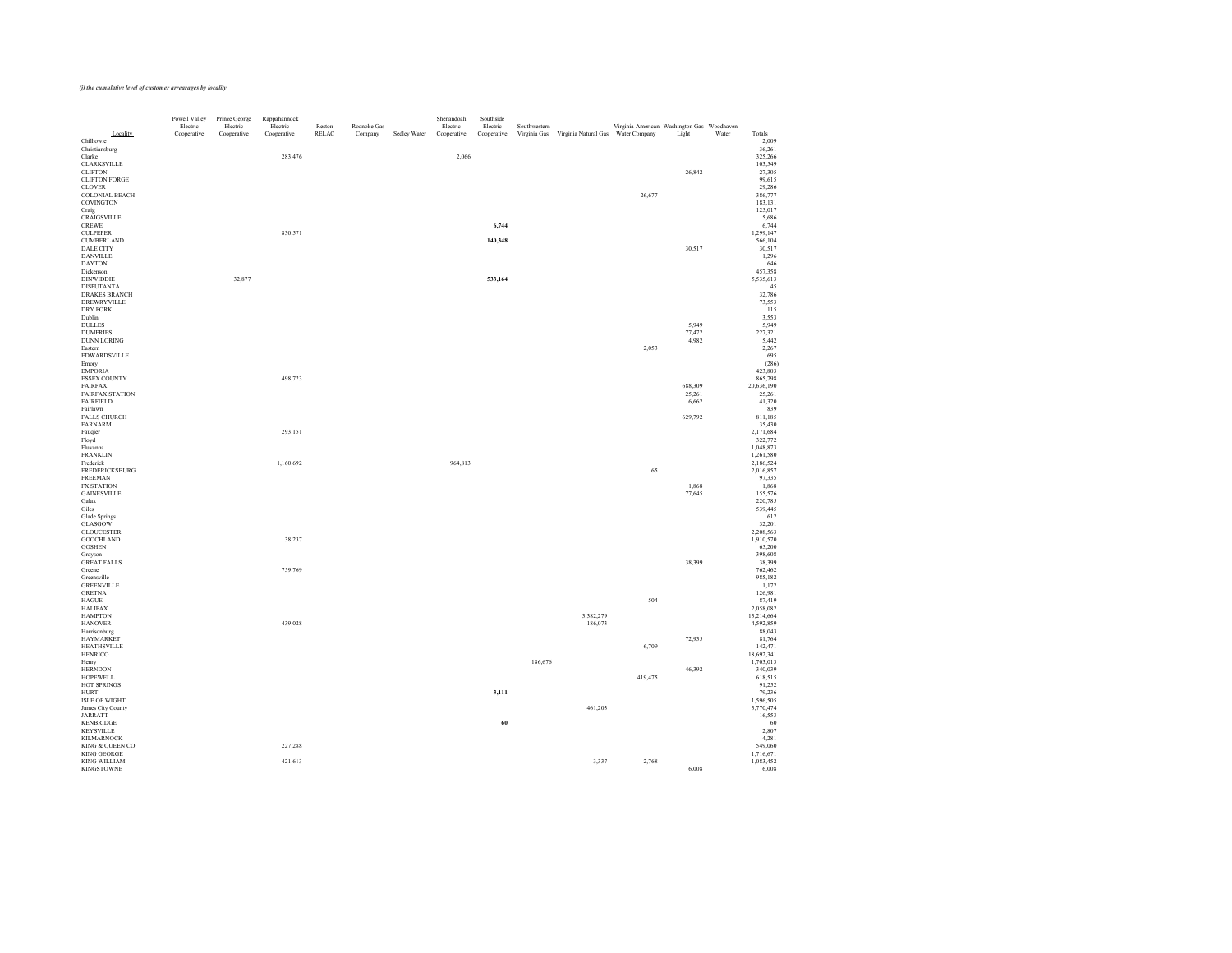| Locality                             | A&N Electric<br>Cooperative | Appalachian<br>Natural Gas | Appalachian<br>Power Company Aqua Virginia Atmos Energy |        |        | <b>BARC</b> Electric<br>Cooperative | Central<br>Virginia<br>Electric<br>Cooperative | Virginia   | Columbia Gas of Community Electric<br>Cooperative | Craig-Botetourt<br>Electric<br>Cooperative | <b>Dominion Energy</b><br>Virginia | Kentucky<br>Utilities | Massanutten<br>Public Service | Mecklenburg<br>Corporation Electric Cooperative | Northern Neck<br>Electric<br>Cooperative | Northern<br>Virginia Electric<br>Cooperative |
|--------------------------------------|-----------------------------|----------------------------|---------------------------------------------------------|--------|--------|-------------------------------------|------------------------------------------------|------------|---------------------------------------------------|--------------------------------------------|------------------------------------|-----------------------|-------------------------------|-------------------------------------------------|------------------------------------------|----------------------------------------------|
| <b>KINSALE</b>                       |                             |                            |                                                         |        |        | $\overline{\phantom{m}}$            |                                                | 175        |                                                   |                                            |                                    |                       |                               |                                                 | 3,634                                    |                                              |
| LACROSSE                             |                             |                            |                                                         |        |        | $\sim$                              |                                                |            |                                                   |                                            |                                    |                       |                               | 66,873                                          |                                          |                                              |
| <b>LAKE RIDGE</b>                    |                             |                            |                                                         |        |        | $\sim$                              |                                                |            |                                                   |                                            |                                    |                       |                               |                                                 |                                          |                                              |
| <b>LANCASTER</b>                     |                             |                            |                                                         | 41,024 |        | $\sim$                              |                                                |            |                                                   |                                            | 485,903                            |                       |                               |                                                 | 166,900                                  |                                              |
| LANSDOWNE<br><b>LAWRENCEVILLE</b>    |                             |                            |                                                         |        |        | $\sim$<br>$\sim$                    |                                                | 7,700      |                                                   |                                            |                                    |                       |                               | 86,404                                          |                                          |                                              |
| Lebanon                              |                             | 170                        |                                                         |        |        | $\sim$                              |                                                |            |                                                   |                                            |                                    |                       |                               |                                                 |                                          |                                              |
| LEESBURG                             |                             |                            |                                                         |        |        | $\overline{a}$                      |                                                |            |                                                   |                                            |                                    |                       |                               |                                                 |                                          | 56,888                                       |
| <b>LEXINGTON</b>                     |                             |                            |                                                         |        |        | 233,581                             |                                                | 55,229     |                                                   |                                            |                                    |                       |                               |                                                 |                                          |                                              |
| LIGHTFOOT                            |                             |                            |                                                         |        |        | $\overline{a}$                      |                                                | 38         |                                                   |                                            |                                    |                       |                               |                                                 |                                          |                                              |
| <b>LINCOLN</b><br>LORTON             |                             |                            |                                                         |        |        | $\overline{a}$                      |                                                | 8,456      |                                                   |                                            |                                    |                       |                               |                                                 |                                          |                                              |
| LOTTSBURG                            |                             |                            |                                                         |        |        | $\sim$<br>$\sim$                    |                                                |            |                                                   |                                            |                                    |                       |                               |                                                 | 27,350                                   |                                              |
| <b>LOUDOUN</b>                       |                             |                            |                                                         |        |        | $\sim$                              |                                                |            |                                                   |                                            | 9,306,870                          |                       |                               |                                                 |                                          | 1,130,868                                    |
| LOUISA                               |                             |                            |                                                         |        |        | $\sim$                              | 395,111                                        |            |                                                   |                                            | 881,912                            |                       |                               |                                                 |                                          |                                              |
| LUNENBURG                            |                             |                            |                                                         |        |        | $\sim$                              |                                                |            |                                                   |                                            | 448,402                            |                       |                               |                                                 |                                          |                                              |
| Lynchburg                            |                             |                            | 2,218,614                                               |        |        | $\sim$                              |                                                | 373,878    |                                                   |                                            |                                    |                       |                               |                                                 |                                          |                                              |
| Madison<br><b>MADISON MILLS</b>      |                             |                            |                                                         | 1,477  |        | $\sim$<br>$\sim$                    |                                                | 951<br>394 |                                                   |                                            |                                    |                       |                               |                                                 |                                          |                                              |
| MANASSAS                             |                             |                            |                                                         |        |        | $\sim$                              |                                                | 417,736    |                                                   |                                            | 5,316,202                          |                       |                               |                                                 |                                          | 212,879                                      |
| MANNBORO                             |                             |                            |                                                         |        |        | $\sim$                              |                                                |            |                                                   |                                            |                                    |                       |                               |                                                 |                                          |                                              |
| Marion                               |                             |                            |                                                         |        | 16,307 | $\sim$                              |                                                |            |                                                   |                                            |                                    |                       |                               |                                                 |                                          |                                              |
| Martinsville                         |                             |                            |                                                         |        |        | $\sim$                              |                                                |            |                                                   |                                            |                                    |                       |                               |                                                 |                                          |                                              |
| <b>MASSANUTTEN</b><br><b>MATHEWS</b> |                             |                            |                                                         | 99     |        | $\sim$                              |                                                |            |                                                   |                                            | 556,706                            |                       | 97,184                        |                                                 |                                          |                                              |
| MC LEAN                              |                             |                            |                                                         |        |        | $\sim$<br>$\sim$                    |                                                |            |                                                   |                                            |                                    |                       |                               |                                                 |                                          |                                              |
| Mecklenburg                          |                             |                            |                                                         | 6,271  |        | $\sim$                              |                                                |            |                                                   |                                            | 1,281,604                          |                       |                               | 116,767                                         |                                          |                                              |
| Merrimac                             |                             |                            |                                                         |        | 41     |                                     |                                                |            |                                                   |                                            |                                    |                       |                               |                                                 |                                          |                                              |
| MERRIFIELD                           |                             |                            |                                                         |        |        | $\sim$                              |                                                |            |                                                   |                                            |                                    |                       |                               |                                                 |                                          |                                              |
| MIDDLEBROOK<br>MIDDLEBURG            |                             |                            |                                                         |        |        | 2,617                               |                                                | 393        |                                                   |                                            |                                    |                       |                               |                                                 |                                          |                                              |
| Middlesex                            |                             |                            |                                                         | 2,051  |        | $\sim$<br>$\sim$                    |                                                |            |                                                   |                                            | 838,602                            |                       |                               |                                                 |                                          |                                              |
| MIDLOTHIAN                           |                             |                            |                                                         |        |        | $\sim$                              |                                                | 305,894    |                                                   |                                            |                                    |                       |                               |                                                 |                                          |                                              |
| Monroe                               |                             |                            |                                                         |        |        | $\sim$                              |                                                | 199        |                                                   |                                            |                                    |                       |                               |                                                 |                                          |                                              |
| Montgomery                           |                             |                            | 1,189,899                                               | 1,326  | 2,958  | $\sim$                              |                                                |            |                                                   | 12,060                                     |                                    |                       |                               |                                                 |                                          |                                              |
| <b>MONTROSS</b><br><b>MOSELEY</b>    |                             |                            |                                                         |        |        | $\sim$                              |                                                | 30,292     |                                                   |                                            |                                    |                       |                               |                                                 | 128,212                                  |                                              |
| MOUNT HOLLY                          |                             |                            |                                                         |        |        | $\overline{\phantom{a}}$<br>$\sim$  |                                                |            |                                                   |                                            |                                    |                       |                               |                                                 |                                          |                                              |
| N CHESTERFIELD                       |                             |                            |                                                         |        |        | $\sim$                              |                                                | 214,336    |                                                   |                                            |                                    |                       |                               |                                                 |                                          |                                              |
| Narrows                              |                             |                            |                                                         |        |        | $\sim$                              |                                                | 14,717     |                                                   |                                            |                                    |                       |                               |                                                 |                                          |                                              |
| <b>NATHALIE</b>                      |                             |                            |                                                         |        |        | $\sim$                              |                                                |            |                                                   |                                            |                                    |                       |                               | 207,605                                         |                                          |                                              |
| NATURAL BRIDGE<br>NELSON             |                             |                            | 136,159                                                 | 5,709  |        | 9,585                               | 367,207                                        |            |                                                   |                                            | 40,432                             |                       |                               | 741                                             |                                          |                                              |
| NEW KENT                             |                             |                            |                                                         | 4,210  |        | $\sim$<br>$\sim$                    |                                                |            |                                                   |                                            | 997,504                            |                       |                               |                                                 |                                          |                                              |
| NEW MARKET                           |                             |                            |                                                         |        |        | $\sim$                              |                                                |            |                                                   |                                            |                                    |                       |                               |                                                 |                                          |                                              |
| NEWPORT NEWS                         |                             |                            |                                                         |        |        | $\sim$                              |                                                |            |                                                   |                                            | 12,299,924                         |                       |                               |                                                 |                                          |                                              |
| NOKESVILLE                           |                             |                            |                                                         |        |        |                                     |                                                |            |                                                   |                                            |                                    |                       |                               |                                                 |                                          |                                              |
| <b>NORFOLK</b>                       |                             |                            |                                                         |        |        | $\overline{\phantom{0}}$            |                                                |            |                                                   |                                            | 13,822,332                         |                       |                               |                                                 |                                          |                                              |
| Northampton Co.<br>Northumberland    | 357,443                     |                            |                                                         | 29,449 |        | $\sim$<br>$\sim$                    |                                                |            |                                                   |                                            | 683,132                            |                       |                               | $\boldsymbol{0}$                                |                                          |                                              |
| Norton                               |                             | $\overline{\phantom{a}}$   |                                                         |        |        | $\sim$                              |                                                |            |                                                   |                                            |                                    | 478,034               |                               |                                                 |                                          |                                              |
| <b>NOTTOWAY</b>                      |                             |                            |                                                         |        |        | $\sim$                              |                                                |            |                                                   |                                            | 374,682                            |                       |                               |                                                 |                                          |                                              |
| OAK HILL                             |                             |                            |                                                         |        |        | $\overline{\phantom{a}}$            |                                                |            |                                                   |                                            |                                    |                       |                               |                                                 |                                          |                                              |
| <b>OAKTON</b>                        |                             |                            |                                                         |        |        | $\overline{\phantom{a}}$            |                                                |            |                                                   |                                            |                                    |                       |                               |                                                 |                                          |                                              |
| <b>OCCOQUAN</b><br>ORANGE            |                             |                            |                                                         | 962    |        | $\sim$<br>$\sim$                    | 39,835                                         |            |                                                   |                                            | 462,129                            |                       |                               |                                                 |                                          |                                              |
|                                      |                             |                            |                                                         |        |        | $\sim$ $\sim$                       |                                                |            |                                                   |                                            |                                    |                       |                               |                                                 |                                          |                                              |
| Page<br>Patrick                      |                             |                            | 447,116                                                 |        |        | $\overline{\phantom{a}}$            |                                                |            |                                                   |                                            |                                    |                       |                               |                                                 |                                          |                                              |
| Pearisburg                           |                             |                            |                                                         |        |        |                                     |                                                | 9,906      |                                                   |                                            |                                    |                       |                               |                                                 |                                          |                                              |
| Pennington Gap                       |                             |                            |                                                         |        |        |                                     |                                                |            |                                                   |                                            |                                    | 247,418               |                               |                                                 |                                          |                                              |
| PETERSBURG                           |                             |                            |                                                         |        |        | $\overline{\phantom{a}}$            |                                                | 881,062    |                                                   |                                            |                                    |                       |                               |                                                 |                                          |                                              |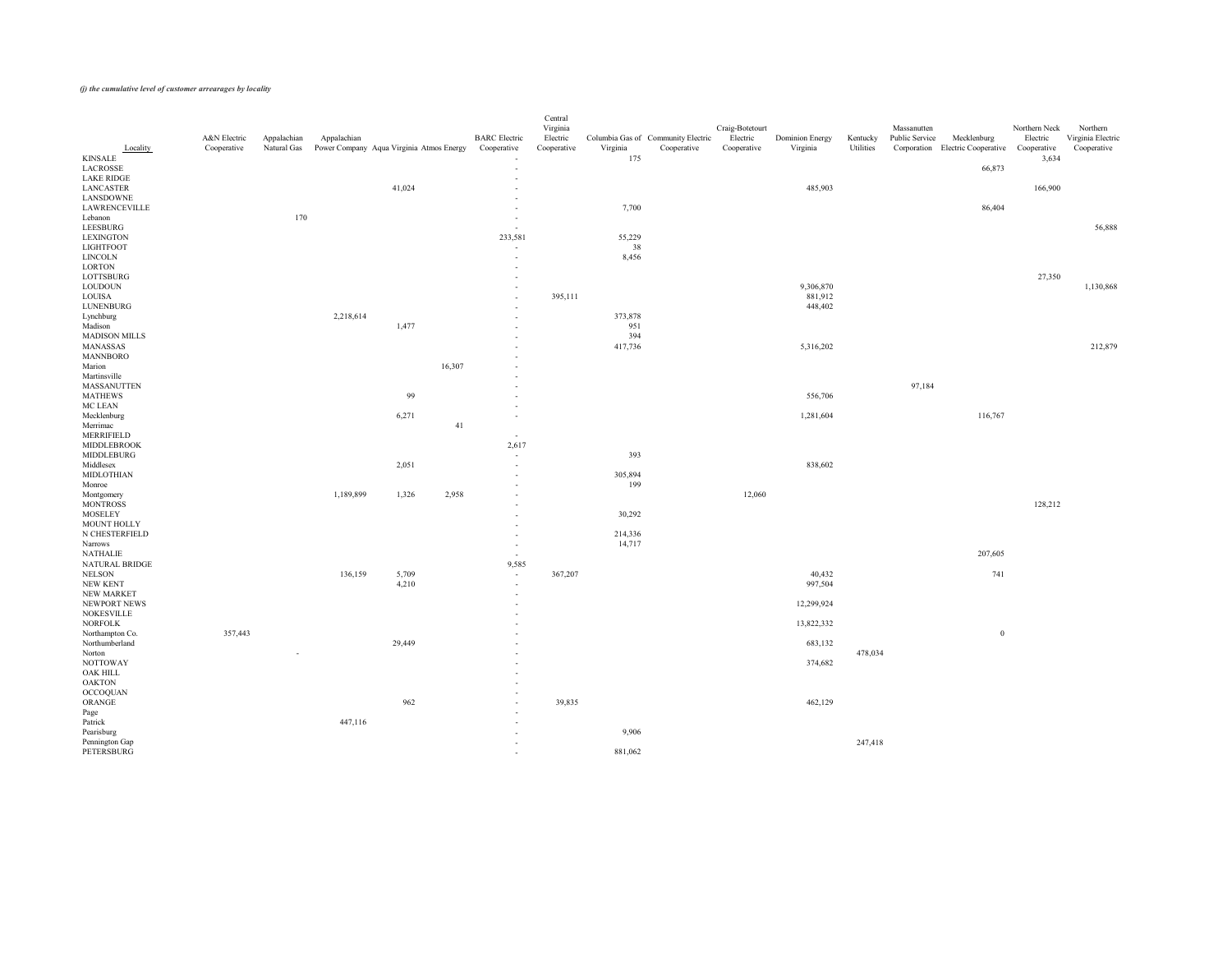| Locality                            | Powell Valley<br>Electric<br>Cooperative | Prince George<br>Electric | Rappahannock<br>Cooperative Electric Cooperative | Reston<br>RELAC | Roanoke Gas<br>Company | Sedley Water | Shenandoah<br>Electric<br>Cooperative | Southside<br>Electric<br>Cooperative | Southwestern<br>Virginia Gas | Virginia Natural Gas | Virginia-American Washington Gas Woodhaven<br>Water Company | Light   | Water  | Totals                |
|-------------------------------------|------------------------------------------|---------------------------|--------------------------------------------------|-----------------|------------------------|--------------|---------------------------------------|--------------------------------------|------------------------------|----------------------|-------------------------------------------------------------|---------|--------|-----------------------|
| <b>KINSALE</b>                      |                                          |                           |                                                  |                 |                        |              |                                       |                                      |                              |                      |                                                             |         |        | 3,809                 |
| LACROSSE                            |                                          |                           |                                                  |                 |                        |              |                                       |                                      |                              |                      |                                                             |         |        | 66,873                |
| LAKE RIDGE                          |                                          |                           |                                                  |                 |                        |              |                                       |                                      |                              |                      |                                                             | 307     |        | 307                   |
| LANCASTER                           |                                          |                           |                                                  |                 |                        |              |                                       |                                      |                              |                      | 3,616                                                       |         |        | 697,443               |
| LANSDOWNE                           |                                          |                           |                                                  |                 |                        |              |                                       |                                      |                              |                      |                                                             | 17,699  |        | 17,699                |
| LAWRENCEVILLE                       |                                          |                           |                                                  |                 |                        |              |                                       |                                      |                              |                      |                                                             |         |        | 94,105                |
| Lebanon                             |                                          |                           |                                                  |                 |                        |              |                                       |                                      |                              |                      |                                                             |         |        | 170                   |
| LEESBURG<br>LEXINGTON               |                                          |                           |                                                  |                 |                        |              |                                       |                                      |                              |                      |                                                             | 318,563 |        | 375,452<br>288,810    |
| LIGHTFOOT                           |                                          |                           |                                                  |                 |                        |              |                                       |                                      |                              |                      |                                                             |         |        | 38                    |
| LINCOLN                             |                                          |                           |                                                  |                 |                        |              |                                       |                                      |                              |                      |                                                             |         |        | 8,456                 |
| LORTON                              |                                          |                           |                                                  |                 |                        |              |                                       |                                      |                              |                      |                                                             | 226,407 |        | 226,407               |
| LOTTSBURG                           |                                          |                           |                                                  |                 |                        |              |                                       |                                      |                              |                      |                                                             |         |        | 27,350                |
| <b>LOUDOUN</b>                      |                                          |                           |                                                  |                 |                        |              |                                       |                                      |                              |                      |                                                             |         |        | 10,437,738            |
| LOUISA                              |                                          |                           | 997,906                                          |                 |                        |              |                                       |                                      |                              |                      |                                                             |         |        | 2,274,929             |
| LUNENBURG                           |                                          |                           |                                                  |                 |                        |              |                                       | 323,972                              |                              |                      |                                                             |         |        | 772,374               |
| Lynchburg                           |                                          |                           |                                                  |                 |                        |              |                                       |                                      |                              |                      |                                                             |         |        | 2,592,492             |
| Madison                             |                                          |                           | 464,943                                          |                 |                        |              |                                       |                                      |                              |                      |                                                             |         |        | 467,371               |
| <b>MADISON MILLS</b>                |                                          |                           |                                                  |                 |                        |              |                                       |                                      |                              |                      |                                                             |         |        | 394                   |
| MANASSAS                            |                                          |                           |                                                  |                 |                        |              |                                       |                                      |                              |                      | 13,801                                                      | 715,098 |        | 6,675,716             |
| MANNBORO<br>Marion                  |                                          |                           |                                                  |                 |                        |              |                                       |                                      |                              |                      |                                                             |         |        | 16,307                |
| Martinsville                        |                                          |                           |                                                  |                 |                        |              |                                       |                                      | 72,096                       |                      |                                                             |         |        | 72,096                |
| <b>MASSANUTTEN</b>                  |                                          |                           |                                                  |                 |                        |              |                                       |                                      |                              |                      |                                                             |         |        | 97,184                |
| <b>MATHEWS</b>                      |                                          |                           |                                                  |                 |                        |              |                                       |                                      |                              |                      |                                                             |         |        | 556,805               |
| MC LEAN                             |                                          |                           |                                                  |                 |                        |              |                                       |                                      |                              |                      |                                                             | 291,429 |        | 291,429               |
| Mecklenburg                         |                                          |                           |                                                  |                 |                        |              |                                       | 39,681                               |                              |                      |                                                             |         |        | 1,444,323             |
| Merrimac                            |                                          |                           |                                                  |                 |                        |              |                                       |                                      |                              |                      |                                                             |         |        | 41                    |
| MERRIFIELD                          |                                          |                           |                                                  |                 |                        |              |                                       |                                      |                              |                      |                                                             | 3,047   |        | 3,047                 |
| <b>MIDDLEBROOK</b>                  |                                          |                           |                                                  |                 |                        |              |                                       |                                      |                              |                      |                                                             |         |        | 2,617                 |
| MIDDLEBURG                          |                                          |                           |                                                  |                 |                        |              |                                       |                                      |                              |                      |                                                             | 7,757   |        | 8,150                 |
| Middlesex                           |                                          |                           |                                                  |                 |                        |              |                                       |                                      |                              |                      |                                                             |         |        | 840,653               |
| <b>MIDLOTHIAN</b>                   |                                          |                           |                                                  |                 |                        |              |                                       |                                      |                              |                      |                                                             |         |        | 305,894               |
| Monroe                              |                                          |                           |                                                  |                 | 1,924                  |              |                                       |                                      |                              |                      |                                                             |         |        | 199                   |
| Montgomery<br><b>MONTROSS</b>       |                                          |                           |                                                  |                 |                        |              |                                       |                                      |                              |                      | 21,675                                                      |         |        | 1,208,166<br>149,887  |
| <b>MOSELEY</b>                      |                                          |                           |                                                  |                 |                        |              |                                       |                                      |                              |                      |                                                             |         |        | 30,292                |
| MOUNT HOLLY                         |                                          |                           |                                                  |                 |                        |              |                                       |                                      |                              |                      | 6,734                                                       |         |        | 6,734                 |
| N CHESTERFIELD                      |                                          |                           |                                                  |                 |                        |              |                                       |                                      |                              |                      |                                                             |         |        | 214,336               |
| Narrows                             |                                          |                           |                                                  |                 |                        |              |                                       |                                      |                              |                      |                                                             |         |        | 14,717                |
| <b>NATHALIE</b>                     |                                          |                           |                                                  |                 |                        |              |                                       |                                      |                              |                      |                                                             |         |        | 207,605               |
| NATURAL BRIDGE                      |                                          |                           |                                                  |                 |                        |              |                                       |                                      |                              |                      |                                                             |         |        | 9,585                 |
| <b>NELSON</b>                       |                                          |                           |                                                  |                 |                        |              |                                       |                                      |                              |                      |                                                             |         |        | 550,248               |
| NEW KENT                            |                                          |                           |                                                  |                 |                        |              |                                       |                                      |                              | 18,788               |                                                             |         | 11,144 | 1,031,646             |
| NEW MARKET                          |                                          |                           |                                                  |                 |                        |              |                                       |                                      |                              |                      |                                                             | 13,889  |        | 13,889                |
| NEWPORT NEWS                        |                                          |                           |                                                  |                 |                        |              |                                       |                                      |                              | 2,707,408            |                                                             |         |        | 15,007,332<br>4,077   |
| NOKESVILLE<br><b>NORFOLK</b>        |                                          |                           |                                                  |                 |                        |              |                                       |                                      |                              |                      |                                                             | 4,077   |        |                       |
| Northampton Co.                     |                                          |                           |                                                  |                 |                        |              |                                       |                                      |                              | 3,902,285            |                                                             |         |        | 17,724,617<br>357,443 |
| Northumberland                      |                                          |                           |                                                  |                 |                        |              |                                       |                                      |                              |                      |                                                             |         |        | 712,581               |
| Norton                              |                                          |                           |                                                  |                 |                        |              |                                       |                                      |                              |                      |                                                             |         |        | 478,034               |
| <b>NOTTOWAY</b>                     |                                          |                           |                                                  |                 |                        |              |                                       | 349,578                              |                              |                      |                                                             |         |        | 724,260               |
| OAK HILL                            |                                          |                           |                                                  |                 |                        |              |                                       |                                      |                              |                      |                                                             | 490     |        | 490                   |
| <b>OAKTON</b>                       |                                          |                           |                                                  |                 |                        |              |                                       |                                      |                              |                      |                                                             | 20,384  |        | 20,384                |
| <b>OCCOQUAN</b>                     |                                          |                           |                                                  |                 |                        |              |                                       |                                      |                              |                      |                                                             | 2,556   |        | 2,556                 |
| ORANGE                              |                                          |                           | 990,610                                          |                 |                        |              |                                       |                                      |                              |                      |                                                             |         |        | 1,493,537             |
| Page                                |                                          |                           | 349                                              |                 |                        |              | 1,129,531                             |                                      |                              |                      |                                                             |         |        | 1,129,880             |
| Patrick                             |                                          |                           |                                                  |                 |                        |              |                                       |                                      |                              |                      |                                                             |         |        | 447,116               |
| Pearisburg                          |                                          |                           |                                                  |                 |                        |              |                                       |                                      |                              |                      |                                                             |         |        | 9,906                 |
| Pennington Gap<br><b>PETERSBURG</b> |                                          |                           |                                                  |                 |                        |              |                                       |                                      |                              |                      |                                                             |         |        | 247,418               |
|                                     |                                          |                           |                                                  |                 |                        |              |                                       | 2,774                                |                              |                      |                                                             |         |        | 883,837               |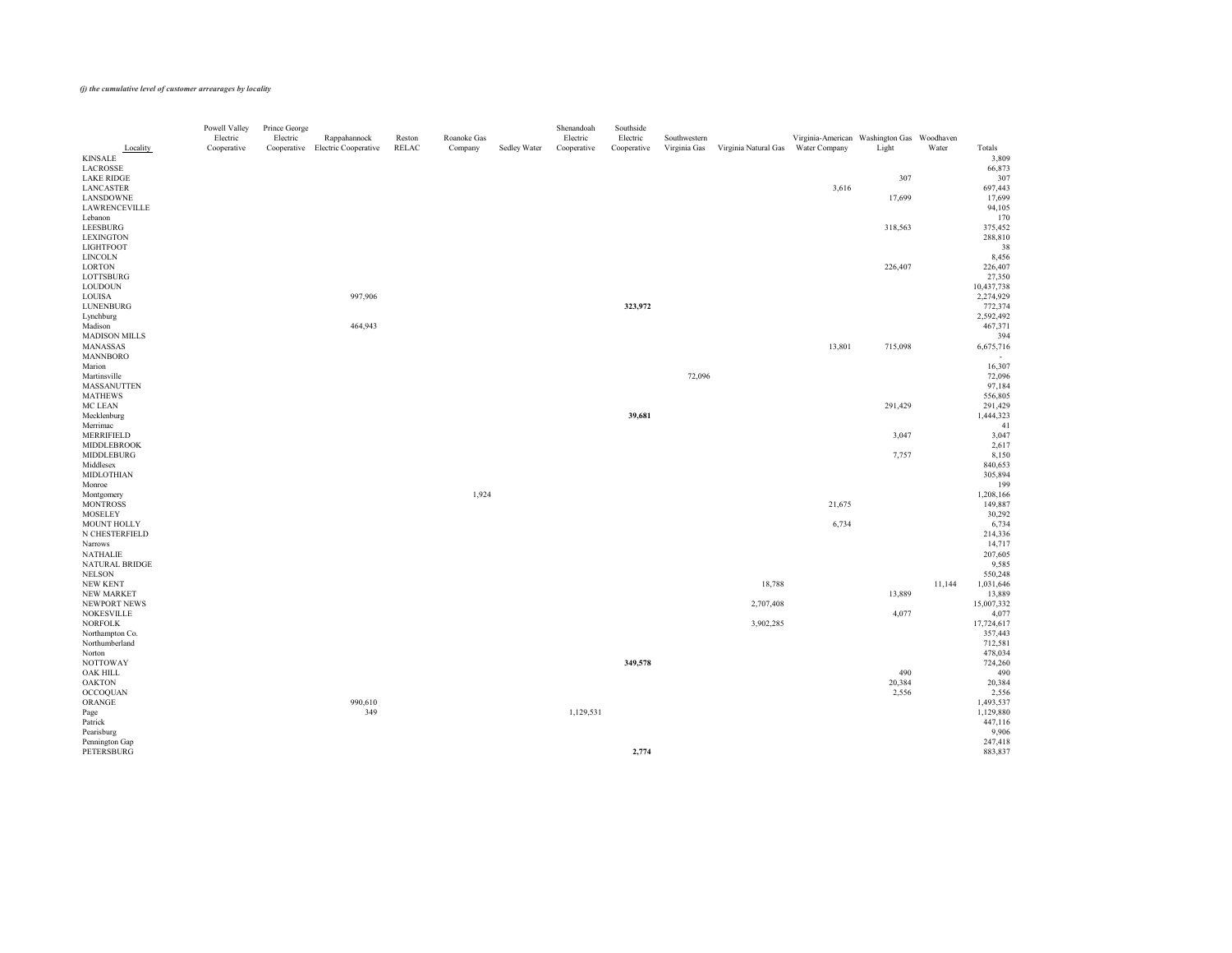|                                       | A&N Electric | Appalachian | Appalachian |                                          |         | <b>BARC</b> Electric               | Central<br>Virginia<br>Electric |                   | Columbia Gas of Community Electric | Craig-Botetourt<br>Electric | <b>Dominion Energy</b> | Kentucky  | Massanutten<br>Public Service | Mecklenburg                                  | Northern Neck<br>Electric | Northern<br>Virginia Electric |
|---------------------------------------|--------------|-------------|-------------|------------------------------------------|---------|------------------------------------|---------------------------------|-------------------|------------------------------------|-----------------------------|------------------------|-----------|-------------------------------|----------------------------------------------|---------------------------|-------------------------------|
| Locality                              | Cooperative  | Natural Gas |             | Power Company Aqua Virginia Atmos Energy |         | Cooperative                        | Cooperative                     | Virginia          | Cooperative                        | Cooperative                 | Virginia               | Utilities |                               | Corporation Electric Cooperative Cooperative |                           | Cooperative                   |
| Pittsylvania<br>POQUOSON              |              |             | 79,127      |                                          |         | $\sim$<br>$\sim$                   |                                 |                   |                                    |                             | 605,858<br>383,472     |           |                               | 97,736                                       |                           |                               |
| <b>PORTSMOUTH</b>                     |              |             |             |                                          |         | $\overline{\phantom{0}}$           |                                 | 1,922,312         |                                    |                             | 9,208,190              |           |                               |                                              |                           |                               |
| POTOMAC FALLS                         |              |             |             |                                          |         | $\sim$                             |                                 |                   |                                    |                             |                        |           |                               |                                              |                           |                               |
| <b>POWHATAN</b>                       |              |             |             | 17,187                                   |         | $\sim$                             |                                 | 42                |                                    |                             | 574,933                |           |                               |                                              |                           |                               |
| Prince Edward                         |              |             |             |                                          |         | $\sim$                             | 17,097                          |                   |                                    |                             | 859,545                |           |                               |                                              |                           |                               |
| PRINCE GEORGE<br>Prince William       |              |             |             |                                          |         | $\sim$<br>$\sim$                   |                                 | 24,309            |                                    |                             | 4,318,937<br>6,942,906 |           |                               |                                              |                           | 3,651,180                     |
| <b>PROSPECT</b>                       |              |             |             |                                          |         | $\sim$                             |                                 |                   |                                    |                             |                        |           |                               |                                              |                           |                               |
| Pulaski                               |              |             | 1,005,297   |                                          | 31,341  | $\sim$                             |                                 |                   |                                    |                             |                        |           |                               |                                              |                           |                               |
| PURCELLVILLE                          |              |             |             |                                          |         | $\sim$                             |                                 |                   |                                    |                             |                        |           |                               |                                              |                           |                               |
| QUANTICO                              |              |             |             |                                          |         | $\sim$                             |                                 | 20,165            |                                    |                             |                        |           |                               |                                              |                           |                               |
| QUICKSBURG<br>Radford                 |              |             | 16,926      |                                          |         | $\overline{\phantom{0}}$           |                                 |                   |                                    |                             |                        |           |                               |                                              |                           |                               |
| <b>RANDOLPH</b>                       |              |             |             |                                          | 54,904  | $\sim$<br>$\sim$                   |                                 |                   |                                    |                             |                        |           |                               | 4,226                                        |                           |                               |
| <b>RAPHINE</b>                        |              |             |             |                                          |         | 74,933                             |                                 |                   |                                    |                             |                        |           |                               |                                              |                           |                               |
| Rappahannock                          |              |             |             | 219                                      |         | $\sim$                             |                                 |                   |                                    |                             |                        |           |                               |                                              |                           |                               |
| <b>REEDVILLE</b>                      |              |             |             |                                          |         | $\sim$                             |                                 |                   |                                    |                             |                        |           |                               |                                              | 39,414                    |                               |
| <b>RESTON</b>                         |              |             |             |                                          |         | $\sim$                             |                                 | 37,393            |                                    |                             |                        |           |                               |                                              |                           |                               |
| Rich Creek<br>RICHMOND                |              |             |             | 4,446                                    |         | $\sim$                             |                                 | 9,678             |                                    |                             | 9,551,250              |           |                               |                                              |                           |                               |
| Richmond County                       |              |             |             |                                          |         | $\sim$<br>$\sim$                   |                                 |                   |                                    |                             | 333,176                |           |                               |                                              |                           |                               |
| Roanoke                               |              |             | 1,184,432   | 5,145                                    |         | $\overline{\phantom{0}}$           |                                 |                   |                                    | 32,538                      |                        |           |                               |                                              |                           |                               |
| Roanoke City                          |              |             | 3,195,005   |                                          |         | $\sim$ $-$                         |                                 |                   |                                    |                             |                        |           |                               |                                              |                           |                               |
| ROCKBDGE BATH                         |              |             |             |                                          |         | 12,747                             |                                 |                   |                                    |                             | 1,053,441              |           |                               |                                              |                           |                               |
| <b>ROCKINGHAM</b>                     |              |             |             |                                          |         | $\sim$                             |                                 |                   |                                    |                             | 1,836,258              |           |                               |                                              |                           |                               |
| <b>Rural Retreat</b><br>Russell       |              | 1,898       | 717,730     |                                          | (1,007) | $\overline{\phantom{0}}$           |                                 |                   |                                    |                             |                        |           |                               |                                              |                           |                               |
| Ruther Glen                           |              |             |             |                                          |         |                                    |                                 | 10,490            |                                    |                             |                        |           |                               |                                              |                           |                               |
| Salem                                 |              |             |             |                                          |         |                                    |                                 |                   |                                    |                             |                        |           |                               |                                              |                           |                               |
| SAXE                                  |              |             |             |                                          |         | $\sim$                             |                                 |                   |                                    |                             |                        |           |                               | 7,004                                        |                           |                               |
| Scott                                 |              |             | 502,462     |                                          |         | $\sim$                             |                                 |                   |                                    |                             |                        |           |                               |                                              |                           |                               |
| <b>SCOTTSBURG</b>                     |              |             |             |                                          |         |                                    |                                 | 572               |                                    |                             |                        |           |                               | 22,911                                       |                           |                               |
| <b>SCOTTSVILLE</b><br><b>SEDLEY</b>   |              |             |             |                                          |         | $\sim$                             |                                 |                   |                                    |                             |                        |           |                               |                                              |                           |                               |
| Shenandoah                            |              |             |             | $\overline{4}$                           |         | $\sim$                             |                                 |                   |                                    |                             | 950,065                |           |                               |                                              |                           |                               |
| <b>SKIPPERS</b>                       |              |             |             |                                          |         | $\sim$                             |                                 |                   |                                    |                             |                        |           |                               | 13,784                                       |                           |                               |
| <b>SKIPWITH</b>                       |              |             |             |                                          |         | $\sim$                             |                                 |                   |                                    |                             |                        |           |                               | 34,625                                       |                           |                               |
| <b>SMITHFIELD</b>                     |              |             |             |                                          |         | $\sim$                             |                                 | 64,046            |                                    |                             |                        |           |                               |                                              |                           |                               |
| Smyth<br><b>SOUTH BOSTON</b>          |              |             | 922,267     |                                          | 2,747   | $\sim$<br>$\sim$                   |                                 | 88                |                                    |                             |                        |           |                               | 58,947                                       |                           |                               |
| South Hampton                         |              |             |             |                                          |         | $\sim$                             |                                 |                   |                                    |                             | 686,766                |           |                               |                                              |                           |                               |
| Southampton Co.                       |              |             |             |                                          |         | $\sim$                             |                                 |                   | 80,090                             |                             |                        |           |                               |                                              |                           |                               |
| <b>SOUTH HILL</b>                     |              |             |             |                                          |         | $\sim$                             |                                 | 45,551            |                                    |                             |                        |           |                               | 59,326                                       |                           |                               |
| SPOTSYLVANIA                          |              |             |             | 21,879                                   |         | $\sim$                             |                                 | 72,128            |                                    |                             | 2,841,044              |           |                               |                                              |                           |                               |
| SPRINGFIELD<br>ST STEPHENS CH         |              |             |             |                                          |         | $\overline{\phantom{0}}$           |                                 |                   |                                    |                             |                        |           |                               |                                              |                           |                               |
| STAFFORD                              |              |             |             |                                          |         | $\overline{\phantom{0}}$<br>$\sim$ |                                 | 272,290           |                                    |                             | 5,478,761              |           |                               |                                              |                           | 236,937                       |
| Stanardsville                         |              |             |             |                                          |         | $\sim$                             |                                 | 6,796             |                                    |                             |                        |           |                               |                                              |                           |                               |
| <b>STAUNTON</b>                       |              |             |             |                                          |         | $\sim$                             |                                 | 258,853           |                                    |                             | 223                    |           |                               |                                              |                           |                               |
| STERLING                              |              |             |             |                                          |         | $\sim$                             |                                 | 5,383             |                                    |                             |                        |           |                               |                                              |                           |                               |
| STRASBURG                             |              |             |             |                                          |         | $\sim$                             |                                 | 606               |                                    |                             |                        |           |                               |                                              |                           |                               |
| STUARTS DRAFT<br><b>SUFFOLK</b>       |              |             |             |                                          |         | $\sim$                             |                                 | 35,021<br>222,570 | 40,313                             |                             | 5,178,973              |           |                               |                                              |                           |                               |
| <b>SURRY</b>                          |              |             |             |                                          |         | $\overline{\phantom{a}}$<br>$\sim$ |                                 |                   | 312                                |                             | 184,332                |           |                               |                                              |                           |                               |
| <b>SUSSEX</b>                         |              |             |             | 320                                      |         | $\sim$                             |                                 |                   | 2,551                              |                             | 848,683                |           |                               |                                              |                           |                               |
| TAPPAHANNOCK                          |              |             |             |                                          |         | $\sim$                             |                                 |                   |                                    |                             |                        |           |                               |                                              |                           |                               |
| Tazewell                              |              |             | 1,423,970   |                                          |         |                                    |                                 |                   |                                    |                             |                        |           |                               |                                              |                           |                               |
| Tazewell Co./Bluefield                |              | 26,671      |             |                                          |         |                                    |                                 |                   |                                    |                             |                        |           |                               |                                              |                           |                               |
| Tazewell Co./Richlands<br>TIMBERVILLE |              | 913         |             |                                          |         | $\sim$<br>$\sim$                   |                                 | 5,469             |                                    |                             |                        |           |                               |                                              |                           |                               |
|                                       |              |             |             |                                          |         |                                    |                                 |                   |                                    |                             |                        |           |                               |                                              |                           |                               |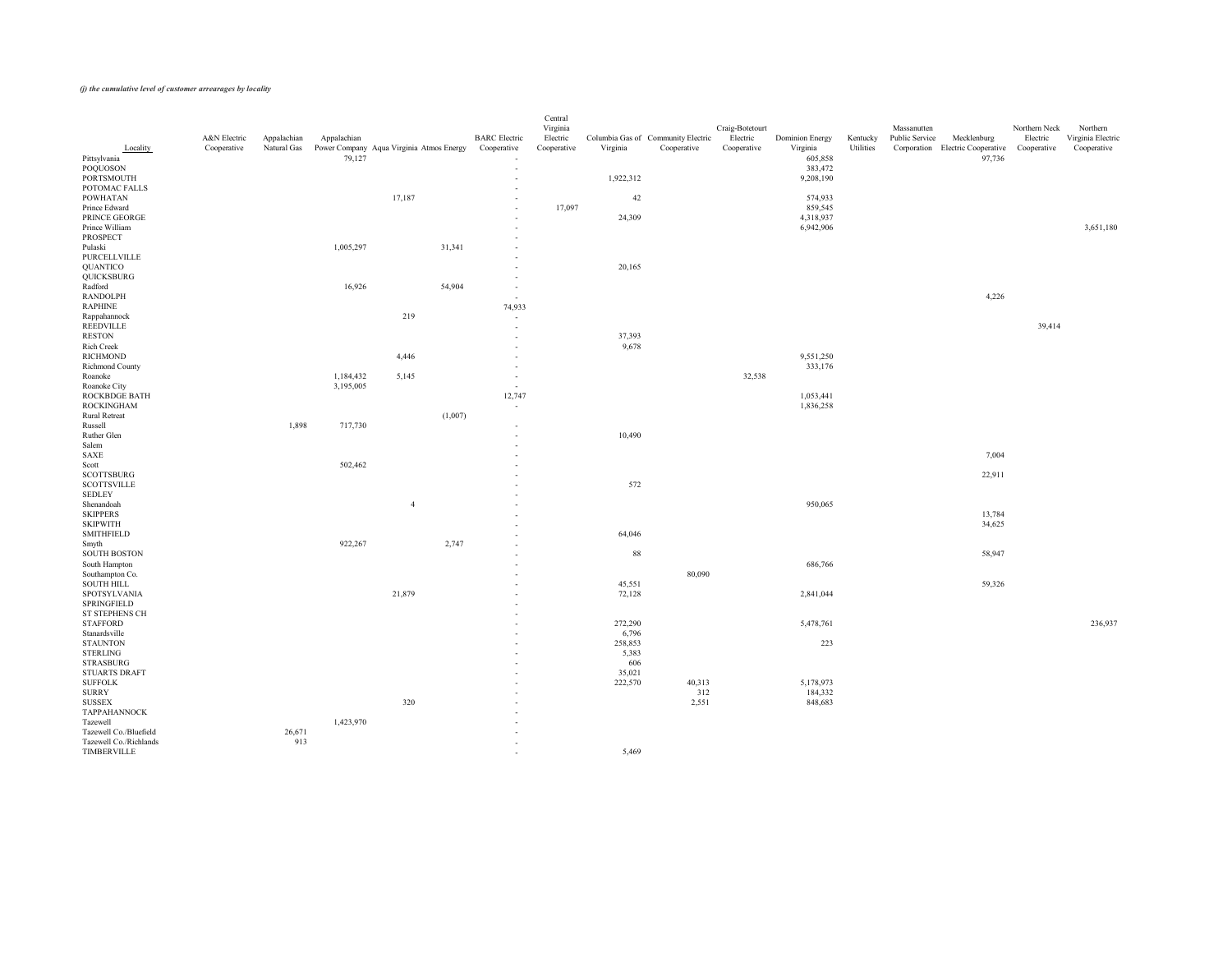| Locality                              | Powell Valley<br>Electric<br>Cooperative | Prince George<br>Electric | Rappahannock<br>Cooperative Electric Cooperative | Reston<br>RELAC | Roanoke Gas<br>Company | Sedley Water | Shenandoah<br>Electric<br>Cooperative | Southside<br>Electric<br>Cooperative | Southwestern<br>Virginia Gas | Virginia Natural Gas Water Company | Virginia-American Washington Gas Woodhaven | Light   | Water | Totals                  |
|---------------------------------------|------------------------------------------|---------------------------|--------------------------------------------------|-----------------|------------------------|--------------|---------------------------------------|--------------------------------------|------------------------------|------------------------------------|--------------------------------------------|---------|-------|-------------------------|
| Pittsylvania<br>POQUOSON              |                                          |                           |                                                  |                 |                        |              |                                       | 122,990                              |                              | 75,715                             |                                            |         |       | 905,712<br>459,187      |
| PORTSMOUTH                            |                                          |                           |                                                  |                 |                        |              |                                       |                                      |                              |                                    |                                            |         |       | 11,130,502              |
| POTOMAC FALLS                         |                                          |                           |                                                  |                 |                        |              |                                       |                                      |                              |                                    |                                            | 5,346   |       | 5,346                   |
| <b>POWHATAN</b>                       |                                          |                           |                                                  |                 |                        |              |                                       | 347,738                              |                              |                                    |                                            |         |       | 939,900                 |
| Prince Edward                         |                                          |                           |                                                  |                 |                        |              |                                       | 425,338                              |                              |                                    |                                            |         |       | 1,301,980               |
| PRINCE GEORGE                         |                                          | 661,689                   |                                                  |                 |                        |              |                                       | 7,129                                |                              |                                    | 10,143                                     |         |       | 5,022,207               |
| Prince William<br>PROSPECT            |                                          |                           |                                                  |                 |                        |              |                                       |                                      |                              |                                    | 8,939                                      |         |       | 10,603,026              |
| Pulaski                               |                                          |                           |                                                  |                 |                        |              |                                       |                                      |                              |                                    |                                            |         |       | $\sim$ $-$<br>1,036,638 |
| PURCELLVILLE                          |                                          |                           |                                                  |                 |                        |              |                                       |                                      |                              |                                    |                                            |         |       | $\sim$ $-$              |
| <b>QUANTICO</b>                       |                                          |                           |                                                  |                 |                        |              |                                       |                                      |                              |                                    |                                            |         |       | 20,165                  |
| QUICKSBURG                            |                                          |                           |                                                  |                 |                        |              |                                       |                                      |                              |                                    |                                            | 588     |       | 588                     |
| Radford                               |                                          |                           |                                                  |                 |                        |              |                                       |                                      |                              |                                    |                                            |         |       | 71,830                  |
| RANDOLPH<br><b>RAPHINE</b>            |                                          |                           |                                                  |                 |                        |              |                                       |                                      |                              |                                    |                                            |         |       | 4,226<br>74,933         |
| Rappahannock                          |                                          |                           | 312,791                                          |                 |                        |              |                                       |                                      |                              |                                    |                                            |         |       | 313,010                 |
| REEDVILLE                             |                                          |                           |                                                  |                 |                        |              |                                       |                                      |                              |                                    | 2,939                                      |         |       | 42,353                  |
| <b>RESTON</b>                         |                                          |                           |                                                  | 61,941          |                        |              |                                       |                                      |                              |                                    |                                            | 151,819 |       | 251,153                 |
| Rich Creek                            |                                          |                           |                                                  |                 |                        |              |                                       |                                      |                              |                                    |                                            |         |       | 9,678                   |
| RICHMOND                              |                                          |                           |                                                  |                 |                        |              |                                       |                                      |                              |                                    |                                            |         |       | 9,555,696               |
| Richmond County                       |                                          |                           |                                                  |                 |                        |              |                                       |                                      |                              |                                    |                                            |         |       | 333,176                 |
| Roanoke<br>Roanoke City               |                                          |                           |                                                  |                 | 276,679<br>1,104,880   |              |                                       |                                      |                              |                                    |                                            |         |       | 1,498,794<br>4,299,885  |
| ROCKBDGE BATH                         |                                          |                           |                                                  |                 |                        |              | 2,592                                 |                                      |                              |                                    |                                            |         |       | 1,068,781               |
| <b>ROCKINGHAM</b>                     |                                          |                           | $\sim$                                           |                 |                        |              | 644,868                               |                                      |                              |                                    |                                            |         |       | 2,481,126               |
| <b>Rural Retreat</b>                  |                                          |                           |                                                  |                 |                        |              |                                       |                                      |                              |                                    |                                            |         |       |                         |
| Russell                               |                                          |                           |                                                  |                 |                        |              |                                       |                                      |                              |                                    |                                            |         |       | 719,628                 |
| Ruther Glen                           |                                          |                           |                                                  |                 |                        |              |                                       |                                      |                              |                                    |                                            |         |       | 10,490                  |
| Salem<br>SAXE                         |                                          |                           |                                                  |                 | 160,544                |              |                                       |                                      |                              |                                    |                                            |         |       | 160,544<br>7,004        |
| Scott                                 | 2,880                                    |                           |                                                  |                 |                        |              |                                       |                                      |                              |                                    |                                            |         |       | 505,342                 |
| <b>SCOTTSBURG</b>                     |                                          |                           |                                                  |                 |                        |              |                                       |                                      |                              |                                    |                                            |         |       | 22,911                  |
| <b>SCOTTSVILLE</b>                    |                                          |                           |                                                  |                 |                        |              |                                       |                                      |                              |                                    |                                            |         |       | 572                     |
| <b>SEDLEY</b>                         |                                          |                           |                                                  |                 |                        | 1,454        |                                       |                                      |                              |                                    |                                            |         |       | 1,454                   |
| Shenandoah                            |                                          |                           | 427                                              |                 |                        |              | 621,013                               |                                      |                              |                                    |                                            |         |       | 1,571,509               |
| <b>SKIPPERS</b>                       |                                          |                           |                                                  |                 |                        |              |                                       |                                      |                              |                                    |                                            |         |       | 13,784                  |
| <b>SKIPWITH</b><br><b>SMITHFIELD</b>  |                                          |                           |                                                  |                 |                        |              |                                       |                                      |                              |                                    |                                            |         |       | 34,625<br>64,046        |
| Smyth                                 |                                          |                           |                                                  |                 |                        |              |                                       |                                      |                              |                                    |                                            |         |       | 925,014                 |
| <b>SOUTH BOSTON</b>                   |                                          |                           |                                                  |                 |                        |              |                                       |                                      |                              |                                    |                                            |         |       | 59,035                  |
| South Hampton                         |                                          |                           |                                                  |                 |                        |              |                                       |                                      |                              |                                    |                                            |         |       | 686,766                 |
| Southampton Co.                       |                                          |                           |                                                  |                 |                        |              |                                       |                                      |                              |                                    |                                            |         |       | 80,090                  |
| <b>SOUTH HILL</b>                     |                                          |                           |                                                  |                 |                        |              |                                       | 2,238                                |                              |                                    |                                            |         |       | 107,114                 |
| SPOTSYLVANIA<br>SPRINGFIELD           |                                          |                           | 2,513,197                                        |                 |                        |              |                                       |                                      |                              |                                    |                                            | 563,026 |       | 5,448,249<br>563,026    |
| ST STEPHENS CH                        |                                          |                           |                                                  |                 |                        |              |                                       |                                      |                              |                                    |                                            | 58,684  |       | 58,684                  |
| <b>STAFFORD</b>                       |                                          |                           | 9,551                                            |                 |                        |              |                                       |                                      |                              |                                    |                                            |         |       | 5,997,540               |
| Stanardsville                         |                                          |                           |                                                  |                 |                        |              |                                       |                                      |                              |                                    |                                            |         |       | 6,796                   |
| <b>STAUNTON</b>                       |                                          |                           |                                                  |                 |                        |              |                                       |                                      |                              |                                    |                                            |         |       | 259,076                 |
| STERLING                              |                                          |                           |                                                  |                 |                        |              |                                       |                                      |                              |                                    |                                            | 594,152 |       | 599,535                 |
| <b>STRASBURG</b>                      |                                          |                           |                                                  |                 |                        |              |                                       |                                      |                              |                                    |                                            | 39,918  |       | 40,524                  |
| STUARTS DRAFT<br><b>SUFFOLK</b>       |                                          |                           |                                                  |                 |                        |              |                                       |                                      |                              | 678,461                            |                                            |         |       | 35,021<br>6,120,317     |
| <b>SURRY</b>                          |                                          | 207,547                   |                                                  |                 |                        |              |                                       |                                      |                              |                                    |                                            |         |       | 392,192                 |
| <b>SUSSEX</b>                         |                                          | 148,008                   |                                                  |                 |                        |              |                                       | 11,986                               |                              |                                    |                                            |         |       | 1,011,548               |
| <b>TAPPAHANNOCK</b>                   |                                          |                           |                                                  |                 |                        |              |                                       |                                      |                              |                                    | 303                                        |         |       | 303                     |
| Tazewell                              |                                          |                           |                                                  |                 |                        |              |                                       |                                      |                              |                                    |                                            |         |       | 1,423,970               |
| Tazewell Co./Bluefield                |                                          |                           |                                                  |                 |                        |              |                                       |                                      |                              |                                    |                                            |         |       | 26,671                  |
| Tazewell Co./Richlands<br>TIMBERVILLE |                                          |                           |                                                  |                 |                        |              |                                       |                                      |                              |                                    |                                            |         |       | 913<br>5,469            |
|                                       |                                          |                           |                                                  |                 |                        |              |                                       |                                      |                              |                                    |                                            |         |       |                         |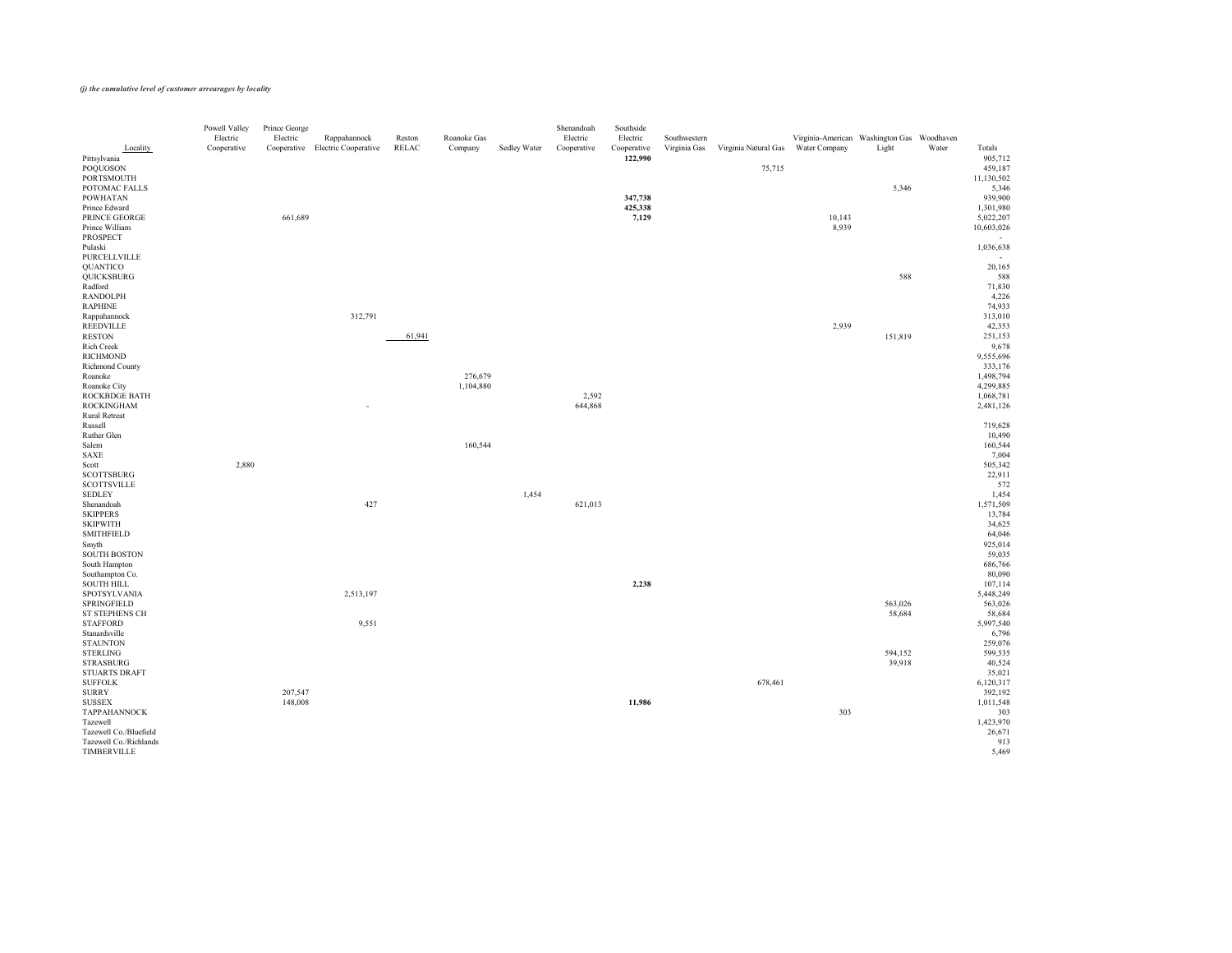|                       | A&N Electric | Appalachian | Appalachian   | Aqua     | Atmos   | <b>BARC</b> Electric     | Central<br>Virginia<br>Electric | Columbia Gas of Community Electric |             | Craig-Botetourt<br>Electric | <b>Dominion Energy</b> | Kentucky  | Massanutten<br>Public Service | Mecklenburg                                  | Northern Neck<br>Electric | Northern<br>Virginia Electric |
|-----------------------|--------------|-------------|---------------|----------|---------|--------------------------|---------------------------------|------------------------------------|-------------|-----------------------------|------------------------|-----------|-------------------------------|----------------------------------------------|---------------------------|-------------------------------|
| Locality              | Cooperative  | Natural Gas | Power Company | Virginia | Energy  | Cooperative              | Cooperative                     | Virginia                           | Cooperative | Cooperative                 | Virginia               | Utilities |                               | Corporation Electric Cooperative Cooperative |                           | Cooperative                   |
| Town of Berryville    |              |             |               |          |         | $\overline{\phantom{m}}$ |                                 |                                    |             |                             |                        |           |                               |                                              |                           |                               |
| Town of Bowling Green |              |             |               |          |         | $\overline{a}$           |                                 |                                    |             |                             |                        |           |                               |                                              |                           |                               |
| Town of Boyce         |              |             |               |          |         | $\overline{\phantom{a}}$ |                                 |                                    |             |                             |                        |           |                               |                                              |                           |                               |
| Town of Culpepper     |              |             |               |          |         | $\overline{\phantom{a}}$ |                                 |                                    |             |                             |                        |           |                               |                                              |                           |                               |
| Town of Madison       |              |             |               |          |         | $\sim$                   |                                 |                                    |             |                             |                        |           |                               |                                              |                           |                               |
| Town of Middletown    |              |             |               |          |         | $\sim$                   |                                 |                                    |             |                             |                        |           |                               |                                              |                           |                               |
| Town of Port Royal    |              |             |               |          |         | $\sim$                   |                                 |                                    |             |                             |                        |           |                               |                                              |                           |                               |
| Toal of Stephens City |              |             |               |          |         | $\sim$                   |                                 |                                    |             |                             |                        |           |                               |                                              |                           |                               |
| Town of Washington    |              |             |               |          |         | $\sim$                   |                                 |                                    |             |                             |                        |           |                               |                                              |                           |                               |
| TRIANGLE              |              |             |               |          |         | $\sim$                   |                                 | 110,063                            |             |                             |                        |           |                               |                                              |                           |                               |
| TYSONS CORNER         |              |             |               |          |         | $\sim$                   |                                 |                                    |             |                             |                        |           |                               |                                              |                           |                               |
| <b>VALENTINES</b>     |              |             |               |          |         | $\sim$                   |                                 |                                    |             |                             |                        |           |                               | 19,705                                       |                           |                               |
| VERNON HILL           |              |             |               |          |         | $\sim$                   |                                 |                                    |             |                             |                        |           |                               | 22,996                                       |                           |                               |
| <b>VERONA</b>         |              |             |               |          |         | $\sim$                   |                                 | 5,997                              |             |                             |                        |           |                               |                                              |                           |                               |
| <b>VESUVIUS</b>       |              |             |               |          |         | 15,103                   |                                 |                                    |             |                             |                        |           |                               |                                              |                           |                               |
| <b>VICTORIA</b>       |              |             |               |          |         | $\overline{a}$           |                                 |                                    |             |                             |                        |           |                               | 10,513                                       |                           |                               |
| <b>VIENNA</b>         |              |             |               |          |         | $\overline{a}$           |                                 |                                    |             |                             |                        |           |                               |                                              |                           |                               |
| <b>VIRGILINA</b>      |              |             |               |          |         | $\overline{\phantom{0}}$ |                                 |                                    |             |                             |                        |           |                               | 71,580                                       |                           |                               |
| VIRGINIA BEACH        |              |             |               |          |         | $\sim$                   |                                 |                                    |             |                             | 17,206,761             |           |                               |                                              |                           |                               |
| WARFIELD              |              |             |               |          |         | $\sim$                   |                                 |                                    |             |                             |                        |           |                               | 2,215                                        |                           |                               |
| Warren                |              |             |               |          |         | $\sim$                   |                                 |                                    |             |                             | 18,771                 |           |                               | 37                                           |                           |                               |
| <b>WARRENTON</b>      |              |             |               |          |         | $\overline{a}$           |                                 | 91,015                             |             |                             |                        |           |                               |                                              |                           |                               |
| WARSAW                |              |             |               |          |         | $\sim$                   |                                 |                                    |             |                             |                        |           |                               |                                              | 119,431                   |                               |
| Washington            |              |             | 910,391       |          | (4,086) | $\sim$                   |                                 |                                    |             |                             |                        |           |                               |                                              |                           |                               |
| WAYNESBORO            |              |             |               |          |         | $\sim$                   |                                 | 262,475                            |             |                             |                        |           |                               |                                              |                           |                               |
| WEST POINT            |              |             |               |          |         | $\sim$                   |                                 |                                    |             |                             |                        |           |                               |                                              |                           |                               |
| WESTMORELAND          |              |             |               | 3,700    |         | $\sim$                   |                                 |                                    |             |                             | 761,892                |           |                               |                                              |                           |                               |
| WILLIAMSBURG          |              |             |               |          |         |                          |                                 |                                    |             |                             | 332                    |           |                               |                                              |                           |                               |
| Winchester            |              |             |               |          |         | $\sim$                   |                                 |                                    |             |                             |                        |           |                               |                                              |                           |                               |
| Wise                  |              |             | 235,083       |          |         | $\sim$                   |                                 |                                    |             |                             |                        | 300,590   |                               |                                              |                           |                               |
| WOODBRIDGE            |              | $\sim$      |               |          |         | $\sim$                   |                                 | 16,208                             |             |                             |                        |           |                               |                                              |                           |                               |
| WOODSTOCK             |              |             |               |          |         | $\sim$                   |                                 |                                    |             |                             |                        |           |                               |                                              |                           |                               |
|                       |              |             |               |          |         | $\sim$                   |                                 |                                    |             |                             |                        |           |                               |                                              |                           |                               |
| Wythe                 |              |             | 859,642       |          | 1,616   | $\sim$                   |                                 |                                    |             |                             |                        |           |                               |                                              |                           |                               |
| Wytheville            |              |             |               |          | 25,071  |                          |                                 |                                    |             |                             |                        |           |                               |                                              |                           |                               |
| York County           |              |             |               | 24,266   |         | $\sim$                   |                                 |                                    |             |                             | 1,584,627              |           |                               |                                              |                           |                               |
| Other                 |              |             | 25,620        |          |         | 27,555                   |                                 |                                    |             |                             | 105,616                | 1,488,341 |                               | 13,409                                       |                           | \$374,645.92                  |
| Lee                   |              | $\sim$      |               |          |         |                          |                                 |                                    |             |                             |                        |           |                               |                                              |                           |                               |
| Town of Stanardsville |              |             |               |          |         |                          |                                 |                                    |             |                             |                        |           |                               |                                              |                           |                               |
| <b>BAILEYS XRDS</b>   |              |             |               |          |         |                          |                                 |                                    |             |                             |                        |           |                               |                                              |                           |                               |
| <b>BERRYVILLE</b>     |              |             |               |          |         |                          |                                 |                                    |             |                             |                        |           |                               |                                              |                           |                               |
| FORT BELVOIR          |              |             |               |          |         |                          |                                 |                                    |             |                             |                        |           |                               |                                              |                           |                               |
| FORT MYER             |              |             |               |          |         |                          |                                 |                                    |             |                             |                        |           |                               |                                              |                           |                               |
| <b>FRANCONIA</b>      |              |             |               |          |         |                          |                                 |                                    |             |                             |                        |           |                               |                                              |                           |                               |
| FRONT ROYAL           |              |             |               |          |         |                          |                                 |                                    |             |                             |                        |           |                               |                                              |                           |                               |
| LAKE FREDERICK        |              |             |               |          |         |                          |                                 |                                    |             |                             |                        |           |                               |                                              |                           |                               |
| MIDDLETOWN            |              |             |               |          |         |                          |                                 |                                    |             |                             |                        |           |                               |                                              |                           |                               |
| <b>MONTCLAIR</b>      |              |             |               |          |         |                          |                                 |                                    |             |                             |                        |           |                               |                                              |                           |                               |
| Seven Corners         |              |             |               |          |         |                          |                                 |                                    |             |                             |                        |           |                               |                                              |                           |                               |
| South Riding          |              |             |               |          |         |                          |                                 |                                    |             |                             |                        |           |                               |                                              |                           |                               |
| <b>STEPHENSON</b>     |              |             |               |          |         |                          |                                 |                                    |             |                             |                        |           |                               |                                              |                           |                               |
| STONE RIDGE           |              |             |               |          |         |                          |                                 |                                    |             |                             |                        |           |                               |                                              |                           |                               |
| Allegheny             |              |             |               |          |         |                          |                                 |                                    |             | 71,053                      | 1,070,353              |           |                               |                                              |                           |                               |
| Totals                | 1,576,754    | 34,119      | 24,670,540    | 675,521  | 259,001 | 857,937                  | 2,524,229                       | 9,385,468                          | 160,817     | 279,061                     | 238,725,225            | 2,514,382 | 97,184                        | 4,028,170                                    | 1,157,324                 | 6,994,934                     |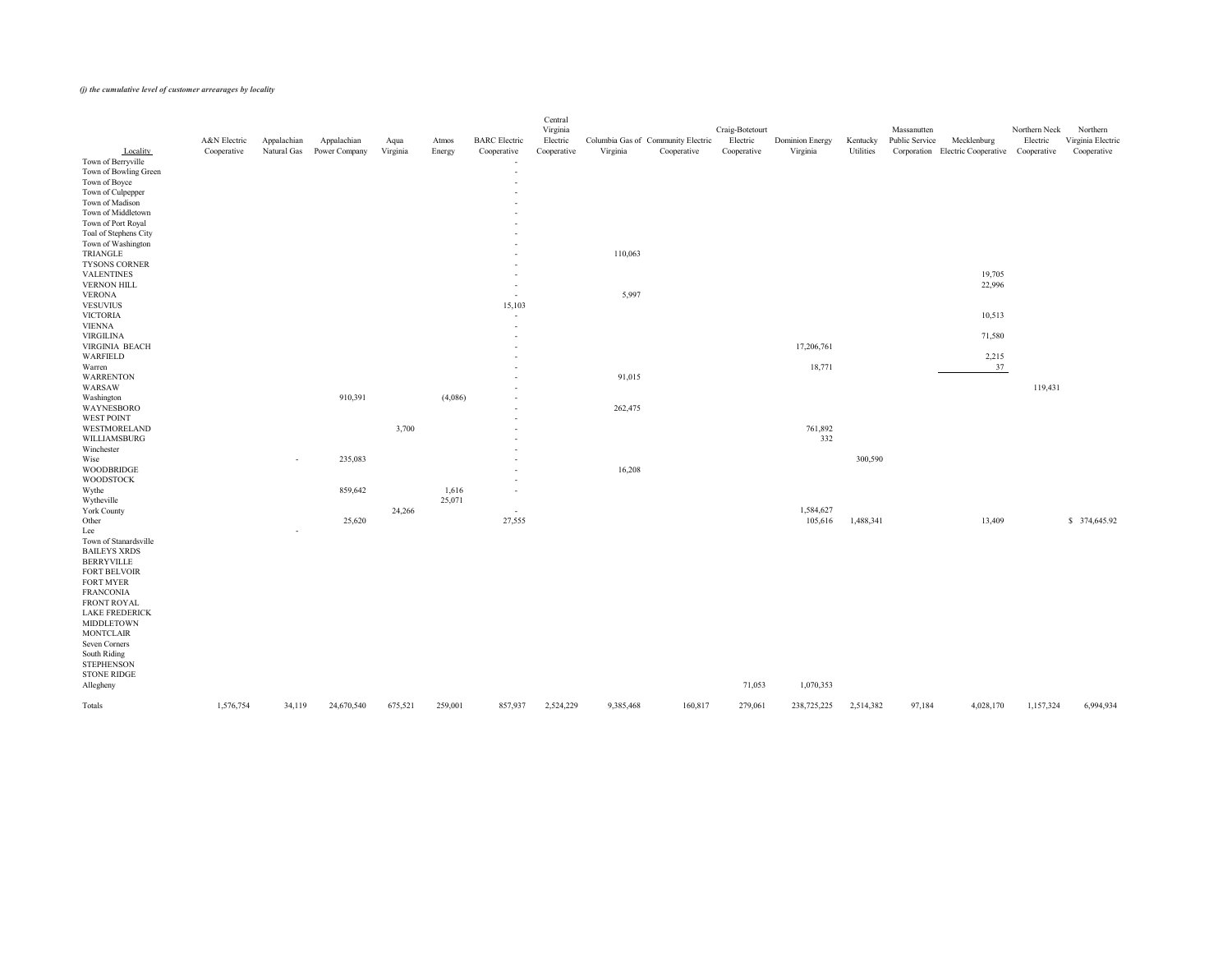|                                  | Powell Valley<br>Electric | Prince George<br>Electric | Rappahannock                                | Reston | Roanoke Gas |              | Shenandoah<br>Electric | Southside<br>Electric | Southwestern |                      | Virginia-American Washington Gas Woodhaven |               |       |                      |
|----------------------------------|---------------------------|---------------------------|---------------------------------------------|--------|-------------|--------------|------------------------|-----------------------|--------------|----------------------|--------------------------------------------|---------------|-------|----------------------|
| Locality<br>Town of Berryville   | Cooperative               |                           | Cooperative Electric Cooperative<br>142,713 | RELAC  | Company     | Sedley Water | Cooperative            | Cooperative           | Virginia Gas | Virginia Natural Gas | <b>Water Company</b>                       | Light         | Water | Totals<br>142,713    |
| Town of Bowling Green            |                           |                           | 3,889                                       |        |             |              |                        |                       |              |                      |                                            |               |       | 3,889                |
| Town of Boyce                    |                           |                           | 16,621                                      |        |             |              |                        |                       |              |                      |                                            |               |       | 16,621               |
| Town of Culpepper                |                           |                           | 61,955                                      |        |             |              |                        |                       |              |                      |                                            |               |       | 61,955               |
| Town of Madison                  |                           |                           | 11,604                                      |        |             |              |                        |                       |              |                      |                                            |               |       | 11,604               |
| Town of Middletown               |                           |                           | 60,407                                      |        |             |              |                        |                       |              |                      |                                            |               |       | 60,407               |
| Town of Port Royal               |                           |                           | 7,595                                       |        |             |              |                        |                       |              |                      |                                            |               |       | 7,595                |
| Toal of Stephens City            |                           |                           | 90,394                                      |        |             |              |                        |                       |              |                      |                                            |               |       | 90,394               |
| Town of Washington               |                           |                           | 4,098                                       |        |             |              |                        |                       |              |                      |                                            |               |       | 4,098                |
| TRIANGLE                         |                           |                           |                                             |        |             |              |                        |                       |              |                      |                                            |               |       | 110,063              |
| TYSONS CORNER                    |                           |                           |                                             |        |             |              |                        |                       |              |                      |                                            | 4,539         |       | 4,539                |
| <b>VALENTINES</b>                |                           |                           |                                             |        |             |              |                        |                       |              |                      |                                            |               |       | 19,705               |
| <b>VERNON HILL</b>               |                           |                           |                                             |        |             |              |                        |                       |              |                      |                                            |               |       | 22,996               |
| <b>VERONA</b><br><b>VESUVIUS</b> |                           |                           |                                             |        |             |              |                        |                       |              |                      |                                            |               |       | 5,997<br>15,103      |
| <b>VICTORIA</b>                  |                           |                           |                                             |        |             |              |                        |                       |              |                      |                                            |               |       | 10,513               |
| <b>VIENNA</b>                    |                           |                           |                                             |        |             |              |                        |                       |              |                      |                                            | 239,191       |       | 239,191              |
| <b>VIRGILINA</b>                 |                           |                           |                                             |        |             |              |                        |                       |              |                      |                                            |               |       | 71,580               |
| VIRGINIA BEACH                   |                           |                           |                                             |        |             |              |                        |                       |              | 4,000,655            |                                            |               |       | 21, 207, 416         |
| WARFIELD                         |                           |                           |                                             |        |             |              |                        |                       |              |                      |                                            |               |       | 2,215                |
| Warren                           |                           |                           | 811,045                                     |        |             |              | 29,009                 |                       |              |                      |                                            |               |       | 858,863              |
| <b>WARRENTON</b>                 |                           |                           |                                             |        |             |              |                        |                       |              |                      |                                            |               |       | 91,015               |
| WARSAW                           |                           |                           |                                             |        |             |              |                        |                       |              |                      |                                            |               |       | 119,431              |
| Washington                       |                           |                           |                                             |        |             |              |                        |                       |              |                      |                                            |               |       | 906,305              |
| WAYNESBORO                       |                           |                           |                                             |        |             |              |                        |                       |              |                      |                                            |               |       | 262,475              |
| WEST POINT                       |                           |                           |                                             |        |             |              |                        |                       |              | 82,905               |                                            |               |       | 82,905               |
| WESTMORELAND                     |                           |                           |                                             |        |             |              |                        |                       |              |                      |                                            |               |       | 765,592              |
| WILLIAMSBURG                     |                           |                           |                                             |        |             |              |                        |                       |              | 116,910              |                                            |               |       | 117,242              |
| Winchester<br>Wise               |                           |                           |                                             |        |             |              |                        |                       |              |                      |                                            | 512,545       |       | 512,545<br>535,673   |
| <b>WOODBRIDGE</b>                |                           |                           |                                             |        |             |              |                        |                       |              |                      | 882,725                                    | 1,394,432     |       | 2,293,365            |
| <b>WOODSTOCK</b>                 |                           |                           |                                             |        |             |              |                        |                       |              |                      |                                            | 2,578         |       | 2,578                |
| Wythe                            |                           |                           |                                             |        |             |              |                        |                       |              |                      |                                            |               |       | 861,258              |
| Wytheville                       |                           |                           |                                             |        |             |              |                        |                       |              |                      |                                            |               |       | 25,071               |
| <b>York County</b>               |                           |                           |                                             |        |             |              |                        |                       |              | 661,491              |                                            |               |       | 2,270,384            |
| Other                            |                           |                           |                                             |        |             |              |                        |                       |              |                      | 1,585                                      |               |       | 2,036,772            |
| Lee                              | 52,223                    |                           |                                             |        |             |              |                        |                       |              |                      |                                            |               |       | 52,223               |
| Town of Stanardsville            |                           |                           | 25,623                                      |        |             |              |                        |                       |              |                      |                                            |               |       | 25,623               |
| <b>BAILEYS XRDS</b>              |                           |                           |                                             |        |             |              |                        |                       |              |                      |                                            | 44            |       | 44                   |
| <b>BERRYVILLE</b>                |                           |                           |                                             |        |             |              |                        |                       |              |                      |                                            | 5,334         |       | 5,334                |
| FORT BELVOIR                     |                           |                           |                                             |        |             |              |                        |                       |              |                      |                                            | 89,344        |       | 89,344               |
| FORT MYER                        |                           |                           |                                             |        |             |              |                        |                       |              |                      |                                            | 14,232        |       | 14,232               |
| <b>FRANCONIA</b><br>FRONT ROYAL  |                           |                           |                                             |        |             |              |                        |                       |              |                      |                                            | 665<br>14,726 |       | 665<br>14,726        |
| <b>LAKE FREDERICK</b>            |                           |                           |                                             |        |             |              |                        |                       |              |                      |                                            | 1,978         |       | 1,978                |
| MIDDLETOWN                       |                           |                           |                                             |        |             |              |                        |                       |              |                      |                                            | 3,759         |       | 3,759                |
| <b>MONTCLAIR</b>                 |                           |                           |                                             |        |             |              |                        |                       |              |                      |                                            | 5,077         |       | 5,077                |
| <b>Seven Corners</b>             |                           |                           |                                             |        |             |              |                        |                       |              |                      |                                            | 1,075         |       | 1,075                |
| South Riding                     |                           |                           |                                             |        |             |              |                        |                       |              |                      |                                            | 66,391        |       | 66,391               |
| <b>STEPHENSON</b>                |                           |                           |                                             |        |             |              |                        |                       |              |                      |                                            | 7,085         |       | 7,085                |
| <b>STONE RIDGE</b>               |                           |                           |                                             |        |             |              |                        |                       |              |                      |                                            | 3,735         |       | 3,735                |
| Allegheny                        |                           |                           |                                             |        |             |              |                        |                       |              |                      |                                            |               |       | 1,141,406            |
| Totals                           | 55,103                    | 1,050,121                 | 13,014,118                                  | 61,941 | 1,568,233   | 1,454        | 4,358,172              | 4,085,113             | 258,773      | 17,645,420           | 2,052,230                                  | 11,995,499    |       | 11,144 \$350,098,993 |